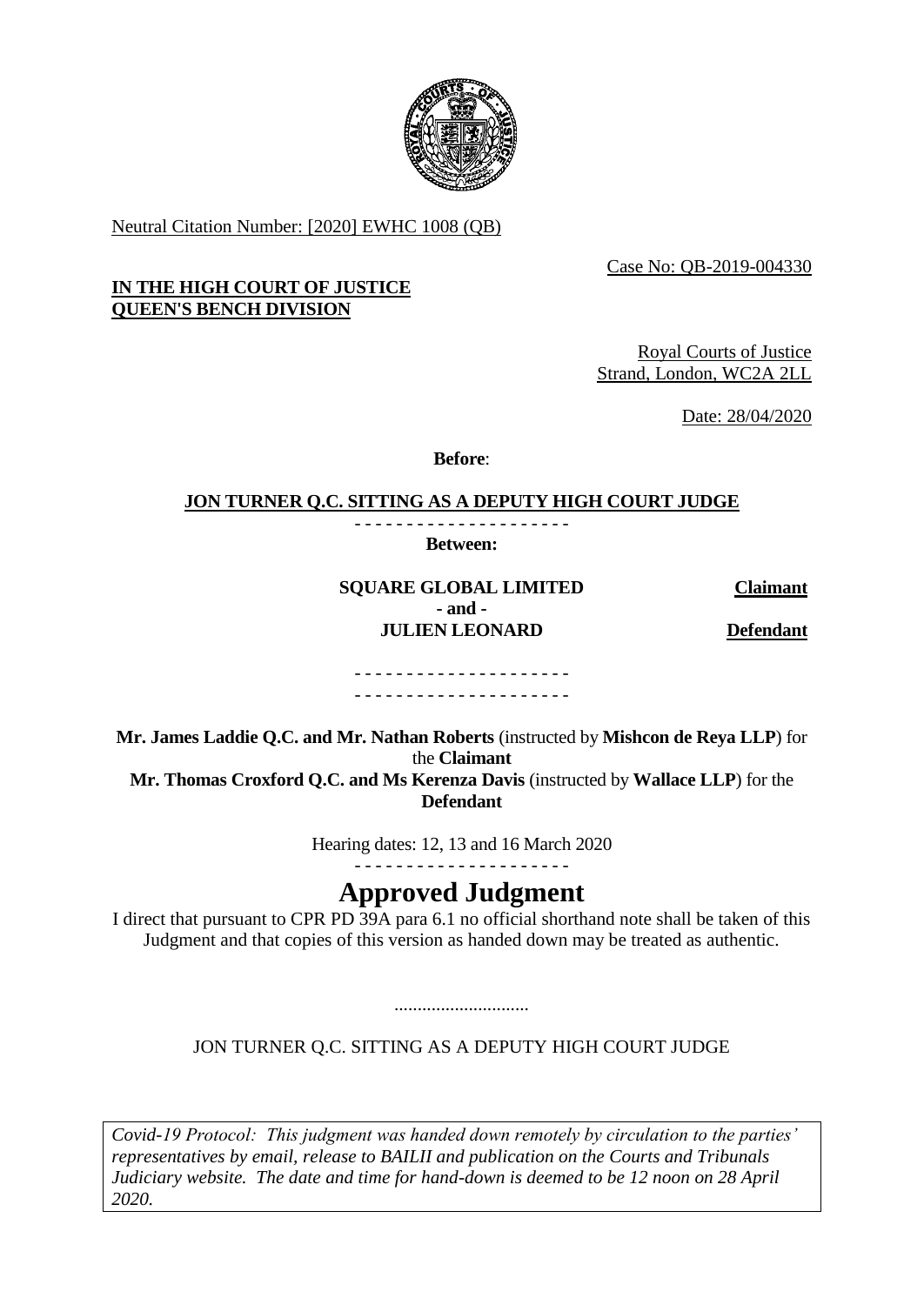#### **Jon Turner Q.C. sitting as a Deputy High Court Judge:**

- 1. This is an employment law dispute in the financial services field. The main issues between the parties concern whether the employee was constructively dismissed, and if not, the enforceability of post-termination restrictive covenants ("**PTRs**").
- 2. The employer is the Claimant, Square Global Limited ("**Square**"). It is a relatively young business established in 2012, which focuses on providing inter-dealer and agency broking services. The Defendant, Mr. Leonard, was recruited by Square in February 2015 as a broker. He resigned summarily on 11 November 2019. At that time, he had been in advanced discussions for over 7 months with a rival financial services business called Market Securities, about leaving Square to join them instead.
- 3. This claim was issued by Square on 4 December 2019. Square contends that Mr. Leonard has breached various terms of his contract of employment, including a clause requiring Mr. Leonard to give six months' written notice of termination. It treats Mr. Leonard's actions on 11 November 2019 as amounting to notice of an intention to end his employment in 6 months. It now sues, first, for a declaration that Mr. Leonard remains an employee of Square's until 11 May 2020, coupled with an order prohibiting Mr. Leonard from undertaking competitive employment or any other form of work with a third party while he remains an employee of Square. Secondly, Square asks for injunctive relief to enforce certain PTRs in the contract of employment. Those PTRs are in essence intended to prevent Mr. Leonard from involvement in competitive activity against Square for 6 months following 11 May 2020, that is, until 11 November 2020. (One of the PTRs sought to be enforced by the claim form and particulars of claim concerned a 12-month prohibition on poaching employees from Square, but Square's counsel confirmed subsequent to the hearing that this element of the relief was no longer pursued). Thirdly, Square also seeks damages resulting from Mr. Leonard's refusal to perform his duties as a broker, estimated in the region of £396,000 as lost net profits (before interest).
- 4. Finally, in a round of post-hearing written submissions, Square has also indicated that if it is successful in this claim, it intends to apply (should it prove necessary) for a "third party independent forensic examination" of Mr. Leonard's electronic devices to search for any confidential information belonging to it that has been taken and retained by him, together with an order for it to be delivered up.
- 5. Mr. Leonard served a Defence and Counterclaim on 20 December 2019. In it, he contends that his resignation on 11 November 2019 was not wrongful. He asserts that it was effective in law by reason of a constructive dismissal. He says in the "Summary of Defence" section that he resigned from his employment with immediate effect following a course of conduct by Square over several years that destroyed or seriously damaged the necessary relationship of trust and confidence between the parties, in breach of the implied term in the contract of employment. Mr. Leonard says in the "Summary of Defence" that the course of conduct culminated in certain behaviour by Mr. Uzan, Square's CEO and compliance officer, when Mr. Uzan brushed off Mr. Leonard's attempts to raise a grievance in October 2019.
- 6. It is fair to say that Mr. Leonard's case was developed further in the later parts of his pleading, and it has been clarified in the course of written and oral submissions at the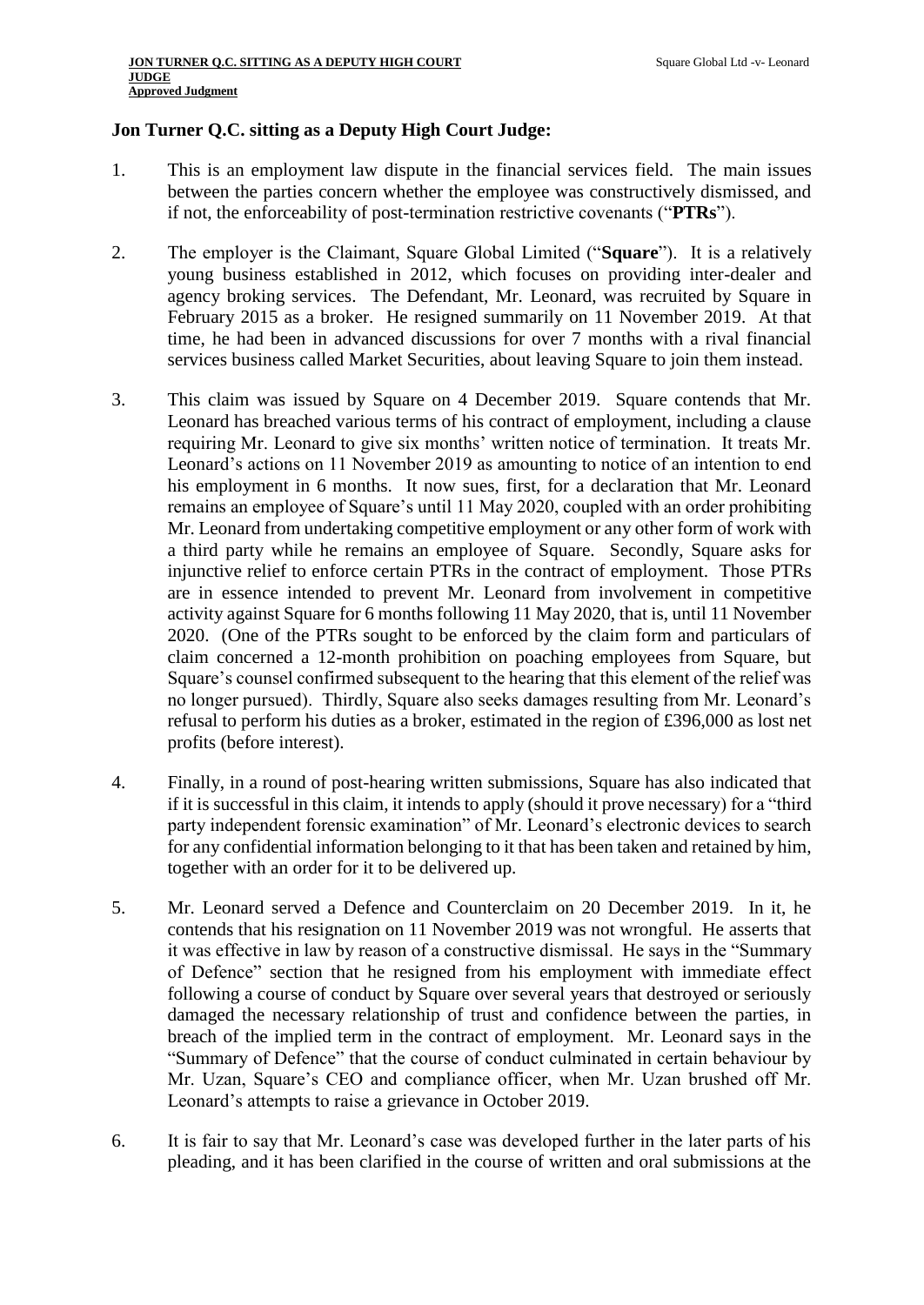trial. It is most succinctly summarised in written closing submissions lodged on the final day of the trial, and in supplementary written submissions served afterwards. Essentially, Mr. Leonard relies on a series of individual events spanning the period when he was working at Square. His primary position is that each of them individually constituted a repudiatory breach of contract by Square, but in the alternative they constituted a course of conduct that cumulatively breached the implied term of trust and confidence. This conduct continued throughout Mr. Leonard's employment, and it consisted of broadly three categories of behaviour: (i) bullying / aggressive environment; (ii) unfairness over the allocation of remuneration; and (iii) a failure and/or refusal to deal with complaints and grievances.

- 7. Mr. Leonard contends that the "operative final straw" was certain messages sent by Mr. Uzan to him on 15 and 22 October 2019, dismissing in a belittling and insulting manner Mr. Leonard's attempts to raise a grievance, and refusing even to respond to him. Alternatively, the final straw was two "discoveries" that were made later by Mr. Leonard, on 7 November 2019. The first of these discoveries was his noticing an unprotected electronic document containing employees' personal data in the workplace that day. This revealed to him that Square was failing to ensure that employees' personal data was kept securely. The second discovery was information which Mr. Leonard obtained that same day after going for a coffee near Holborn station for a general catch-up with a former colleague at Square, at around 11am. The former colleague told Mr. Leonard that another former colleague at Square, called Tidiane Diallo, had executed trades on the instruction of the senior management while he was prohibited by the Financial Conduct Authority ("**FCA**") from doing so. Mr. Leonard says that this put him personally at risk from a professional and reputational perspective.
- 8. Mr. Leonard's case is that he was therefore entitled to give summary notice of termination in acceptance of Square's repudiatory breach of the employment contract, and he says that he is consequently also freed from his obligations under the PTRs, which he contends were unenforceable in any event.
- 9. Mr. Leonard puts forward a counterclaim seeking pecuniary relief in two forms: 2 months' salary in lieu of notice, and unpaid accrued bonus. On analysis, this counterclaim raises no distinct issues of liability. Thus: (a) the fate of the counterclaim for the unpaid salary depends on the outcome of the dispute over whether there was constructive dismissal: in other words, if Mr. Leonard was constructively dismissed, he is prima facie entitled to the amount claimed, but not otherwise; (b) Mr. Leonard has confirmed that there is no remaining live issue on the second point about unpaid bonus payments either: the parties agree that Mr. Leonard is entitled to the bonus he had accrued at the time of his resignation. Square has paid some of this and has confirmed that it intends to pay the rest.
- 10. On 9 December 2019, an order was made by consent, directing there to be an expedited trial of the issues of liability, including any counterclaim by Mr. Leonard, and of the claim for a non-pecuniary remedy, including the declaratory and injunctive relief sought by Square. Any remaining issues of damages and interest were to be the subject of directions to be given at the conclusion of this expedited trial.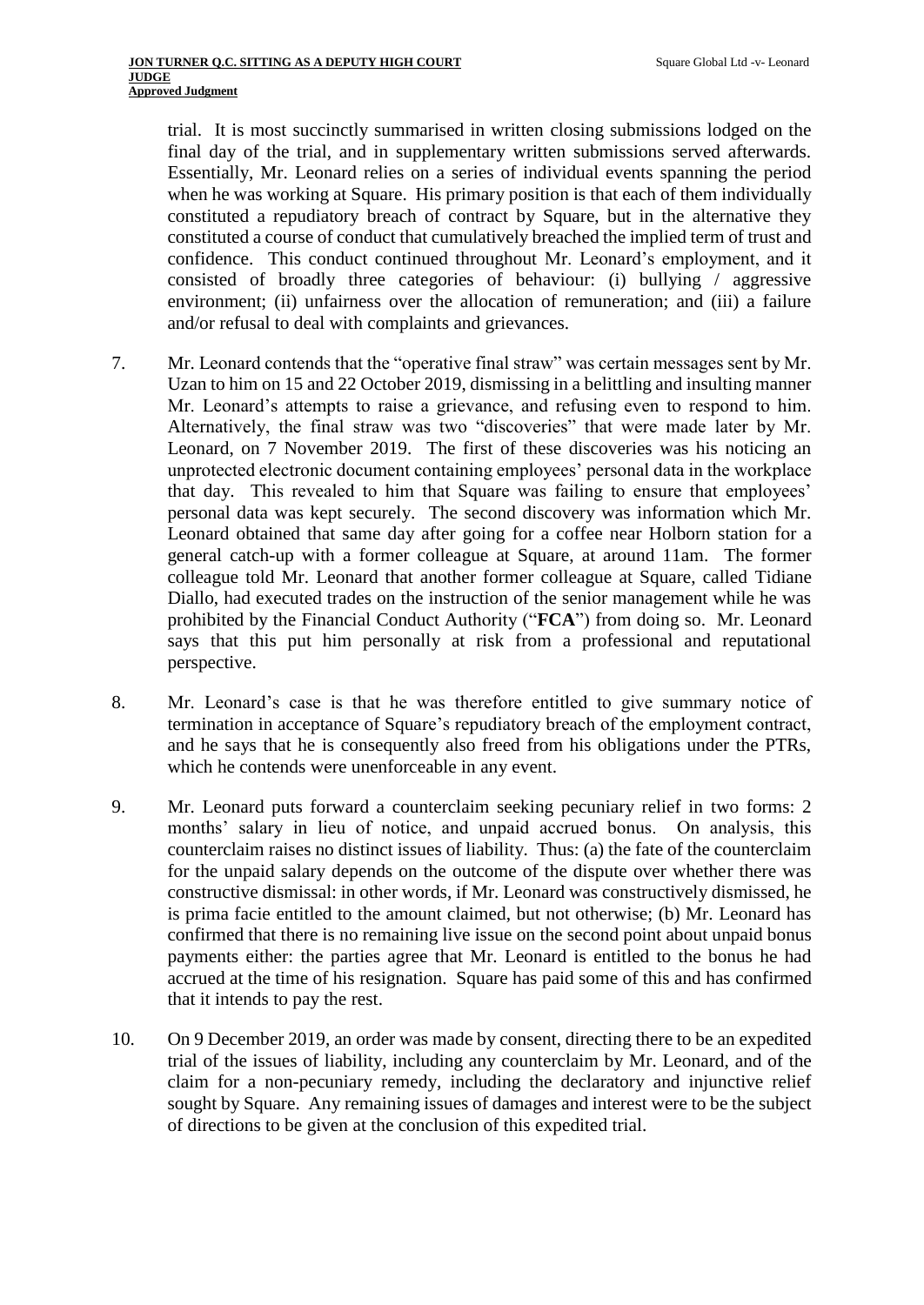- 11. On the first day of the trial, I heard and dealt with a late application on behalf of Mr. Leonard, to amend the Defence and Counterclaim to add a new head of loss and damage. This new head of loss was to be a claim for additional bonus payments that it is alleged Mr. Leonard would have received had Square acted as it should have done in accordance with the employment contract, and/or pursuant to the proper exercise of any discretion in calculating Mr. Leonard's bonus. I gave an extempore ruling refusing the amendment application, essentially on the grounds that (a) this was not (as contended for on behalf of Mr. Leonard) a matter that was in effect already adequately set out in the existing Defence and Counterclaim: on the contrary, it was an attempt to introduce a significant new head of damage; (b) Square had not prepared to deal with the amendment, and it would suffer prejudice from the addition; (c) the probable result of allowing the amendment would be to derail the trial, which was on a very tight timetable to be completed within the allotted 3 hearing-days. The amendment ruling can be found under neutral citation number [2020] EWHC 903 (QB).
- <span id="page-3-0"></span>12. At the trial, Square led evidence from five witnesses, three of whom were called for cross-examination. These were:
	- i) Harold Uzan: a co-founder of Square in 2012 and its Chief Executive Officer since 2016. Mr. Uzan also became the line manager of Mr. Leonard from early 2017. He was the main witness on the Claimant's side, and was cross-examined extensively during the first two days of the trial.
	- ii) Jeremy Louis: a "junior broker" at Square, who joined in October 2018. Mr. Leonard's pleaded case was that he became concerned during the course of his employment at Square that Mr. Louis was performing regulatory tasks on behalf of Square in London and Hong Kong, despite lacking the necessary qualifications. As clarified in submissions at the trial, however, Mr. Leonard's case was put differently: it was that he had been alarmed when working with Mr. Louis by his lack of basic financial knowledge, in a context where Mr. Louis was carrying out regulatory activities on behalf of Square; then, after leaving Square, Mr. Leonard checked Mr. Louis' FCA status, which revealed that he was not authorised to perform regulated tasks out of London. Mr. Louis was cross-examined relatively briefly at the trial.
	- iii) Guy Belot: now a "senior broker" at Square, who joined the company as a "junior broker" straight from secondary school, when he was 18-years old. He left at the end of July 2019 to take up a job at Glencore plc, but he returned to Square in the autumn after only a few weeks. Mr. Belot was also crossexamined only briefly on behalf of Mr. Leonard.
	- iv) Konstantinos Evangelou: an IT consultant at Square who was not crossexamined on his written statement. The gist of his statement concerned approaches made to him by Mr. Leonard in late November 2019, after Mr. Leonard's resignation, asking among other things whether he had had any "*bad experiences*" during his time at Square, and if he knew of "*any bad things [he] can use against Square?*". Mr. Evangelou was not cross-examined on this statement. Mr. Leonard's own witness statement - which was exchanged and served simultaneously on 28 February 2020 - in fact confirmed some of the contents of Mr. Evangelou's written evidence. It stated among other things: "*I*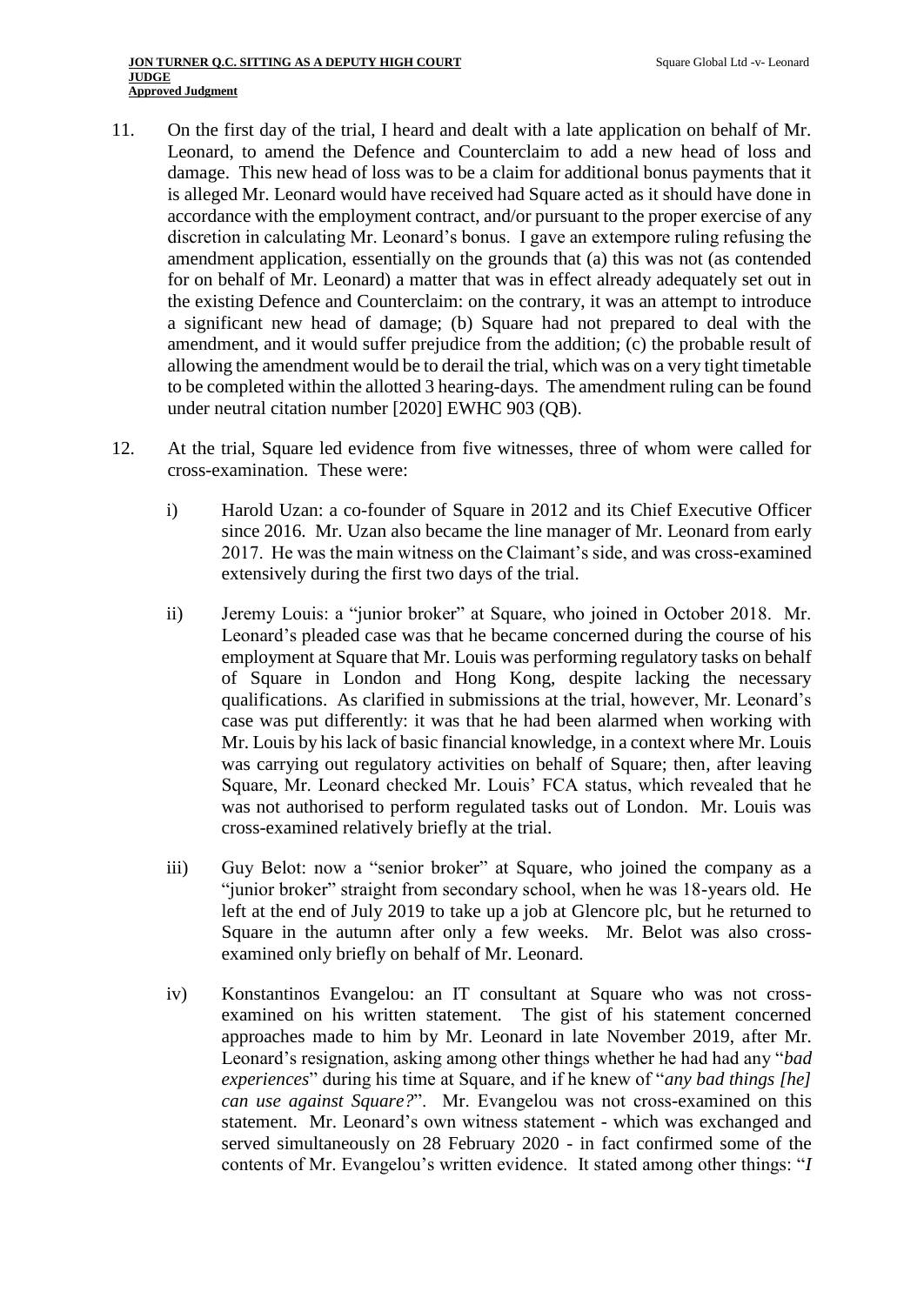*asked him [Mr. Evangelou] about what "bad things the Claimant had done to him or that he would be aware of*". However, when Mr. Leonard took the stand at trial, he said in brief examination-in-chief that in fact he had not said the final words "*or that he would be aware of*", and that his written evidence should be corrected to that extent.

- v) Cyril Berdugo: an equity derivative broker at Square since January 2015, who started as a "junior broker". Mr. Berdugo gave written evidence in support of Square about the office environment and "culture", which he described as pressurised with occasional swearing, but nonetheless very friendly and supportive. He also gave written evidence specifically about the management style of Mr. Uzan. He described him as approachable, non-aggressive, and his style as friendly but focussed. Mr. Berdugo was not called for crossexamination either.
- <span id="page-4-0"></span>13. On Mr. Leonard's side, evidence was led from three witnesses. These were:
	- i) Mr. Leonard himself: like Mr. Uzan, he was cross-examined extensively at the trial over much of two days.
	- ii) Mr. Cheickh Tidiane Diallo: he worked at Square between early 2014 and December 2017. Mr. Diallo says in his statement that he was "*subject to an FCA prohibition on trading*" from the time he joined Square, although "*there was a provision in the Tribunal decision placing [him] under the prohibition allowing [him] to return to work in finance*". He was permitted to take up a research job, with a view to establishing a track record which would allow him to "*address all previous concerns of the FCA so that Square could opt to sponsor [his] application [for the prohibition to be lifted]*". In his statement, Mr. Diallo refers to having nonetheless been asked to carry out the execution of trades at Square on numerous occasions. He says that, in September 2015, he met with a well-respected solicitor and former prosecutor for the FCA to ask about the process for regaining his licence, but it never crossed his mind to ask her about the appropriateness of the equity instructions he had received at Square, since he had been assured that there was no need to worry and that it was the company's responsibility, and all the executions were logged transparently in the trading platform of Bloomberg. His statement concludes: "*With hindsight, I realise that there might have been something questionable with regard to the trades I was instructed to execute*". Mr. Diallo was called to attend the hearing with a view to cross-examination by Square's leading counsel, Mr. Laddie Q.C. Ultimately, however, Mr. Laddie Q.C. chose to use the limited time at trial to extend the cross-examination of Mr. Leonard himself, and did not question Mr. Diallo on his statement.
	- iii) Mr. Ryan Dann: he is a former broker on the Equity Index Derivatives Desk at Square, who worked there between November 2016 and October 2017. He gave written evidence covering some of the same ground as Mr. Berdugo, but to precisely the opposite effect. He was not called for cross-examination. Mr. Dann described the overall environment at Square as "*unpleasant, intimidating and toxic*", and as the "*worst work environment I have ever worked in*". He described one of the shareholders in Square called Mr. Ari Boublil, who was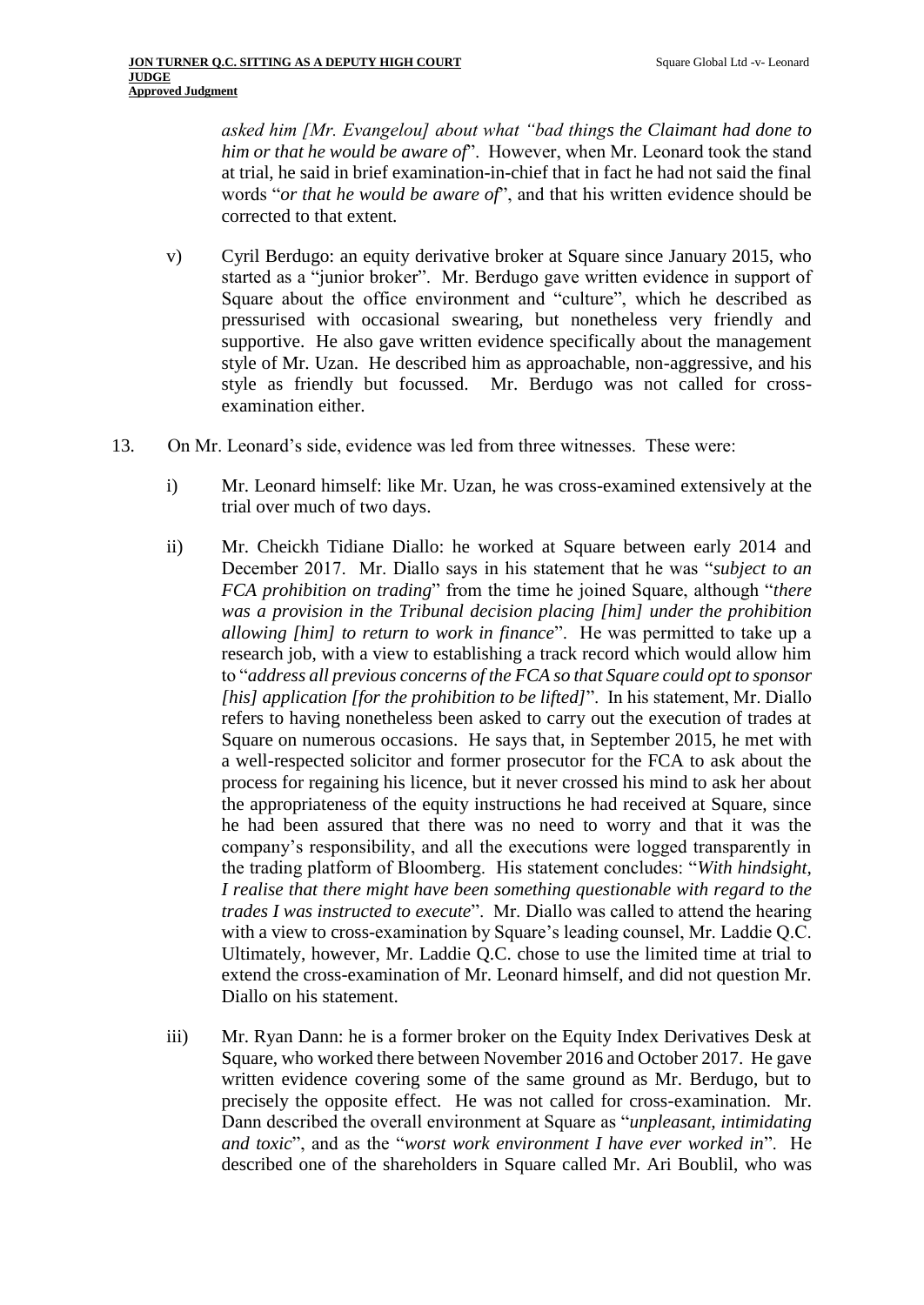also a director and a senior broker acting as the head of desk in charge of Mr. Dann (as well as related by marriage to Mr. Uzan), as verbally and - on one occasion - physically aggressive. Mr. Dann also described Mr. Boublil as taking an approach to management decisions that was unfair to him in various ways.

14. The trial hearing was duly concluded within the allotted three days, although only at the cost of starting early and sitting late, and with the parties' counsel submitting substantial post-hearing written submissions to supplement their oral closing arguments. I should pay tribute at the outset to the skill with which the case for each side was presented, and to the diligence, professionalism and sheer stamina with which the solicitors and counsel undertook the trial. I should mention too that Mr. Croxford Q.C. suffered the bereavement of a close family member before the final day of the trial, yet chose to continue, and presented the case with impeccable clarity and focus on behalf of his client.

#### **The issues for determination**

- <span id="page-5-1"></span><span id="page-5-0"></span>15. The issues for the Court's determination can be broken down as follows:
	- i) Was the Defendant constructively dismissed on 11 November 2019?
		- a) Did the Claimant repudiate the contract of employment?
		- b) If so, did the Defendant affirm the contract prior to resignation?
		- c) If not, did the Defendant resign in response (or partly in response) to the repudiation?
	- ii) If the Defendant was not constructively dismissed:
		- a) Did the Claimant affirm the contract and if so, should the Court enforce the contract for the remainder of the Defendant's notice period until 11 May 2020?
		- b) Should the PTRs be enforced? In this regard:
			- (1) Does the Claimant have legitimate business interests capable of requiring protection via PTRs?
			- (2) If so, do these PTRs go no further than is reasonably necessary to protect the legitimate business interests?
			- (3) If so, should the Court exercise its discretion to enforce the PTRs and, if so, to what extent?
	- iii) Did the Defendant breach a clause in the employment contract requiring him to notify the Claimant of the acceptance of a new job?
- <span id="page-5-2"></span>16. The issues listed at paragraph [15](#page-5-0) above in large part reflect a list provided by Square's counsel in their skeleton argument for the trial, on which I asked Mr. Leonard's counsel to comment. The only real point of difference between the parties is in relation to the issue outlined at paragraph 15[\(15.i\)c\)](#page-5-1) above, i.e. the question whether or not Mr.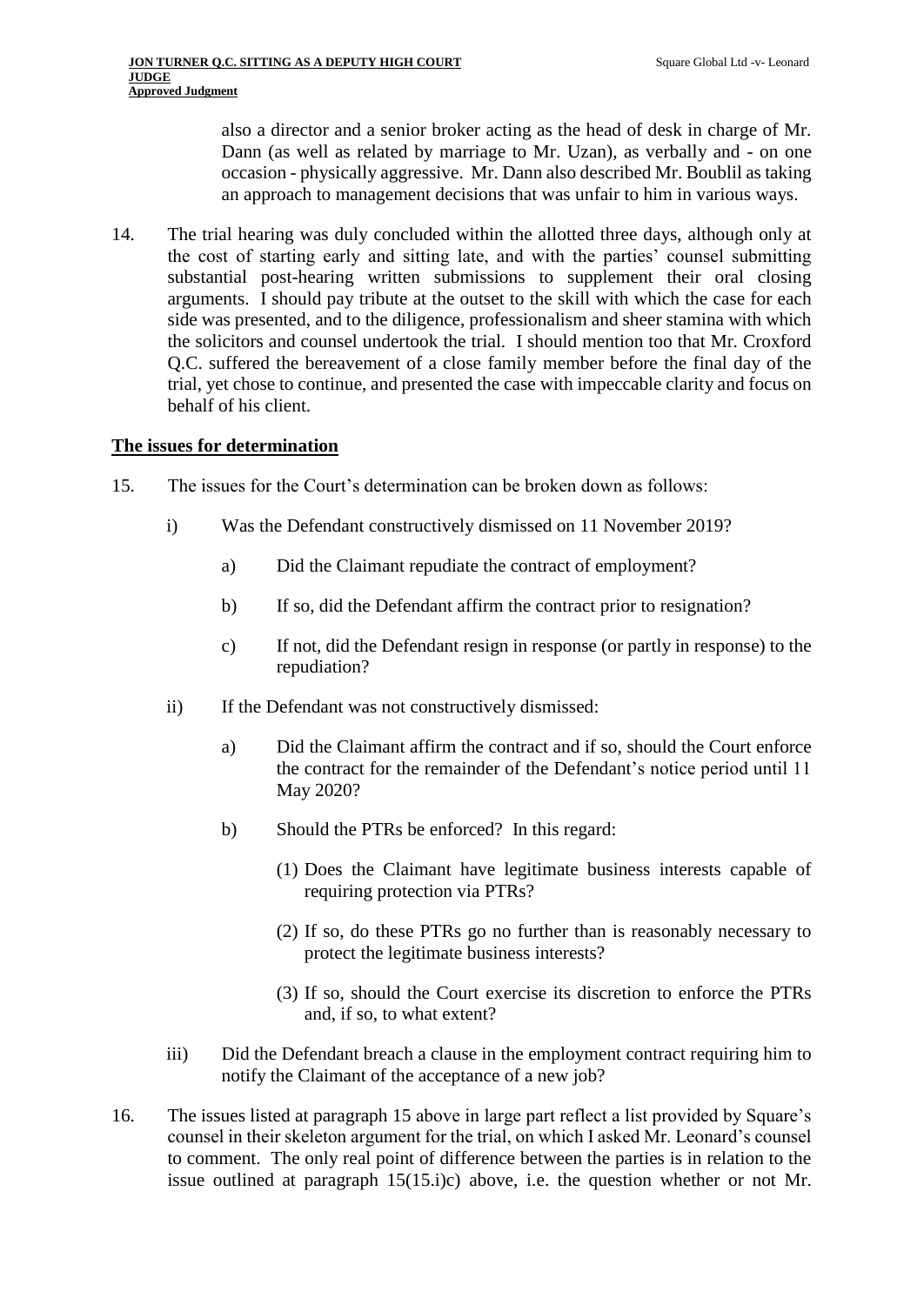Leonard resigned in response to a repudiatory breach by Square. This is because Mr. Leonard contends that, as a matter of law:

"an employee claiming to have been constructively wrongfully dismissed is entitled to rely on a repudiatory breach by his employer even if that was not the reason he left his employment at the time."

- 17. That point of law is potentially of significance in the present case, because Mr. Leonard places reliance on certain matters that were not mentioned in his letter of resignation, and which it is common ground were not part of the reason for his decision to resign at that time. However, as explained below, I have ultimately reached the conclusion that Square did not in fact repudiate the contract of employment, either (a) through an individual act or omission that was not followed by affirmation of the contract on Mr. Leonard's side, or (b) by reason of a course of conduct comprising a number of acts and/or omissions, which, viewed cumulatively, amounted to a breach of the implied term of trust and confidence, and which was not followed by affirmation of the contract on Mr. Leonard's side. As a result, the point of law concerning the relevance of the reasons for resignation does not strictly arise.
- 18. The issue at paragraph 15[\(15.iii\)](#page-5-2) above (alleged breach of a clause in the contract of employment requiring the notification to the employer of acceptance of a job offer) technically does arise on the pleadings, but no separate relief is sought from the Court beyond a simple finding of a breach of contract. It is dealt with briefly below.

## **The facts**

19. This is a case where the claim of constructive dismissal turns, or may turn, on an assessment of Mr. Leonard's allegation that there was an overall "course of conduct" by Square amounting to a repudiatory breach. Given the intricacy of the facts of the case, it is appropriate to start by assessing the main facts with care. I adopt a broadly chronological approach.

## *The nature of Square's business*

20. As mentioned above, Square was founded in 2012. The two founders were Mr. Uzan, previously a broker at Sunrise Brokers, and Mr. Elie Scemama. In his oral evidence, Mr. Uzan described the challenges of setting up the business from scratch:

> "We have to deal with everything in the same time, compliance, IT, accountant, and different, you know, approach -- I'm sorry, part of the -- of the compliance. It does not mean [because] it was a start-up, that we were, you know, having scant regards to compliance. Actually, if anything, we were trying at that time to structure more and more the company and to tick all the boxes that were sometimes missing, just because it was an organic growth, it grows very fast. We have to deal with thousands of things and I've personally slept something like 4 to 5 hours a day during these first three years."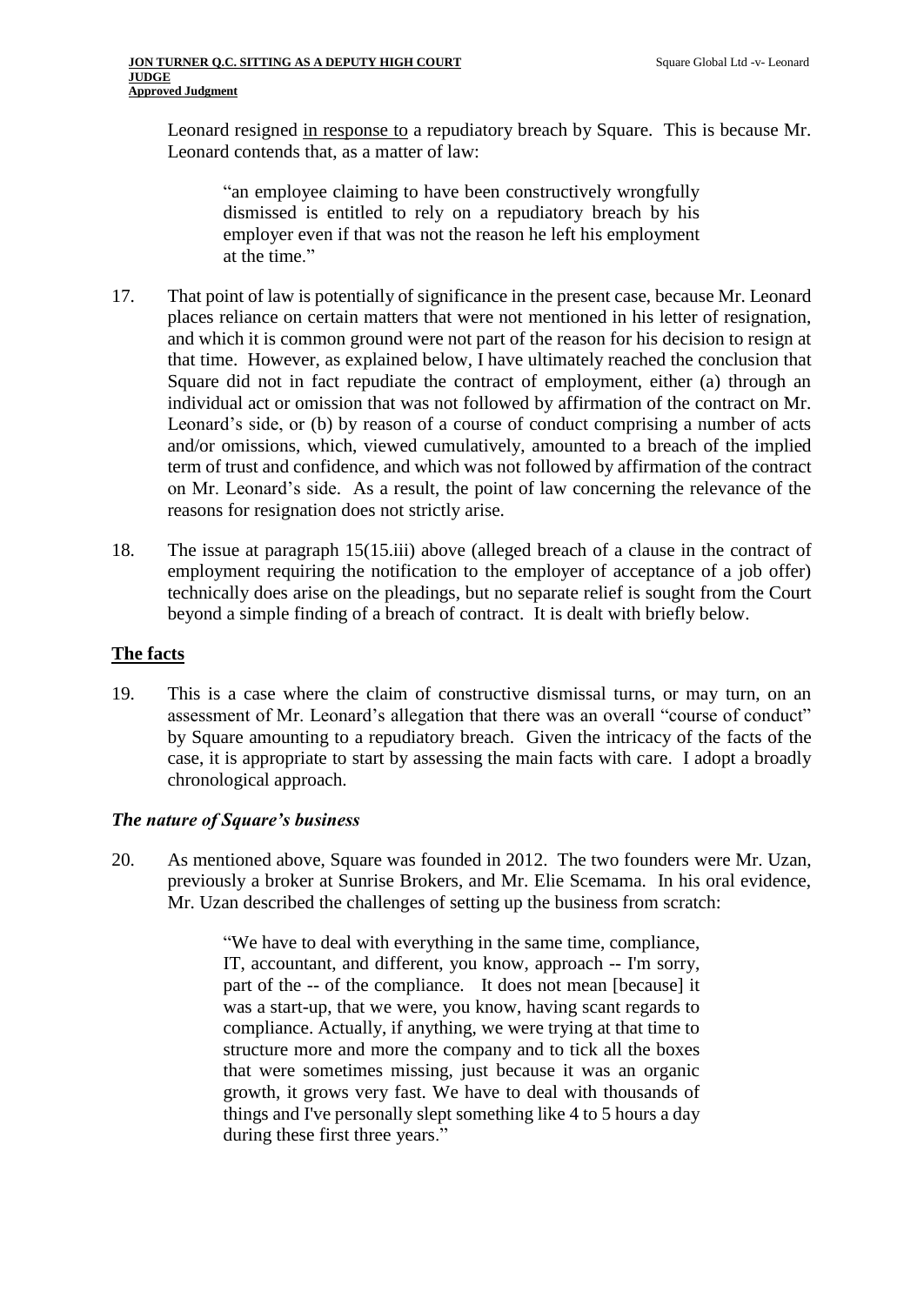- 21. The company has enjoyed significant success and has grown approximately 20% each year since it was set up. Square has grown from a small broking firm with 4 members of staff to a business employing or engaging roughly 40 members of staff in three different countries in 2019/2020.
- 22. The business activity involves facilitating trades in financial products, on behalf of clients who are usually large investment banks and hedge funds. Most of the clients are based in the UK, but Square also has clients across continental Europe and Asia, as well as in Canada and the USA. Square's client contacts are typically individual traders in the large investment banks and hedge funds.
- 23. Brokers stay in close daily contact with clients to identify opportunities for trades, and then facilitate the introduction of buyers to sellers, and vice versa. The transaction process can extend over a matter of hours, days, or even weeks.
- 24. Mr. Uzan gave evidence that, as part of their work, the brokers use private information about such matters as particular market trading interests, the prices and volumes of products traded in the marketplace, relevant deal structures, client contact details, and market knowledge.
- 25. Square's workforce is organised into teams called "desks". Each desk focuses on a particular financial product. One of these desks was the exotics desk.
- 26. Mr. Uzan explained in his written statement that "exotics" are a form of derivative instrument. Derivative instruments are financial products that derive their value from an underlying asset. Such assets include:
	- i) Single stocks: these are typically shares in an individual company.
	- ii) Indices: these are typically a bundle of shares in a range of companies across a market index (such as the FTSE 100).
	- iii) Sectoral indices: these are typically a bundle of shares in a range of companies across a particular industrial sector (such as companies in the telecommunications sector).
- 27. The "exotic" derivative products fall to be distinguished from "vanilla" derivative products. Vanilla products are commonly traded, and uncomplex, derivative products. Examples include forwards, futures, options, and swaps.
- 28. By contrast, exotic products are defined by the fact that they are more complex forms of derivative products. There are several types of exotics available to trade on different types of underlying assets. Examples include:
	- i) "Call vs Call" ("Correlation") Products: these are derivative instruments that allow the buyer and seller to trade on the correlation between two or more underlying products. This could mean, for example, trading on the correlation between indices (such as between the FTSE 100 and the Nikkei), or between a basket of single stocks (such as between Vodafone and AT&T), or between sectoral indices.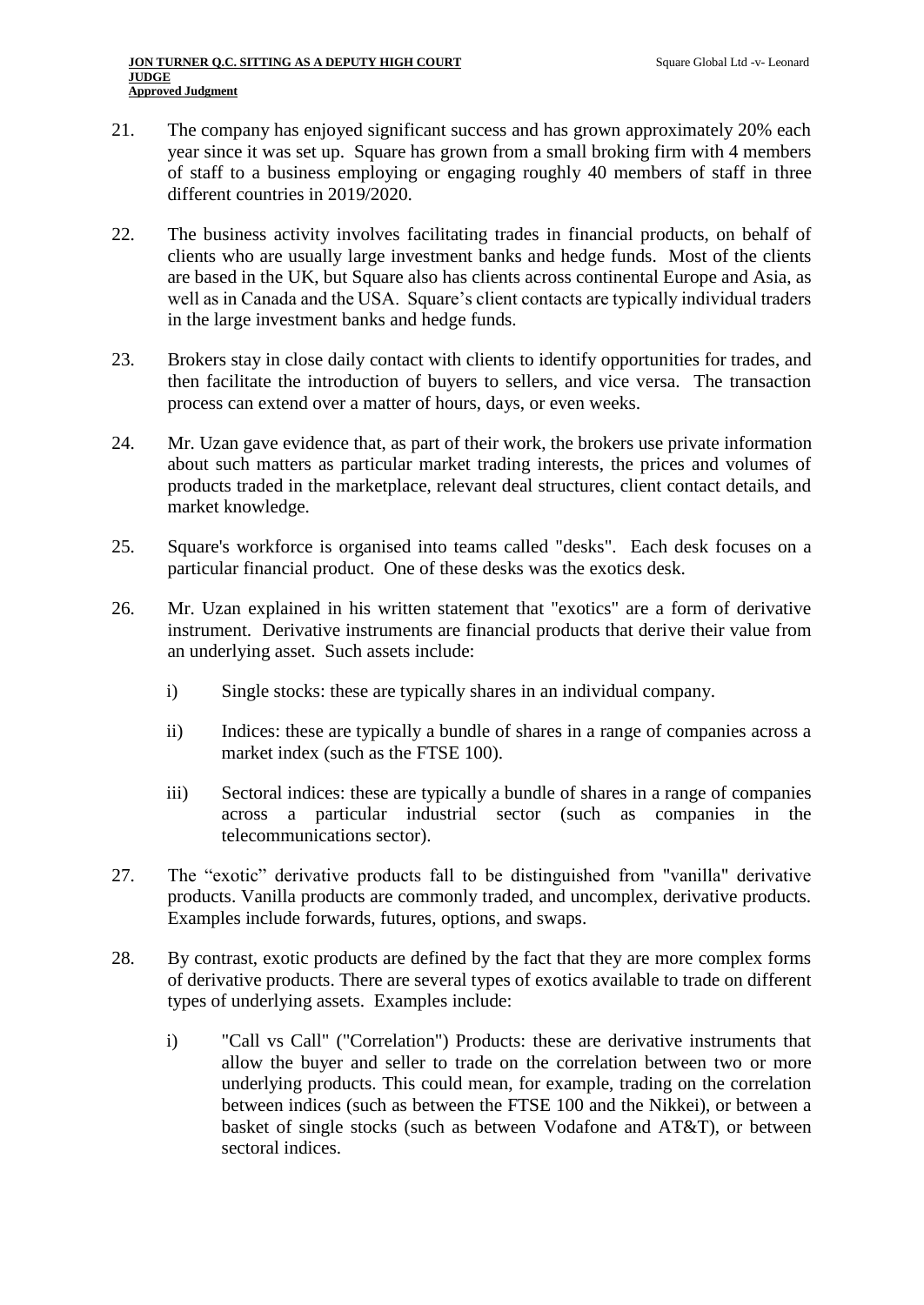- ii) "Worst of"/"Best of" Products: these are derivative instruments that allow the buyer and seller to have exposure on the best or worst performers within a selected basket of underlying assets.
- iii) "Quanto" Products: these instruments arise where the underlying asset is denominated in one currency, but the instrument itself is settled in another currency.
- 29. Exotics are "over-the-counter" or "OTC" products, meaning that the trading is carried out directly between the parties, without an exchange being the counterparty. This is different from "listed" trading, which involves exchanges such as a stock exchange. It has the consequence that the exotics market is "opaque", in the sense that it is difficult to see what is trading in the market, and at what price, both before and after it has traded, in comparison with trades on a public exchange such as the FTSE 100. In his oral evidence, Mr. Leonard readily accepted that the exotics market, and in particular the single stocks exotic market, is more opaque than trading on exchanges.
- 30. Depending on the circumstances, OTC products may or may not be traded on a trading venue (referred to as an "Organised Trading Facility" or "OTF"):
	- i) Mr. Uzan explained that OTFs will only be used if the trade is multilateral (i.e. it involves more than two parties). OTFs were introduced by the regulators following the 2008 financial crisis to obtain greater visibility over OTC trades. Most broking houses that trade in equity derivative OTC products will have their own OTF, including Square. Brokers are required to publish details of their multilateral trades on their OTF within 15 minutes of the trade. Trading data on OTFs is published on an "Authorised Publication Arrangement", or "APA", and is principally available for the regulator, although it can be accessed by third parties. Third parties who access an APA can see limited details of trades which have been published, including the price, volume and type of product. Third parties cannot see details of the parties involved in the trade.
	- ii) If the trade is bilateral (involving two parties only) no OTF is involved at all. When a product has been traded in this way, it is almost impossible for any third party to know about the existence of the trade, or relevant details such as the structure, the price, the size, or the parties.
- 31. Mr. Leonard's written evidence was that the opacity of the market should not be overstated. He said that the vast majority of single stock exotic trades are in fact reported to the market, via virtual venues. These reports can then be checked by the market participants and/or sent by brokers by email and/or Bloomberg chat to all market participants in the hopes of generating further interest. By contrast, Mr. Uzan in his oral evidence denied that most of the exotics trades are reported on virtual venues: he estimated that it was well under one-third. (Mr. Leonard was not sure, when it was put to him orally, whether the broad estimate given by Mr. Uzan was correct.) Even in relation to trades on virtual venues, Mr. Uzan stressed that it was extremely difficult to ascertain relevant information about the trades.
- 32. Mr. Uzan stated that the exotics market is not only opaque, but also "illiquid". The term "liquidity" was used in this context to describe how easy or difficult it is to find buyers and sellers who are willing to trade in significant volumes in the market. He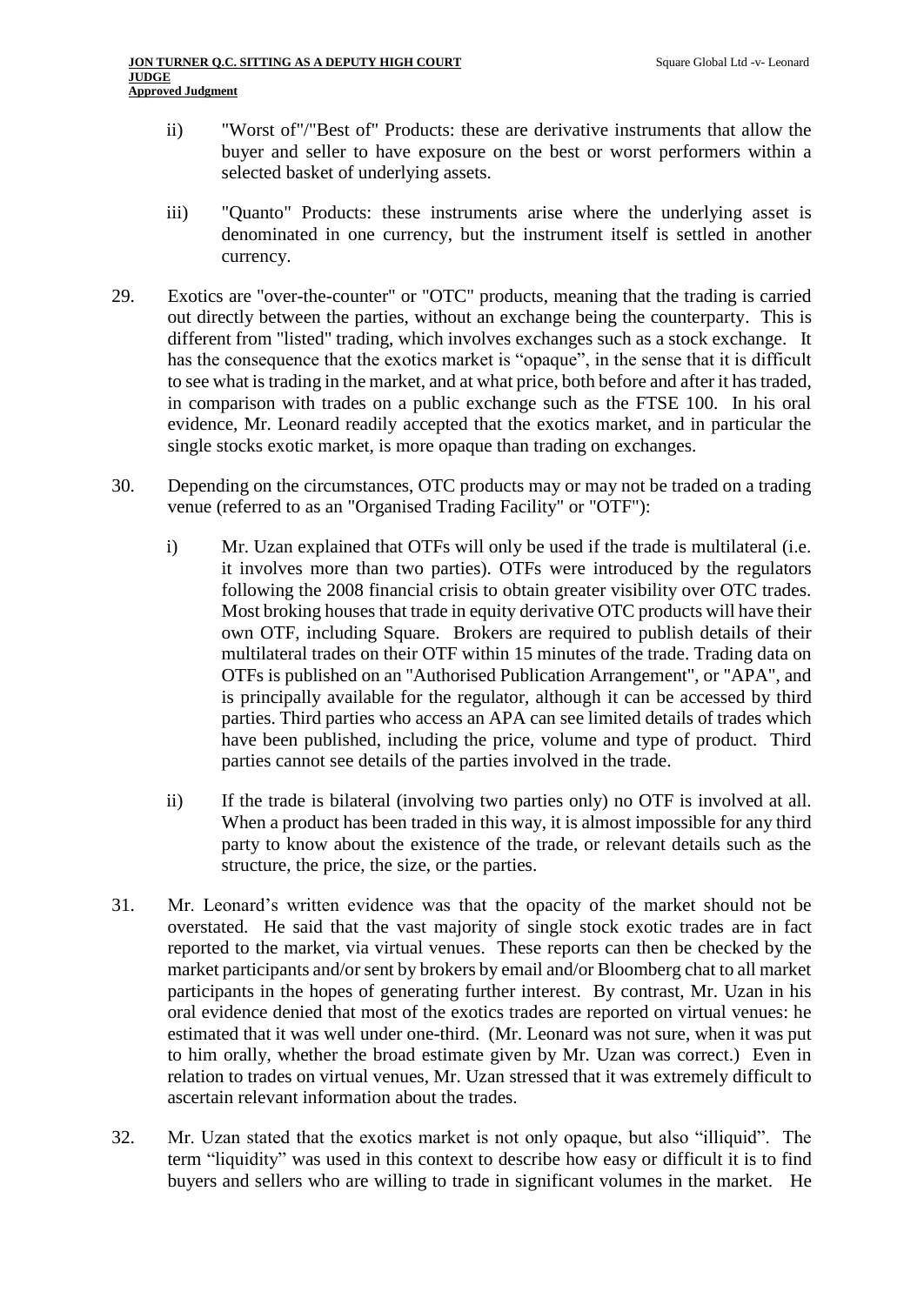stated that the exotics market is illiquid, in that buyers and sellers are not readily available or identifiable to someone who is not active in that market on a daily basis, and who therefore does not have a good working knowledge of what price, structure or size of products traders are interested in.

#### *The recruitment of Mr. Leonard and his contract of employment*

- 33. Mr. Uzan stated that in the second half of 2014, he and Mr. Scemama decided to hire additional resource on the exotics desk as a result of the business expanding. Their aim was to be able to provide a full-service exotics broking desk, across the full range of exotics. In particular, Mr. Uzan and Mr. Scemama wanted to develop their single stocks exotics business. They were both aware of Mr. Leonard prior to considering recruiting him, and they knew he had been in charge of the single stocks exotics desk at Merrill Lynch before transitioning (in 2012) to working as a broker at ICAP, one of the biggest brokerage companies in the world.
- 34. Mr. Leonard joined Square in February 2015. As he puts it in his written statement: "*On index, I would join the existing team and on stocks/dispersion I was to be in charge of setting up the business. My past experience as a trader on those products meant that I had a deep understanding in that field, and also a good network of former colleagues*". It appears that Mr. Scemama in particular was delighted with the recruitment. He wrote in an email on 18 February 2015 to the other shareholders in the company (which included, as well as Mr. Uzan, Mr. Even, Mr. Sarfati, and Mr. Boublil):

"Julien Leonard is arriving this morning, we have a dream team on correl with him now, let's give him a proper welcome! :-)"

- 35. Mr. Uzan stated that Mr. Leonard negotiated the terms of his written contract of employment, before deciding to join Square. The contract contains a number of terms that are relevant to the present dispute. These include:
	- i) Remuneration (clauses 6 and 8): at the time of his hiring, Mr. Leonard was paid a base salary of £80,000 per annum. This increased during his employment. As at November 2019, his salary was £120,000 per annum. Mr. Leonard was also entitled to receive a bonus calculated in accordance with a formula contained in the Schedule to the Contract. The formula involved, as the main input, allocating an amount of revenue from Square's revenues, which was referred to as the employee's "Production". The term "Production" was not formally defined, and there was no specific formula given for calculating it. In practice, as a "Producing Broker", the bonus constituted the main form of remuneration.
	- ii) Notice of termination (clause 2.1): Mr. Leonard was required to give six months' written notice to Square in order to terminate the contract.
	- iii) Fidelity (clause 3.2): various obligations were imposed requiring Mr. Leonard to provide exclusive and loyal service to Square, including at clause 3.2(a) a duty to devote the whole of his time, attention, and abilities to the business of the employer unless prevented from doing so by incapacity.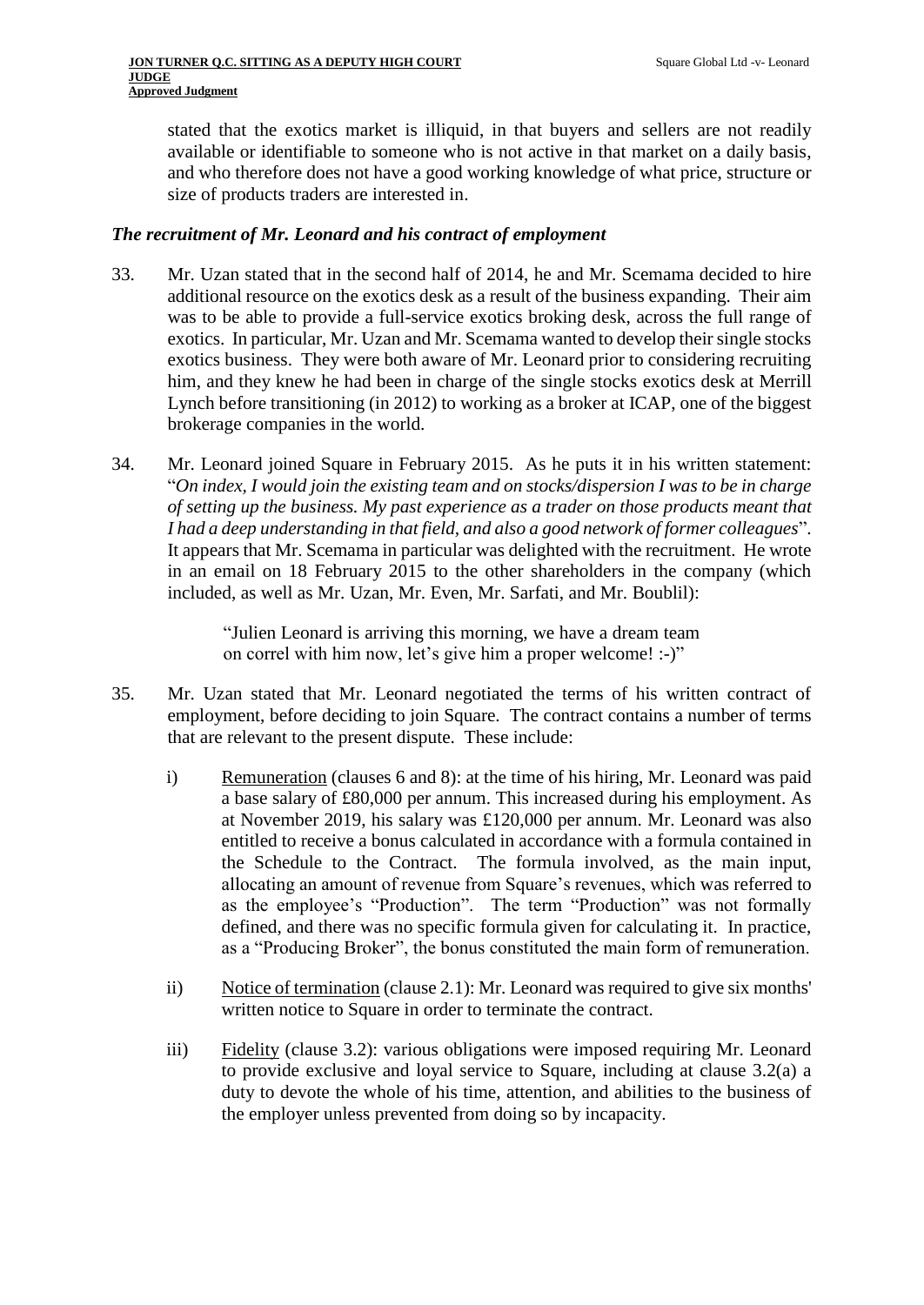- iv) Garden leave (clause 15): after notice to terminate was given by either Mr. Leonard or Square, Square had the discretion to require him not to perform any services (or to perform only certain services).
- <span id="page-10-0"></span>v) The relevant PTRs (clause 17):
	- a) for six months after the termination of his employment, Mr. Leonard was prevented from being involved in any business concern which is (or intends to be) in competition with Square (clause 17.1(c)) (the "**Non-Compete**");
	- b) for six months after the termination of his employment, Mr. Leonard was prevented from: (i) soliciting the business of; (ii) endeavouring to entice away from Square; or (iii) having any business dealings with, certain of Square's customers or clients (clause 17.1(a) and (d)) (the "**Non-Deal**").
- vi) Job notification (clause 17.4): whilst still employed by Square, and for the duration of the PTRs, Mr. Leonard was required to provide a copy of clause 17 to any person making him an offer to be involved in a business competitive to Square; if Mr. Leonard were to accept an offer from any person to be involved in a business competitive to Square, he was also required to notify Square of the identity of the person making that offer.

### *The first period of employment: February 2015 to the end of 2016*

36. As mentioned above, the contract of employment laid down no particular methodology for determining Mr. Leonard's "Production" (or "Gross Production"). Mr. Leonard, however, had a firm idea of how this was to be approached. In his statement, he said:

> "23. The word Production was not defined in the contract but in my understanding, and in market standard, it meant the business that I secured for the Claimant. In this litigation, the Claimant has pleaded that the Production to be allocated to me was a matter for its discretion. That was not my understanding and there was nothing to that effect in my contract.

> 24. Rather, I understood on the basis of conversations with the management and practice that from the time I joined until mid-2016/early 2017 Production should have been allocated according to an agreed rule, namely that if your client was involved in a trade (either as a buyer or a seller) the brokerage in respect of that client (i.e. the fee Square Global charged the client for brokering that trade) would be allocated to your Production.

> 25. Usually you would conduct trades on behalf of your own clients, so allocation of Production would match up with the work you were doing. However, the rule was supposed to apply irrespective of who actually conducted the trade (i.e. who spoke to the client during the trade). In conversations I had with management about the rule this was justified by the argument that it meant you could go on vacation or a business trip, or even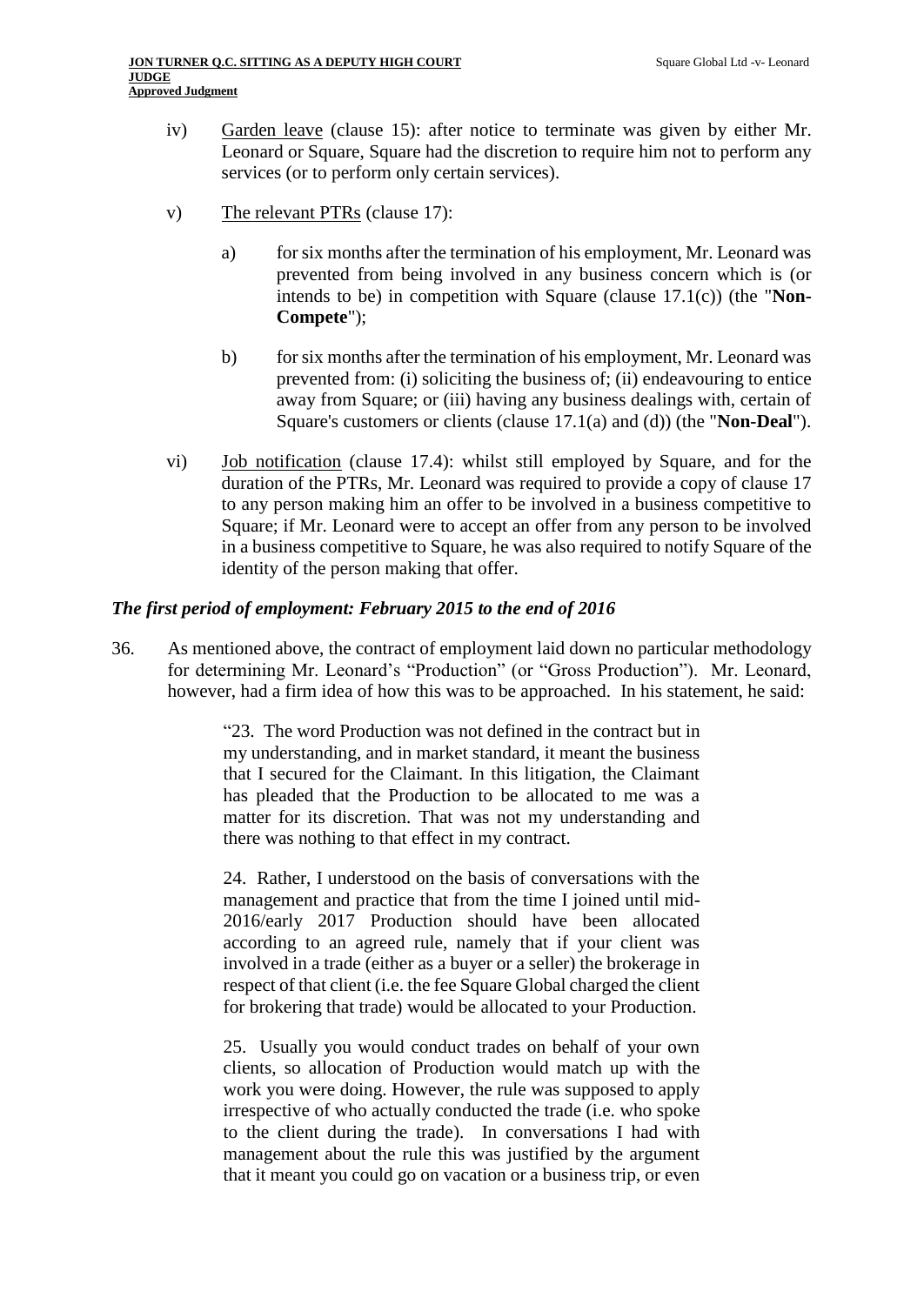step away from the desk if you needed to, for example to use the bathroom, without the risk of seeing your clients being "stolen" by a colleague who covered the trades you were working on in your absence. "Client" in this context would mean a specific individual at an entity rather than the entity itself as many of us would have our own contacts at any given bank."

- 37. It is not hard to see that Mr. Leonard's interpretation was capable of giving rise to disagreement and conflict in practice, if for example it were to turn out that there were cases where two or more brokers felt that it was they alone who had secured the same relevant business for the company, or that it was they alone who should be treated as the individual broker associated with one of the clients in question.
- <span id="page-11-0"></span>38. In fact, it appears that there was significant disagreement in the first year or so of Mr. Leonard's employment at Square. Mr. Uzan stated that, in that initial period, for the purposes of calculating Production, revenue generated from exotics products was indeed primarily allocated by reference to which clients were involved in the trade and which broker(s) was/were associated with those clients. He explained, however:

"The market in exotics products generally is relatively small. As such, Elie and I had already established a good presence in and coverage of the market. There was therefore naturally an overlap between what we were already doing and what Julien wanted to do. As a result of the way we calculated Gross Production, Julien wanted to generate revenue (and be allocated revenue) from as many sources and products as possible, regardless of whether anyone else at Square was already covering that client or that type of product. This naturally caused tensions over allocation of revenue for the purposes of Gross Production, in particular between Elie and Julien.

As a result, throughout the course of 2015 and 2016 there were regular discussions about the issues of revenue and work allocation and the best way of altering the structure to best suit the needs of the business and the brokers involved. I was already conscious then that, as the business continued to grow, it would not be feasible for "everyone to do a bit of everything", which would naturally lead to clashes between brokers wanting to do the same thing and would be an inefficient way of conducting business. This is not an issue unique to Square; it is the nature of broking as a result of the way in which brokers are typically remunerated, and disagreements in relation to this happen on broking floors across the world on a daily basis. In my experience, these disagreements happen relatively infrequently at Square (and certainly much less than at other broking houses)."

39. In other words, it was not practicable to operate an allocation rule on the simple basis referred to by Mr. Leonard without this giving rise to friction, or at least animated discussion. Issues of allocation of Production were therefore often resolved by the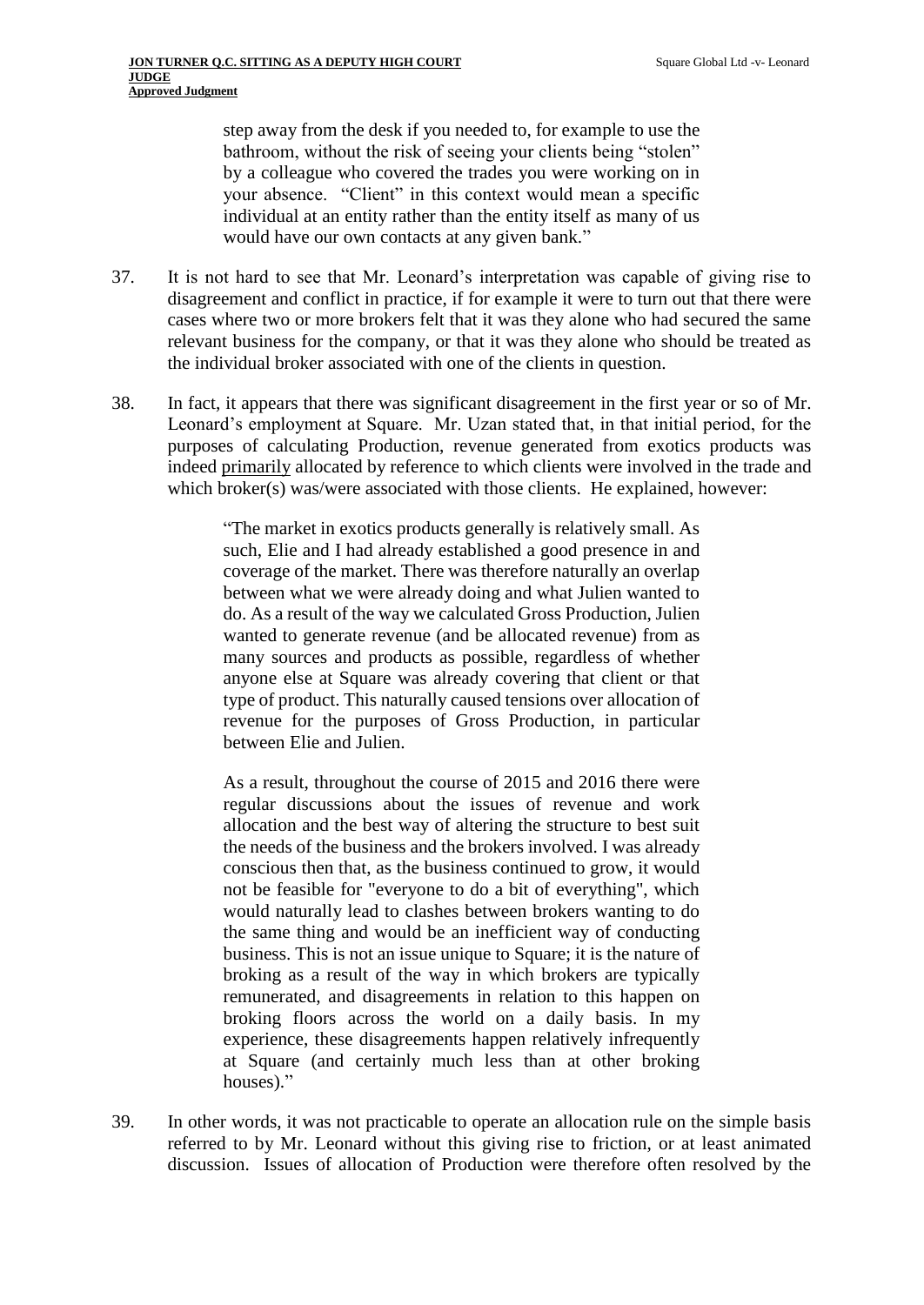owners of the company, exercising judgement. In his oral evidence, Mr. Uzan described how this was done on a case-by-case basis, taking into account a range of fine-grained relevant considerations:

"…we were, as I said, in this period … often on the case-by-case, you know, almost at every trade, okay, waiting, looking, does it make sense? No. Is it dangerous from a broking point of view? Did you make any -- any mistake? Is this client happy?"

40. In this connection, Mr. Leonard himself has drawn attention in his written statement to various examples of allocation of Production in 2015 and 2016 which he considers to have been wrongful. (These examples generally derive from a list of examples of alleged unfair allocation given at Appendix 1 of the Defence and Counterclaim.) It is striking that a number of those examples do not rely on there having been a departure from what Mr. Leonard viewed as the applicable contractual rule. Directly to the contrary, the gist of his complaint is precisely that the "agreed rule" was followed, although he felt that it should not have been, since this resulted in unfairness to him in the circumstances of the individual case. For instance, after describing various transactions in October and November 2015, in paragraph 29.6 of his statement, Mr. Leonard goes on to comment as follows, in paragraph 29.7:

> "It is true to say this was not technically a breach of the agreed rule, since according to that I should have only been allocated the brokerage relating to my client, but in the circumstances where I was pressured to offer my clients zero brokerage to make sure the trade got done - I feel it would have been fair to allocate me some of the brokerage from the other side. This is a good example of the senior managers manipulating things to their benefit and my detriment: I was made to sacrifice my chance of adding to my Production to make sure they added to theirs, but nothing was said about how allocation would be handled until after the trade was completed, when it was too late for me to insist that brokerage be charged on my client's side of the trade."

41. Moreover, I note that, very shortly after taking up his employment, Mr. Leonard discussed by email with Mr. Scemama on 27 February 2015 a proposed arrangement that he had himself devised for dealing with the allocation of remuneration in particular circumstances, which he intended to put forward to another of the brokers. In it, Mr. Leonard identified the need to ensure that the proposed set-up was "*most favourable for the team spirit*". Mr. Scemama replied:

> "…1. It's great that you have found common ground. 2. We do a business review every week and a review of the line allocations every three months …".

Mr. Leonard's response, which interpreted Mr. Scemama's comment as relating to the allocation as between himself and the other broker, was:

"Super. For the line review, can you leave it with me? Jamie and I were thinking that we would discuss this so that it would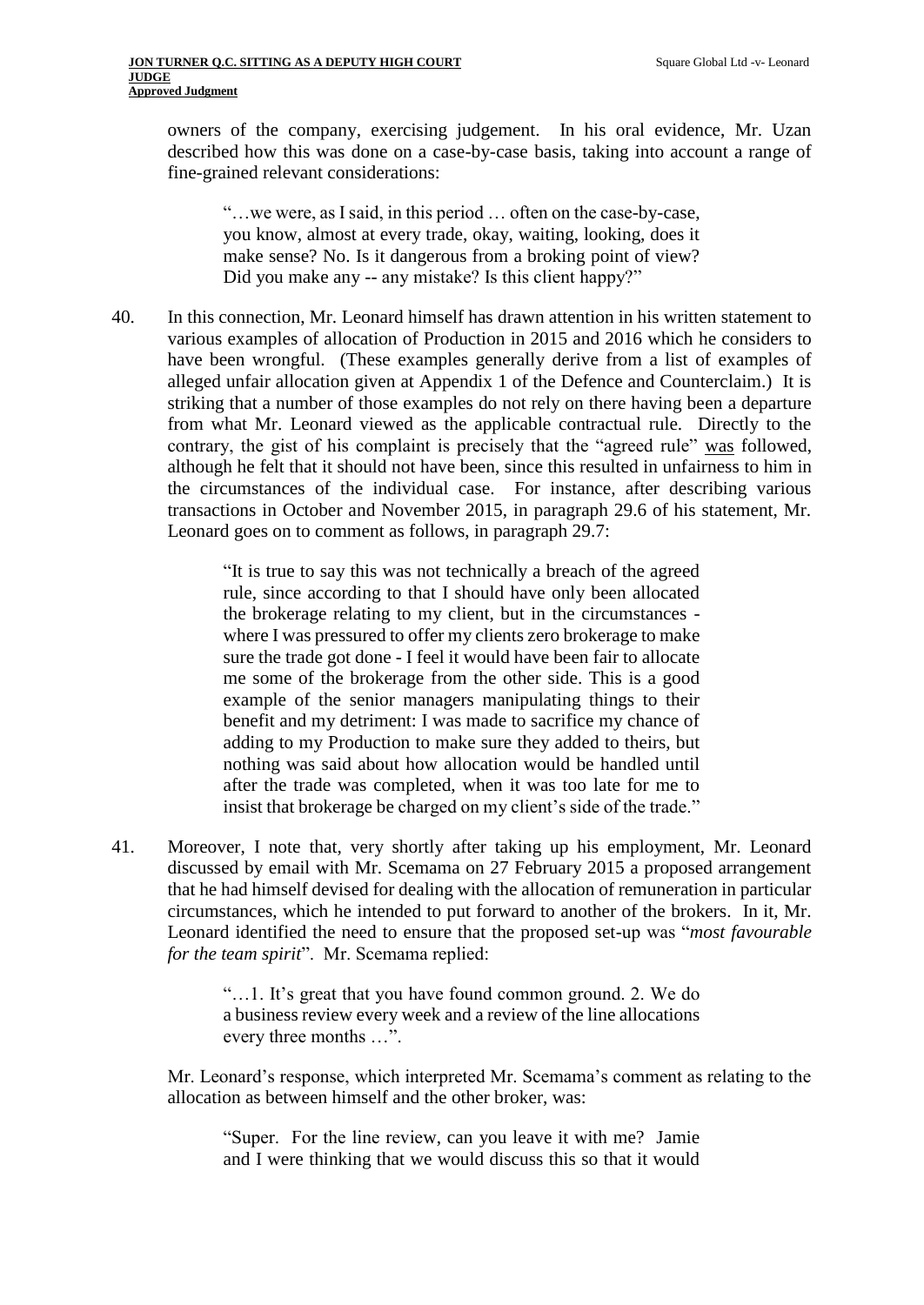not be too formal. And if we could not come to an agreement you would be the referee."

<span id="page-13-0"></span>42. In summary, I am satisfied that Mr. Uzan's account of the nature of the contractual arrangements for allocating Production which applied in the first year or so of Mr. Leonard's employment at Square, as well as how those arrangements operated in practice, is correct. In relation to the first of these issues, it is also relevant to observe that Mr. Leonard's new employment contract with Market Securities (the final version of which was disclosed in the course of this trial, at my request, and which was closely negotiated by Mr. Leonard) reveal that Market Securities similarly exercises a discretion in the allocation of remuneration, albeit that the contract expressly stipulates that this must be done by the employer "in good faith". Mr. Laddie Q.C. on behalf of Square cross-examined Mr. Leonard on this point:

> "Q: So let's see if we can agree about this. Apart from the fact that … we have the words "in good faith", is there any material difference between these two contracts, in terms of how production is to be approached and attributed?

> A: Well, if you take out for me which is a very relevant point about in good faith and the fact that it was not defined in my - in my previous contract at Square, you could say that there's no -- not much difference. You're comparing nothing to something and in good faith."

43. Finally, in this connection, it is necessary to mention that Square's counsel placed emphasis in their submissions on the fact that Mr. Leonard was generally asked to confirm the accuracy of the Production allocated to him at the end of each quarter year, all the way from Q2 2016 until November 2019. He sometimes offered corrections, and these were made. They were otherwise accepted without demurral. Mr. Laddie Q.C. asked Mr. Uzan about the purpose of this practice, in re-examination. Mr. Uzan responded:

> "To make sure that there is no issue in terms of allocation, to make sure that no one is unhappy about any type of allocation and to make sure that he can start, you know, inputting his file with the right numbers for him to be paid, for employees to be paid properly, and for client to be charged properly."

- 44. Square's counsel sought to infer from Mr. Leonard's lack of any contemporaneous complaints about issues of unfairness, within this framework, that Mr. Leonard did not in fact have real and well-founded complaints about unfairness, along the lines that he now seeks to allege in these proceedings.
- 45. I do not find that this inference can be drawn, looking at the evidence as a whole. Mr. Laddie Q.C. put the point to Mr. Leonard directly, in the course of cross-examination. Mr. Leonard responded:

"My Lord, this process was purely an admin process and it was to say whether -- you know, what had been decided at the time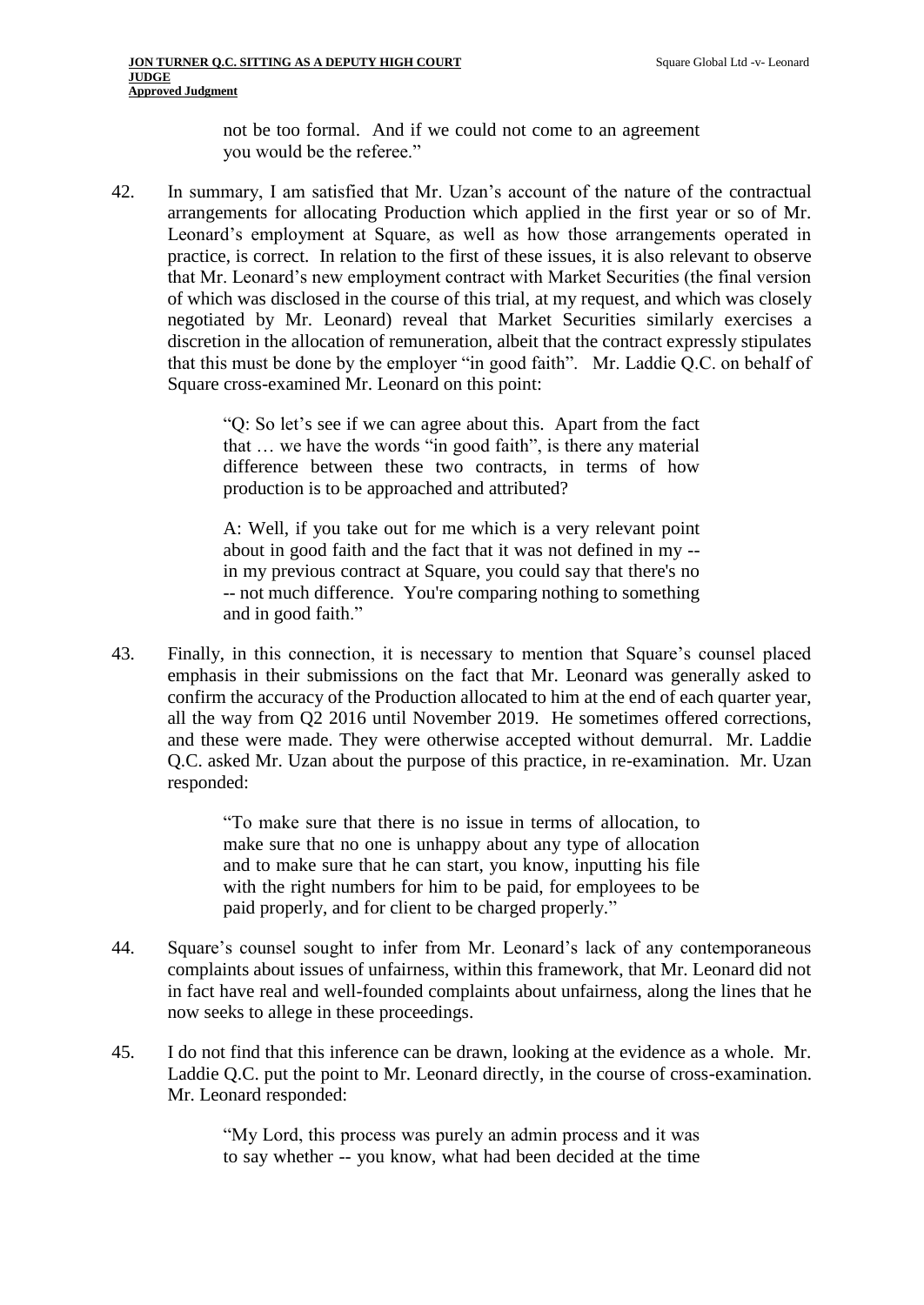of the trade, if it was correct or not. So it was more a matter of agreeing the number that could go into the bonus calculation.

<span id="page-14-0"></span>…Mr. Herriger had no input whatsoever with regard to say whether it was fair enough, so I just only agreed the numbers as in what was -- what had been decided against me or not at the time of the trade".

On this point, Mr. Leonard's explanation was convincing, and I regard the matter as neutral.

- <span id="page-14-1"></span>46. For the first period of Mr. Leonard's employment, until the end of 2016, his line manager was the co-founder and co-owner of Square, Mr. Elie Scemama. According to Mr. Leonard, he was subject to persistent bullying by Mr. Scemama during this time. In written closing submissions, reference was made to the following matters:
	- i) He was verbally abused (called a "*pussy*", "*a woman*", "*a big shit*") and accused of being "*a liar*" and "*a whiner*" when he needed to attend a medical appointment with his wife.
	- ii) He was accused of having a bad attitude, pressurised to give away clients, punished for minor mistakes, and criticised for activities others were not.
	- iii) His personal conversations were monitored, he was implicitly threatened that he was being watched via CCTV, he was sat with a colleague he was known not to get on with, and removed from chats with clients.
	- iv) He was subjected to repeated references to him leaving, with Mr. Scemama suggesting he would be happy about this.
- <span id="page-14-2"></span>47. Mr. Leonard also contends that Mr. Scemama repeatedly treated him unfairly in relation to the allocation of his bonus throughout this same period (2015-2016). He refers to alleged incidents that are detailed in his witness statement for trial (at paragraph 29), when he says Mr. Scemama - and on a few occasions, Mr. Uzan and another manager/shareholder, Mr. Boublil - acted unfairly in their own personal interests, and/or inconsistently between one situation and another.
- 48. On one occasion, on 11 May 2016, Mr. Leonard sent an email to Mr. Scemama to express his feelings about the unfairness of the actions of Mr. Uzan and himself. He said, among other things, that it was "*impacting my sleep, my health and my mood outside of work like never before*." In response to this, there was a change effected in Mr. Leonard's remit by the senior management. With some exceptions, it seems that the senior management effectively split the exotics desk into two. Mr. Scemama and Mr. Uzan headed up one desk – they would hold the mandate for, and would broke, index exotics. Mr. Leonard would be head of the other desk – he would hold the mandate for, and would broker trades for, single stocks exotics.
- 49. Mr. Leonard, in his evidence, interpreted this development as a "*punishment imposed on me for raising complaints in May 2016,*" and he says that it reduced his "*mandate*". By contrast, Mr. Uzan says that the reorganisation was not a punishment at all: it was a legitimate response to the multiple disagreements which had arisen in the previous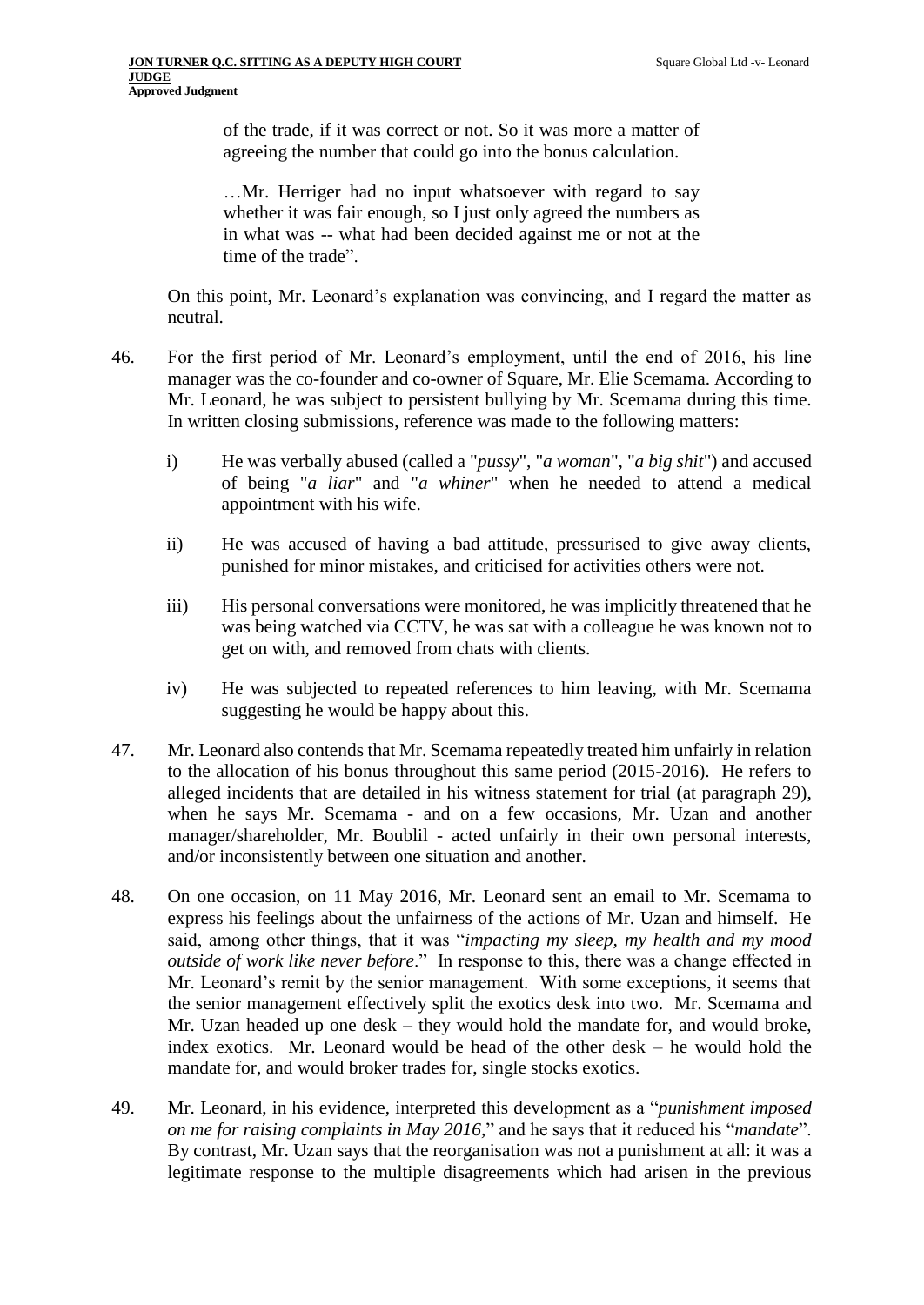months over the allocation of revenue, of which Mr. Leonard's email of 11 May 2016 was only the most recent. Mr. Uzan stated in his written evidence:

"This revised structure and method of determining Gross Production [of which the changes in around May 2016 were the first of two phases] was intended to provide much clearer delineation of mandate and revenue allocation, and to reduce significantly the disagreements regarding allocation of revenue arising from transactions. It was also intended to enable Julien to specialise even more in this product. This meant that client relationships that Elie and I had developed in the market were effectively passed to Julien to manage in relation to single stocks exotics.

This was a decision in Square's best commercial and business interest. However, this was also a structure intended to benefit Julien and to respond to his complaints about clarity and allocation of trade."

- 50. I have considered the series of individual instances outlined in paragraphs 29.1 to 29.15 of Mr. Leonard's witness statement, where he alleges that he was treated unfairly in the allocation of remuneration in 2015-2016, for one reason or another (or, in one case outlined in paragraph 29.4, for a reason he says he does not remember). I do not find that any of these allegations have been proved.
- 51. In many of these instances, the thrust of the complaint is that Mr. Scemama or other senior managers of Square unfairly manipulated the allocation of remuneration to their own benefit and to Mr. Leonard's detriment, but it is impossible safely to draw that conclusion from the very short account given in Mr. Leonard's witness statement and any disclosure document referred to alongside it. There was very limited development of these allegations at the trial, and very cursory cross-examination of Mr. Uzan directed to any of these individual instances. The main cross-examination that did take place (which focused on a trade in September 2015, outlined in paragraph 29.3 of Mr. Leonard's statement) illustrated the impossibility of concluding that there was unfairness in all the circumstances: Mr. Uzan emphasised in his answers to counsel that, during this period, allocation took place on a case-by-case basis and that it would be necessary to have much more information about the circumstances of the individual trade before one could properly infer that there was unfairness.
- <span id="page-15-1"></span>52. As respects the reasons why there was a reorganisation in the structure of broking exotics in around May 2016, I accept Mr. Uzan's account. I do not consider that this reorganisation was intended as a punishment to Mr. Leonard.
- <span id="page-15-0"></span>53. As respects the allegations of bullying on the part of Mr. Scemama, Mr. Uzan was cross-examined about his awareness of the verbal abuse referred to in paragraph [46](#page-14-0)[\(46.i\)](#page-14-1) above, which had apparently happened on 5 December 2016, and which was then documented by Mr. Leonard in an email that he sent a few days later, on 9 December 2016, to Mr. Silvan Herriger (described as a senior adviser to the management of the company). Mr. Leonard's email on 9 December 2016 to Mr. Herriger outlined the events complained of a few days earlier, and concluded: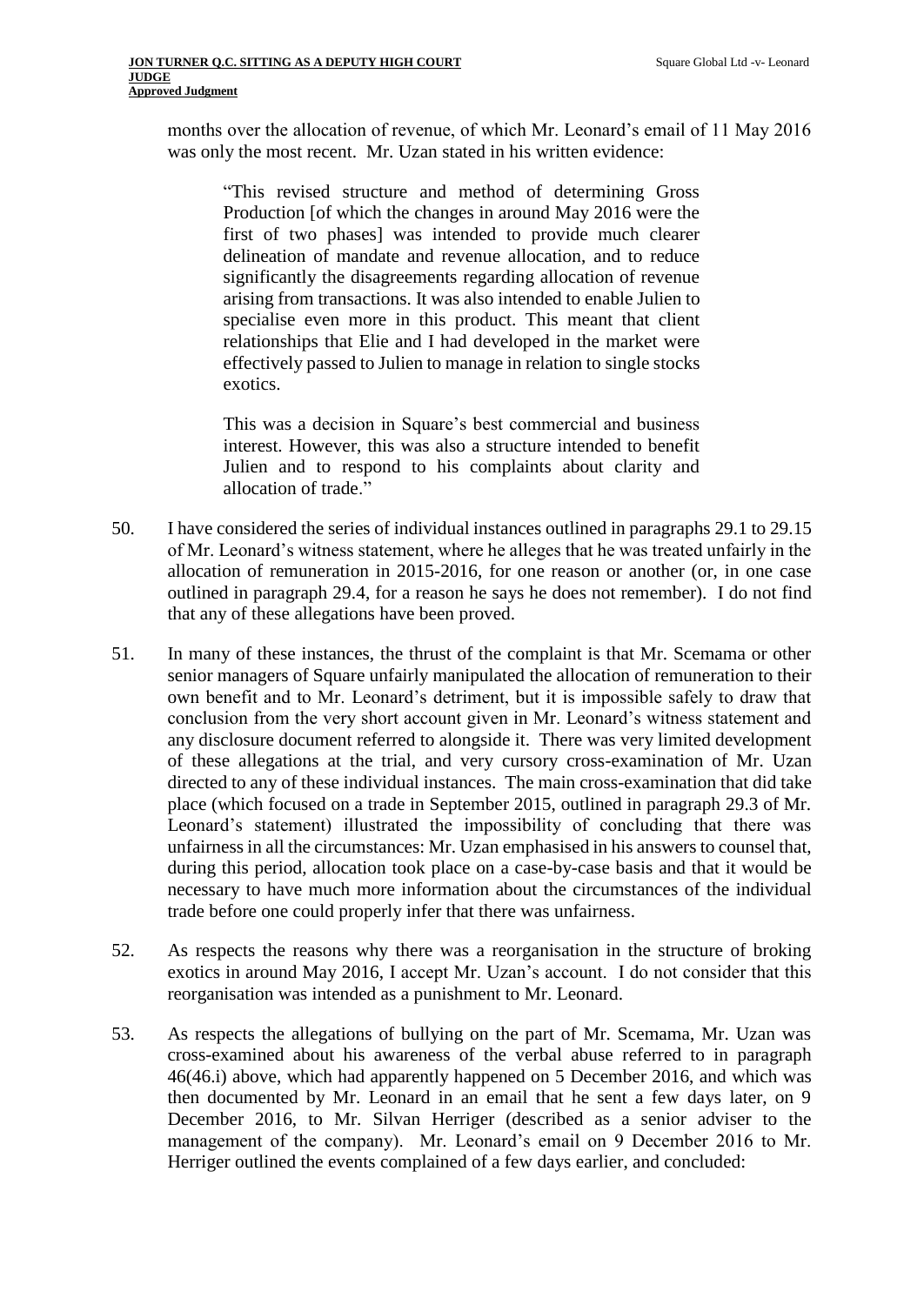"I am sending this short and factual mail to you only on purpose in order not to put any more oil on the fire. However, I need to put things in written [sic] in order to draw a line in the sand."

- 54. Mr. Uzan said in oral evidence that he accepted the verbal abuse by Mr. Scemama occurred on 5 December 2016. He said that he did not find it acceptable at all. He took two measures in response. The first was that he arranged to discuss with Mr. Leonard his email of 9 December 2016, and generally his concerns about Mr. Scemama's management. To this end, he went for lunch at a good Italian restaurant called Cipriani with Mr. Leonard a few days later. At the lunch, Mr. Uzan reassured him that the reporting line would be changed, and that he would be reporting to him instead of Mr. Scemama.
- 55. The second measure was that Mr. Uzan confronted Mr. Scemama, and asked him to step down as a director of the company. He stated:

"… we are Dec 16, so a few months after that and he ceased to be a director. We dealt with that -- I'm insisting on this because I've been the one taking the risk to explain to my partner that he has to -- to cease being a director, and as you may imagine, when you set up a company with someone, especially if this person have such a big personality, it is not an easy thing to deal with. You need to take your time, you need to spend a lot of energy, you need to put everything you have on the table to convince this person to do so because it was right for the company, not only for Julien Leonard but for the company itself and I really consider this has been dealt."

- 56. According to Mr. Leonard, the reality was that Mr. Uzan joined in with Mr. Scemama's bullying behaviour during this period, and Mr. Uzan basically failed to appreciate the objective unacceptability of the "*offensive environment*" in the workplace. I disagree. I do not find any convincing evidence to this effect, having carefully reviewed all the material relied on by Mr. Leonard. On the contrary, I find that throughout the entire period during which Mr. Leonard worked at Square, Mr. Uzan was a conscientious, supportive and sensitive manager.
- <span id="page-16-0"></span>57. Finally, during this first period of Mr. Leonard's employment at Square, he says that a pattern emerged whereby he repeatedly raised concerns with the senior management, and these were largely ignored or resulted in ridicule, criticism or punishment. I do not find that this is proven either. To take each of the last three such events in this period which are referred to in the written closing submissions on behalf of Mr. Leonard:
	- i) Mr. Leonard points to his email in May 2016 to Mr. Scemama, in which he complained about the inconsistent allocation of Production, indicating that this was affecting his health. Although Mr. Leonard contends that he was punished for raising this concern, as stated above, I find that the evidence shows the contrary: the senior managers of Square responded sensibly and appropriately to the fact that there had been considerable friction over the past months concerning the allocation of Production, culminating in Mr. Leonard's email.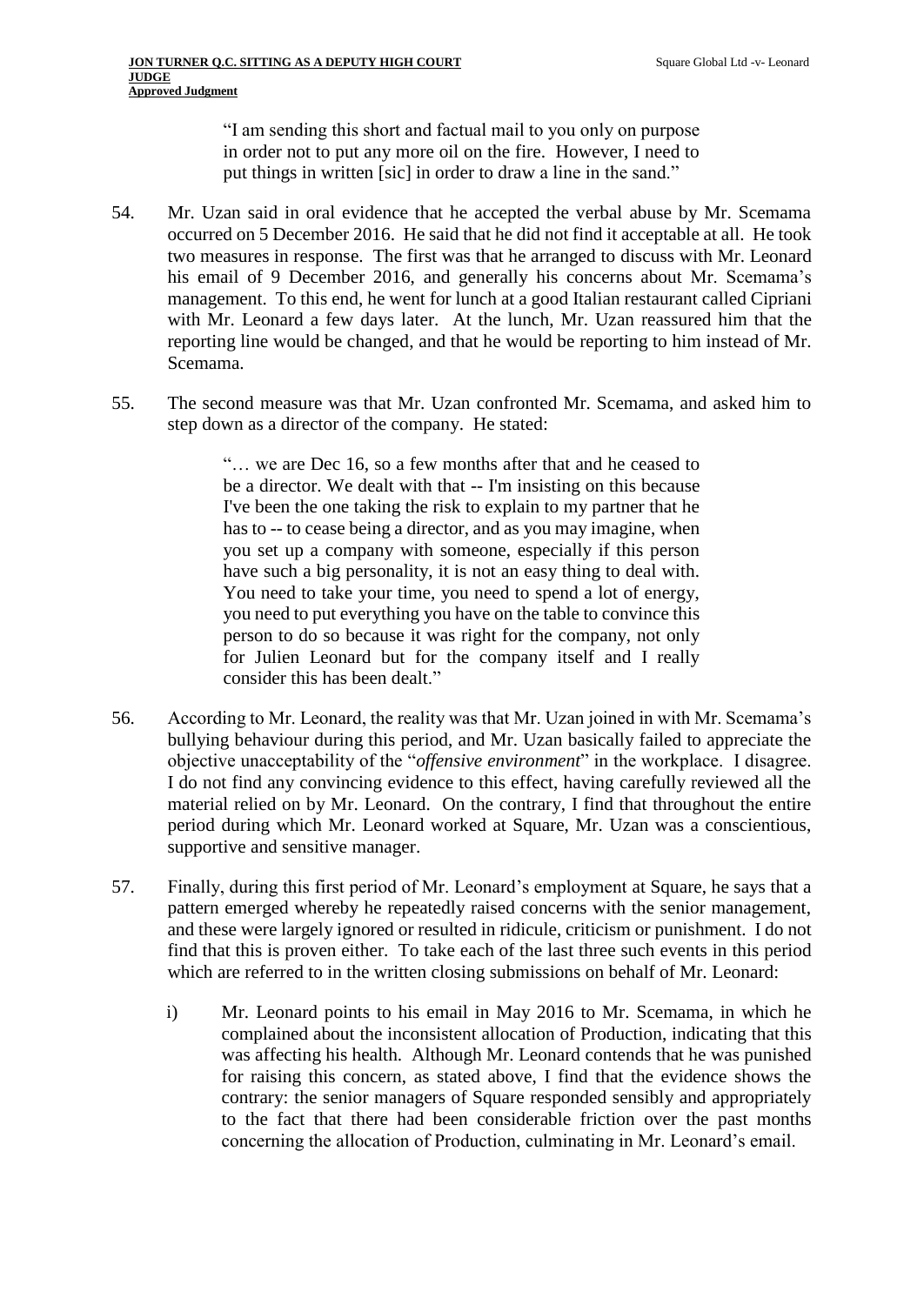- ii) Mr. Leonard says that around 14 November 2016, he complained to Mr. Herriger about unfair allocation of Production. He says that Mr. Herriger passed the complaint on to Mr. Scemema without asking him first, and that Mr. Scemama responded: "*so you are leaving us*", "*you want quit Square*". On inspection of the relevant contemporaneous document showing the exchange between the two men, one actually sees that Mr. Scemama invited Mr. Leonard to a lunch in order to talk about his concerns. He expressed himself in constructive and conciliatory language, stating for example: "*Anyway, we're going to have to improve this set up on the singles correl side and really start working as a team to grow this business.*"
- iii) Mr. Leonard refers to his email of 9 December 2016 complaining about Mr. Scemama's bullying. He says that Square failed to treat this as a formal grievance, and that no substantive action was taken. He says he was just moved to a different manager. I find that these allegations are misconceived. Mr. Leonard's email was framed so as not to raise a formal grievance, and robust substantive action was indeed taken to deal with Mr. Scemama. Mr. Scemama was asked to step down as a director, in view of his unacceptable management style and treatment of Mr. Leonard (although he remained in the company), and he was removed as Mr. Leonard's line manager.

#### *The second period of employment: January 2017 to December 2018*

- <span id="page-17-0"></span>58. The parties agree that, in January 2017, the reorganisation of the brokerage arrangements for exotics was completed. The new basic structure was that the starting point in allocating revenue (i.e. determining Gross Production) was that trades of single stocks exotics would normally be allocated to Mr. Leonard on the newly-created Single stocks exotics Desk. This has been referred to as the "Starting Principle". In the same vein, where a transaction was an index exotic, the Starting Principle would mean that revenue arising from that would normally be allocated to the index exotics desk.
- 59. Mr. Uzan explained:

"This revised structure and method of determining Gross Production was intended to provide much clearer delineation of mandate and revenue allocation, and to reduce significantly the disagreements regarding allocation of revenue arising from transactions. It was also intended to enable Julien to specialise even more in this product. This meant that client relationships that Elie and I had developed in the market were effectively passed to Julien to manage in relation to single stocks exotics.

This was a decision in Square's best commercial and business interest. However, this was also a structure intended to benefit Julien and to respond to his complaints about clarity and allocation of trade. It was certainly not a punishment. Indeed, the new system proved to be to Julien's significant benefit: he has made a huge success of this opportunity. In Q1 2016, before this change was made, Julien's quarterly bonus was £22,279.11. Less than three years later, in Q3 2019, the last full quarter Julien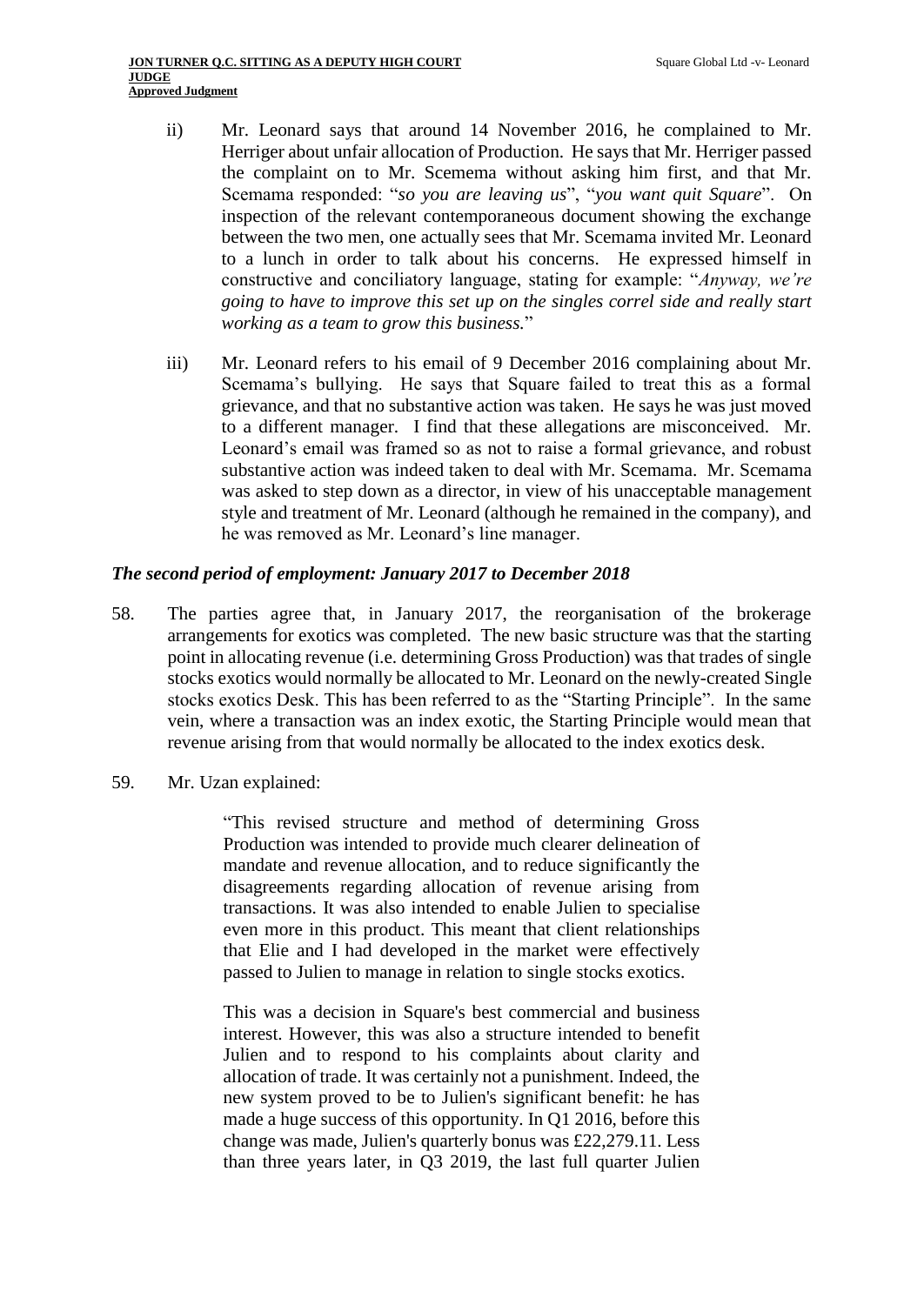worked before he resigned, his quarterly bonus was more than 10 times greater: £277,227.86. Julien's bonuses have been consistently higher since he was given the single stock exotic mandate.

Since these changes, Square's business structure has become more and more organised by reference to product mandates. We believe the best way for Square to continue growing is for brokers to develop true expertise in certain product(s), rather than being stretched across a wide range of products. We want to encourage brokers to cross-refer their contacts to other individuals who have the specific expertise in a particular product."

- 60. Mr. Leonard was given the "mandate" for all single-stock exotics business. As far as the index lines were concerned, he was also given a mandate to cover Mitsubishi, Scotia and Deutsche Bank (but in the case of Deutsche Bank, the revenue generated was at least initially to be shared with the index exotics desk, rather than allocated in full to Mr. Leonard). According to Mr. Uzan, there was also an agreement for Mr. Leonard to work with Commerzbank on index exotics products, and to be allocated 100% of the revenue generated.
- 61. As respects the growth in his remuneration over this period, Mr. Leonard took issue in his oral evidence both with the proposition that it had grown as extensively as claimed by Mr. Uzan, and that the growth which had occurred had taken place because of rather than in spite of - the unfair allocation practices to which he was subjected.
- 62. So far as the trend in the growth in remuneration is concerned, Mr. Leonard contended that there had been a dip from Q2 2016 to Q3 2016, which he picked up only belatedly during the course of giving oral evidence (although he had previously approved a tabulated summary of his remuneration across the whole period of his employment at Square which showed lower figures for Q2 2016, and consequently no dip: he explained that he had previously only been looking at the "*ballpark*", and so had failed to spot this). Nonetheless, taking the broad sweep of the period from 2016 until his departure from Square in November 2019, it was common ground that there was a substantial increase in Mr. Leonard's remuneration. Mr. Leonard commented, in particular:

"What should really be looked at is the bonus plus draw. If you look at this multiplied, it's only five times, not 10."

- <span id="page-18-0"></span>63. It is not possible to reach a firm conclusion as to whether Mr. Leonard is correct that a different approach to the allocation of his bonus, according to what he contends would have been a fair and proper methodology, would similarly have led to similar (or better) financial rewards for him. I do, however, find that the switch to the new system adopted at Square did not on its face cause Mr. Leonard any financial disadvantage, and I find that it is probable that the adoption of this system was indeed conducive to a more harmonious and far better-functioning working environment.
- 64. As well as the change in structure, in January 2017, Mr. Uzan became Mr. Leonard's new manager. Mr. Scemama left the London office in April 2017 and was thereafter based abroad.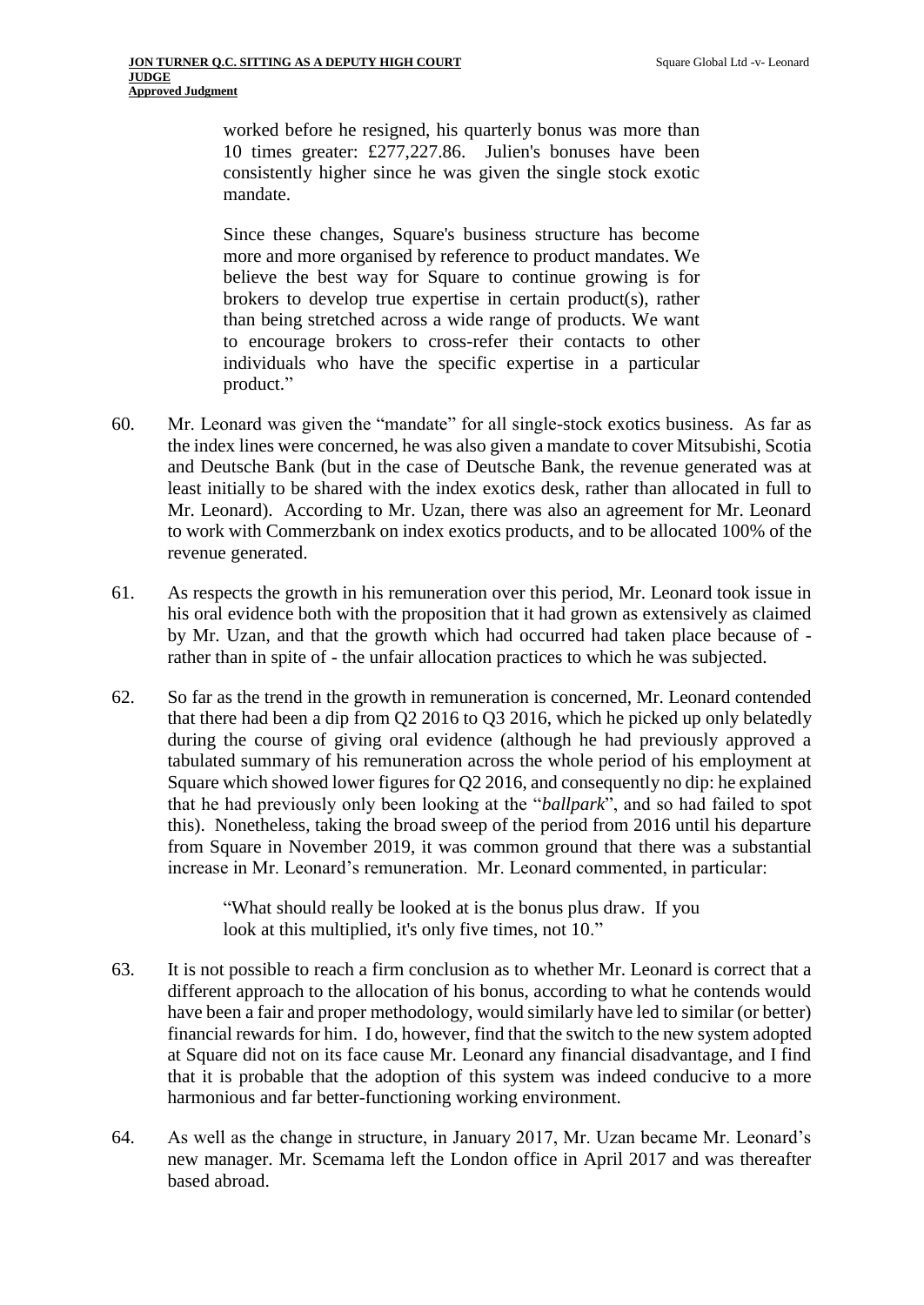- 65. Throughout this second period, Mr. Leonard makes no complaint of being bullied by senior management.
- <span id="page-19-0"></span>66. Indeed, there is a substantial amount of evidence all indicating that Mr. Leonard's relationship with the senior management, and with Mr. Uzan in particular (his line manager from January 2017), was very good, and that this positive relationship continued all the way through into 2019. At one point in the course of his crossexamination at trial, Mr. Uzan gave an overview of the quality of the employment relationship, in a way that I accept is probably accurate:

"I'm not having a bad relationship with Julien Leonard. All of this does not mirror, effectively, what is happening here. I spent a lot of my time having some jokes during the day with Julien Leonard. You can see in the bundles, the type of relationship to the chats, wishing to each other for the birthdays, for the Christmas, for New Year. My partner, Daniel Even, went often with him, I mean many times with him, having you know, to some cigar bar at some private club. We tried everything we could to satisfy him when it was possible, for example, increasing his numbers of draw at the time of his wedding. He was the only employee, there's no one who received that from me because I'm quite of a busy man, an end of year meeting to top end restaurant, you know, every year ….".

<span id="page-19-1"></span>67. Mr. Leonard himself was asked in cross-examination about Mr. Uzan's attitude and approach to dealing with him during the latter period of Mr. Leonard's employment at Square:

> "Q. Now, around this time, I put to you that you were getting on pretty well with Mr. Uzan. I'm going to suggest to you that throughout this period, he was extremely supportive to you, was he not?

> A. You could say he was supportive. Extremely is another word,  $h$ ut  $-$

> Q. Okay, let's not quibble over words. Would you agree he was supportive to you?

> A. Yes, I would agree with that. … I never said that Mr. Uzan wasn't pleasant toward me in 2019."

68. In short, Mr. Leonard fairly accepted that Mr. Uzan was supportive and pleasant. He does, however, refer to a pattern of abusive and insulting behaviour in the workplace on the part of another of the company's senior managers, Mr. Boublil (Mr. Uzan's brother-in-law, and a small shareholder in the company). In his oral evidence, he stated:

> "Mr. Boubil was swearing and yelling on pretty much a daily basis and has been the case for throughout the whole of my employment, not just 2018, but also 2017, anyway, pretty much all the years and I mentioned several times that it was affecting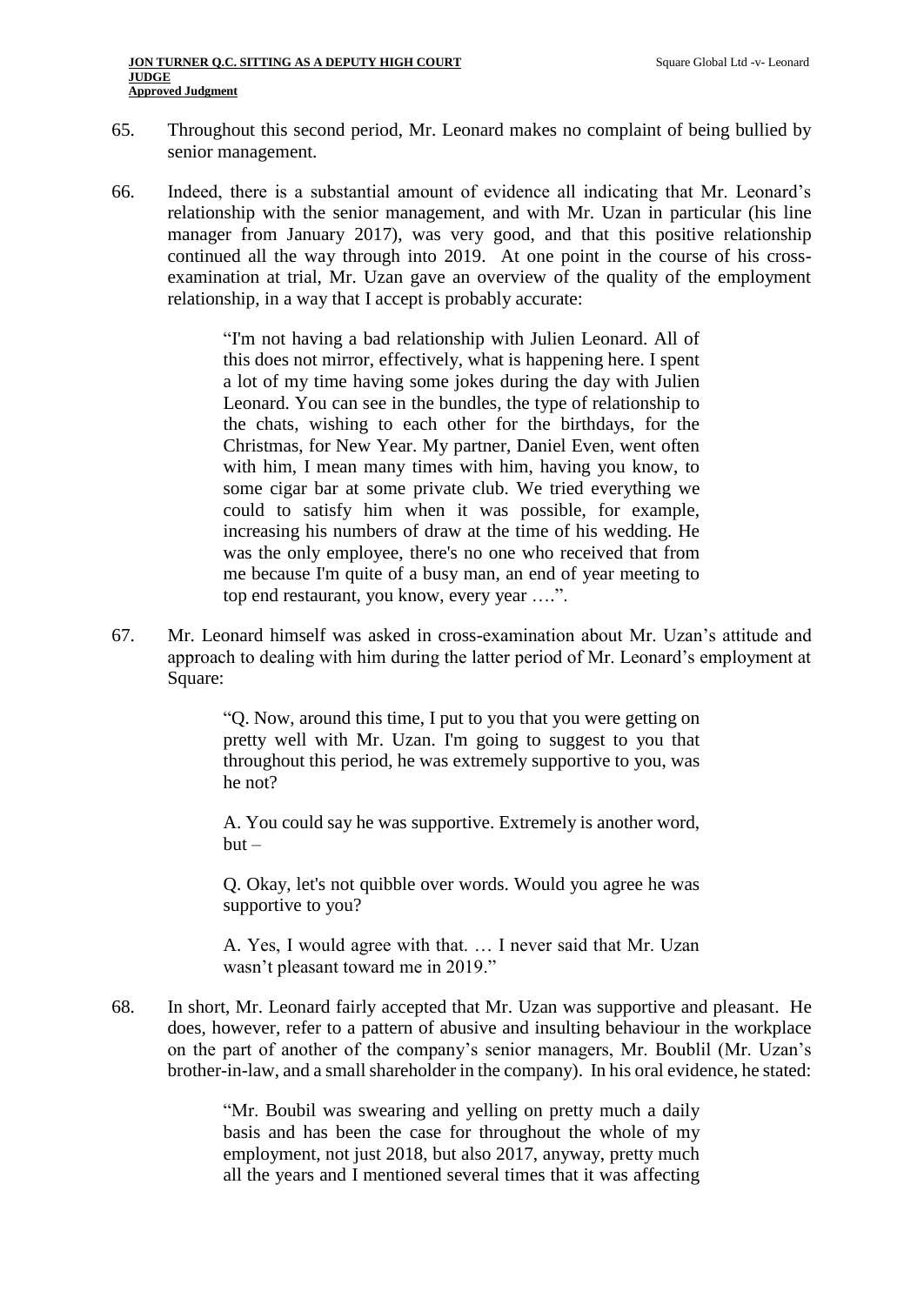my concentration and it was disturbing my client calls. Mr. Ronnie Feiereisen, as well, was out loud and outspoken about that and he would yell across the floor to tell Ari to lower his voice because it would again affect his client calls and it was - it seemed unprofessional for his clients to hear yelling and swearing in the background. So the -- and as well, on a less frequent but still very frequent, maybe let's say, weekly basis, the swearing and abuse of Mr. Boubil towards his junior and also towards Ms Assor, working on his desk, those were also events that, you know, were part of the aggressive environment."

69. Mr. Uzan was asked about Mr. Boublil's behaviour too. He said, in particular:

"Most of the time he's shouting at himself, you know, like F words, it, why did I do this, and so on, and as I said yesterday, he's sometimes -- he's sometimes yelling, he sometimes also having some outburst, it happened. With the market moving, for example, these days, they are crazy, I'm sure it happened, even though I was focusing on something else, I have no doubt it may well have happened, it very rarely, almost never, turn personally".

- 70. In my judgment, the evidence shows that Mr. Boublil's behaviour in the workplace was inappropriate and wrong. However, I do not find that it came close to reaching the point at which it could properly be regarded as rendering the workplace as a whole so unpleasant for other employees - and specifically for Mr. Leonard - as to amount to a repudiatory breach of the contract of employment. The totality of the evidence suggests that Mr. Leonard was broadly content at Square during the period 2017-2018.
- <span id="page-20-0"></span>71. Towards the end of 2017, Mr. Leonard asked for a basic salary increase from £80,000 to £120,000. According to Mr. Leonard, there had already been a temporary increase along these lines from March 2016 to September 2016 "*as a favour*" by Square, to help him pay for his wedding. (Mr. Leonard accepted, in oral evidence, that this was an example of generosity or at least flexibility shown towards him by Square). He said that his salary then reverted back to £80,000 in October 2016.
- 72. The discussions between Mr. Leonard and Square led to him agreeing to enter into a variation of certain terms in his contract (the "Variation Letter"), on 15 December 2017. In the Variation Letter:
	- i) Square agreed to increase Mr. Leonard's basic salary to £120,000 per annum gross.
	- ii) In return, Mr. Leonard agreed not to give notice for his employment to terminate on any date before 24 November 2019 (i.e. committing to Square's employment for roughly two further years).
- 73. There was a further provision in the text of the Variation Letter on file, by which it was agreed to increase the length of the PTRs from six months to nine months. However, Mr. Leonard's position on this is that: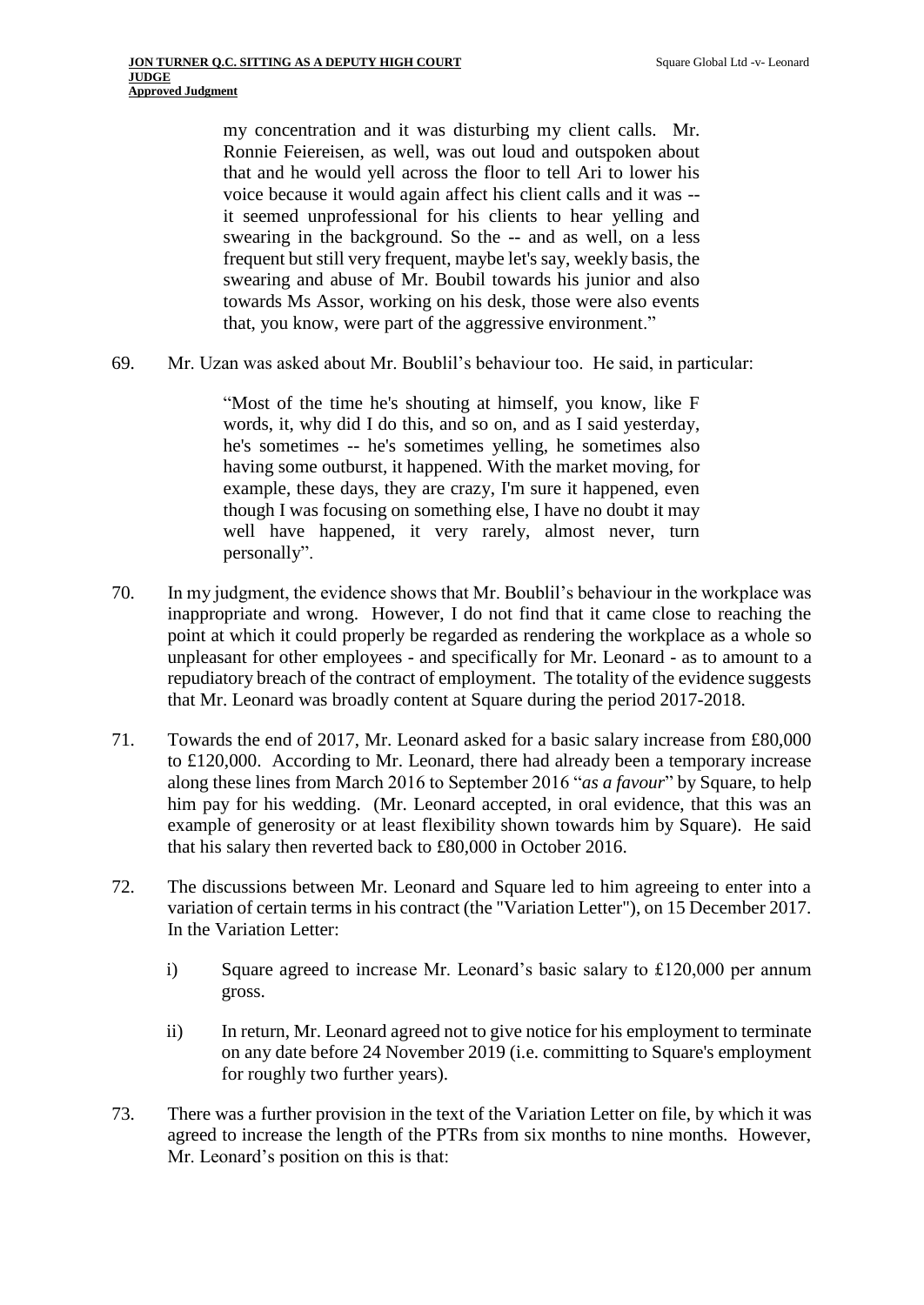"Without mentioning it first, Mr. Uzan tried also to increase the duration of my post-termination restrictions termination [sic] from six to nine months but I spotted this and insisted he remove that term."

Moreover, neither party in this litigation relies on the Variation Letter as having contractual force: on Square's side, this is said to be because they considered that the consideration which they thought they were providing – an increased base salary – had already been provided by the point of variation. Instead, the main way that this event is deployed by Square (via Mr. Uzan's written statement) is to argue that the fact Mr. Leonard agreed to the terms of the Variation Letter:

"strongly reflected the overall positive relationship between Square and [Mr. Leonard] at that time such that he would commit himself to the business for at least a further two years."

Mr. Uzan also stated (albeit straying into legal submission):

"The proposed increase of the Post-Termination Restrictions to nine months reflected what we considered to be a reasonable period of time in all the circumstances, and is further demonstration that the six-month period we do seek to enforce is more than reasonable."

- <span id="page-21-0"></span>74. According to Mr. Uzan, only a couple of days after signing the Variation Letter, on 19 December 2017, he invited Mr. Leonard for dinner to a top-end restaurant, Alain Ducasse, to celebrate. He said that he and Mr. Leonard usually went out for a dinner around Christmas to celebrate the end of the year. On this occasion, he felt that they had reached a stage where both of them were happy. He says that the two of them had a very positive discussion about the future of the business. In particular, they discussed that as the business continued to grow there were many potential synergies and benefits for everyone (including Mr. Leonard) to take advantage of. For example, growing the business and hiring more brokers would lead to more brokers being able to potentially agree to "bilateral agreements" with Mr. Leonard (for example in single stocks volatility) that would naturally help his business grow as a result.
- 75. Mr. Leonard's account of events is different in one important respect, as explained below. He refers to going to an end-of-year dinner in December 2018, rather than December 2017. He says that Mr. Uzan told him, at this dinner in 2018, that he would benefit from synergies as Square grew, and, specifically, that he would benefit from an increase in volume of single stocks vanilla options (that is, vanilla transactions as opposed to exotics) with some future new hires. Mr. Leonard responded by asking to be kept in the loop on this process.
- <span id="page-21-1"></span>76. Both Mr. Uzan and Mr. Leonard agree that there was a further relevant exchange for the purpose of this litigation between them at the dinner in December 2018, which Mr. Uzan explains in his statement was the office Christmas party. It involved Mr. Uzan commenting on certain statements made by Mr. Leonard by saying: "*Are you a tradeunion representative?*" Mr. Leonard's account is that these words were spoken after he suggested that the management of the company should be a little more attentive and careful with regard to its attitude towards the staff, as most people were unhappy, and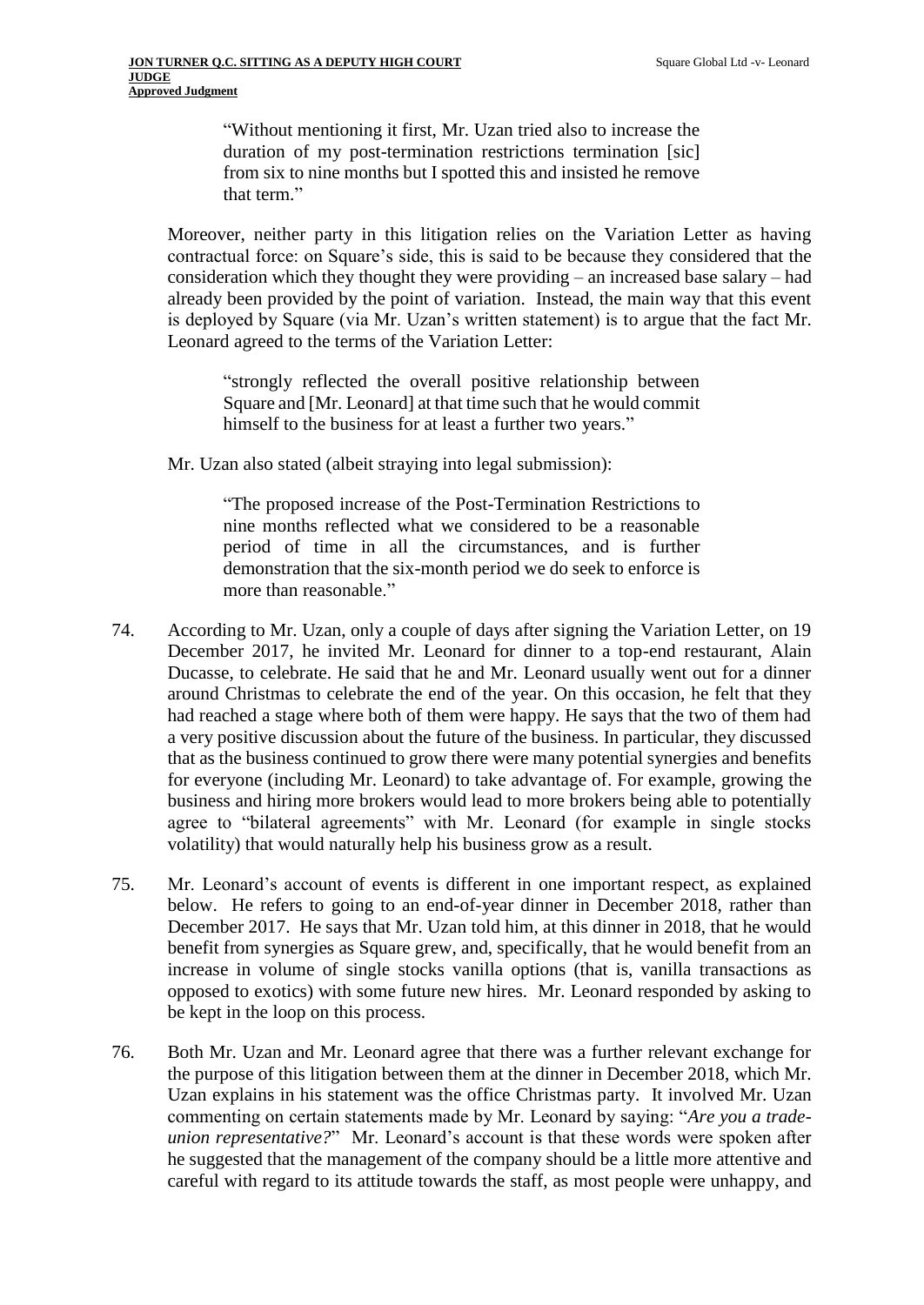that he also mentioned Mr. Boublil's abusive behaviour. He says that Mr. Uzan's response, although said with a smile, was given in such a way as to make him feel that he was raising points that he was not supposed to raise. By contrast, Mr. Uzan's account of this exchange was that, puzzlingly, Mr. Leonard was making ironic and derogatory comments about the company (such as "*do you think employees are happy at Square?*") which were inappropriate in the context of the social dinner, and that he replied in a similar tone to Mr. Leonard's with a focus on moving the conversation along.

77. On the points of factual disagreement referred to at paragraphs [74](#page-21-0) to [76](#page-21-1) above, I prefer the evidence of Mr. Uzan and find that his account is much more likely to be correct. His account fits much more naturally into the overall picture that emerges from the totality of the evidence presented to the Court; it is logical and coherent; and his demeanour as a witness was very convincing (more so than Mr. Leonard). As outlined below, Mr. Leonard relies on his differing account of both these points in support of his overall allegation that he was constructively dismissed. However, his account of them cannot be accepted.

### *The final period of employment: 2019*

- <span id="page-22-0"></span>78. According to Mr. Leonard, an unacceptable "aggressive environment" at Square continued to prevail in 2019 (despite the departure of Mr. Scemama in 2017, who had been the main focus of concerns in the early period).
- 79. Mr. Leonard refers first to a message that he sent to one employee on 25 January 2019, apparently via WhatsApp, stating: "*I told Yves [Sarfati] yesterday that I was shocked how Fred was addressing you. Especially after how she complains that Ari is yelling at her.*" The apparently puzzled response from the recipient employee was as follows: "*OK I see. Well thanks for that. She is mostly OK. But sometimes it's not.*"
- 80. On 25 February 2019, Mr. Leonard sent Mr. Uzan an email informing him that, the previous week, Mr. Boublil had been verbally abusive to a junior member of staff. Separately, on the same day, he said that an employee called Julia (a junior broker on the Dividend Swap desk) had started yelling at him in front of everyone when it was unjustified. He stated in particular:

"[About the first event:] I have raised several times this type of behaviour. Hearing this type of yelling on a daily basis is not promoting an environment where it is pleasant to work. It is getting on the nerves of everyone at work and affecting concentration/performance. Turning a blind eye on this bullying behaviour is sanctioning an attitude where people hide their incompetencies/unprofessional attitude behind aggressive behaviour. …

[About the second event:] I have endured/witnessed this type of unsanctioned attitude in this company for a long time and I am thinking some changes could be beneficial to everyone."

81. Mr. Uzan emailed in response the following morning. He wrote: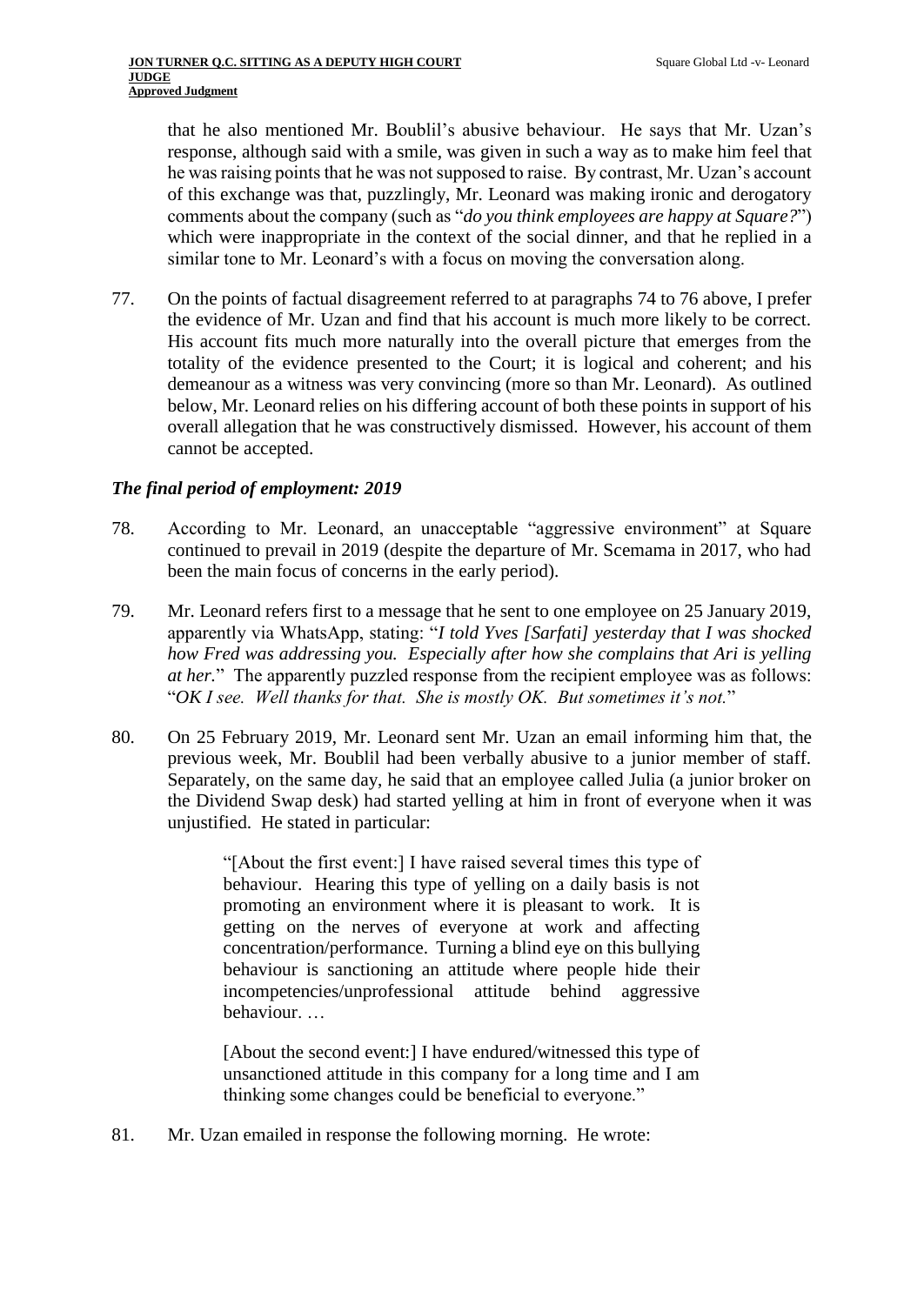"We do not condone such behaviour at Square, and never will. These matters are being looked into and dealt with.

Also, even though we want the Square trading floor to remain vibrant and lively, please make sure you also keep to the same respectful standard with everybody here."

82. Mr. Leonard's email response that same day was:

"I am happy to hear that things are being looked into. I was simply flagging again a behaviour that is happening on a regular basis on the vol desk. I pride myself with applying professional, compliant and respectful standard with everyone on the floor. Should anything being viewed differently by anyone, I would take this at heart and would be happy to have a conversation about it."

- 83. In his evidence, Mr. Uzan said that the reason for his request that Mr. Leonard should "*keep to the same respectful standard with everybody here*" was that Mr. Leonard himself had had difficult relationships with the junior brokers on his own desk, and presented a "*harsh attitude*". Mr. Uzan explained that he had spoken to Mr. Leonard on a few occasions about his impatient and harsh management style with his first junior broker, and had suggested to him how he might change that to work better with her. Mr. Uzan said that similar treatment had been given by Mr. Leonard to her successor, after she left, and that Mr. Uzan continued to remind Mr. Leonard to provide proper support to the successor (Million Woldu), despite some justified frustration with Mr. Woldu's performance.
- <span id="page-23-0"></span>84. Mr. Uzan also gave oral evidence that he responded robustly to the email complaint about the behaviour of Mr. Boublil. He confronted Mr. Boublil directly, and did not merely let it lie. He said in particular:

"…he raised an issue about Ari, who called badly an execution trader, and for these issues we went into the room, we discussed. I clearly stated to Ari that he should not be talking to people like this, they can take this personally. Ari got -- I mean apologies to this person. They then went to have a beer and the day after, they came back like as nothing happened. This issue got treated".

85. As respects Mr. Leonard's complaint about the junior broker shouting at him, Mr. Uzan also said:

> "…I then went to … the other two directors who were at that time following the situation. They both told me that, if anything, it was Julien being aggressive. It was what they call a non-event. And in regards to the rest, I said clearly "Let's", you know, "if you want to make any comment about the other, I'm more than happy to accept it, but let's make sure that you also take care in the way you talk to people."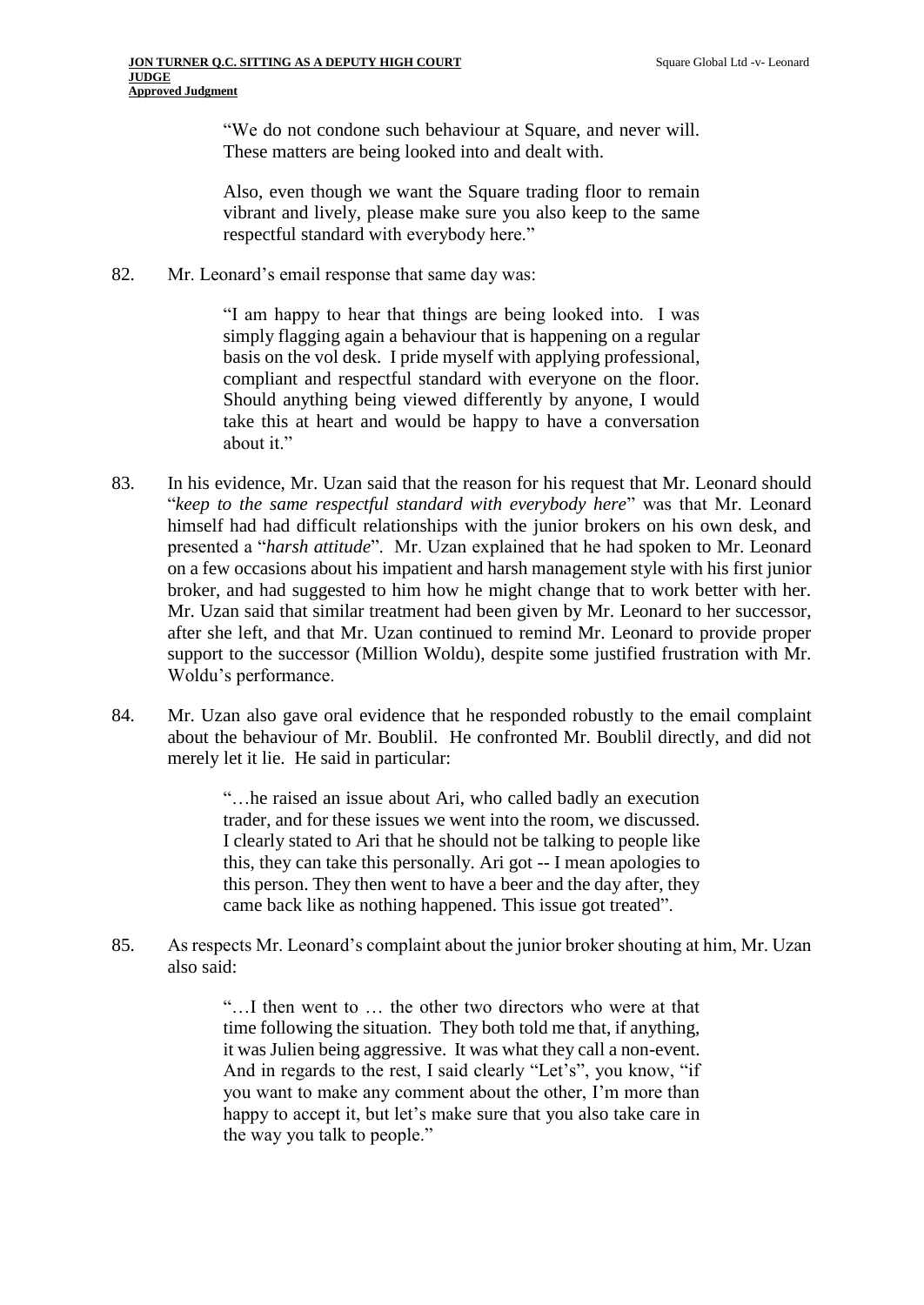- 86. In the course of cross-examination, Mr. Leonard said that in around the end of February 2019 or the beginning of March 2019, he also began negotiations with the rival brokerage firm, Market Securities. There is no documentary evidence available to the Court (including in the form of WhatsApp or text messages) showing the genesis of the negotiations, or its date. Mr. Leonard explained that the discussions were conducted orally. As stated below, those discussions crystallised in the form of a detailed draft "agreement for brokerage services" and side letter that were sent by Market Securities to Mr. Leonard in late March 2019.
- 87. In view of the closeness in time between the admitted date when these negotiations started (end February/beginning March 2019), and the email written to Mr. Uzan on 25 February 2019, Mr. Laddie Q.C. put it to Mr. Leonard that, in effect, his email was written with an eye to being deployed in the event of a dispute if he left Square claiming constructive dismissal. Mr. Leonard responded that his motivation for writing the email had been unrelated. He pointed out that the email in part concerned Mr. Boublil, who was the brother-in-law of Mr. Uzan. He said:

"… I decided to take a defence for an employee that could not defend himself because he was not in a position to do so. I was in a stronger financial position, I was in a stronger political position at that time, and I took it on me to help employees that were not able to defend myself and try to do so."

88. The cross-examination continued:

"Q: Why did you not just speak to Mr. Uzan who sat opposite you?

A. My Lord, Mr. Uzan might sit, indeed, opposite me but we have two rows of screen between us, so we don't have - you need to actually stand up to speak to him. Also, because of the attitude of the company not to write anything down, I was concerned that, you know, history might be ignored and the matter, you know, raised verbally, would be written like it's been the case.

Q. So you wanted a written record of this; is that right?

A. That's correct, yes.

Q. Why did you want a written record of it?

A. In order to make sure that history was not rewritten several months later."

<span id="page-24-0"></span>89. I have concluded that Mr. Leonard's evidence on this issue was unconvincing, both taking it in isolation and in conjunction with the totality of the evidence in the case. I find that it is probable that the email on 25 February 2019 was written in the context that Mr. Leonard had an eye on creating material that might prove useful in a subsequent employment dispute if he left Square, even if it was uncertain at that stage whether he would leave for Market Securities. I do not regard his email as reliable evidence supporting the proposition that there was an unacceptable aggressive environment at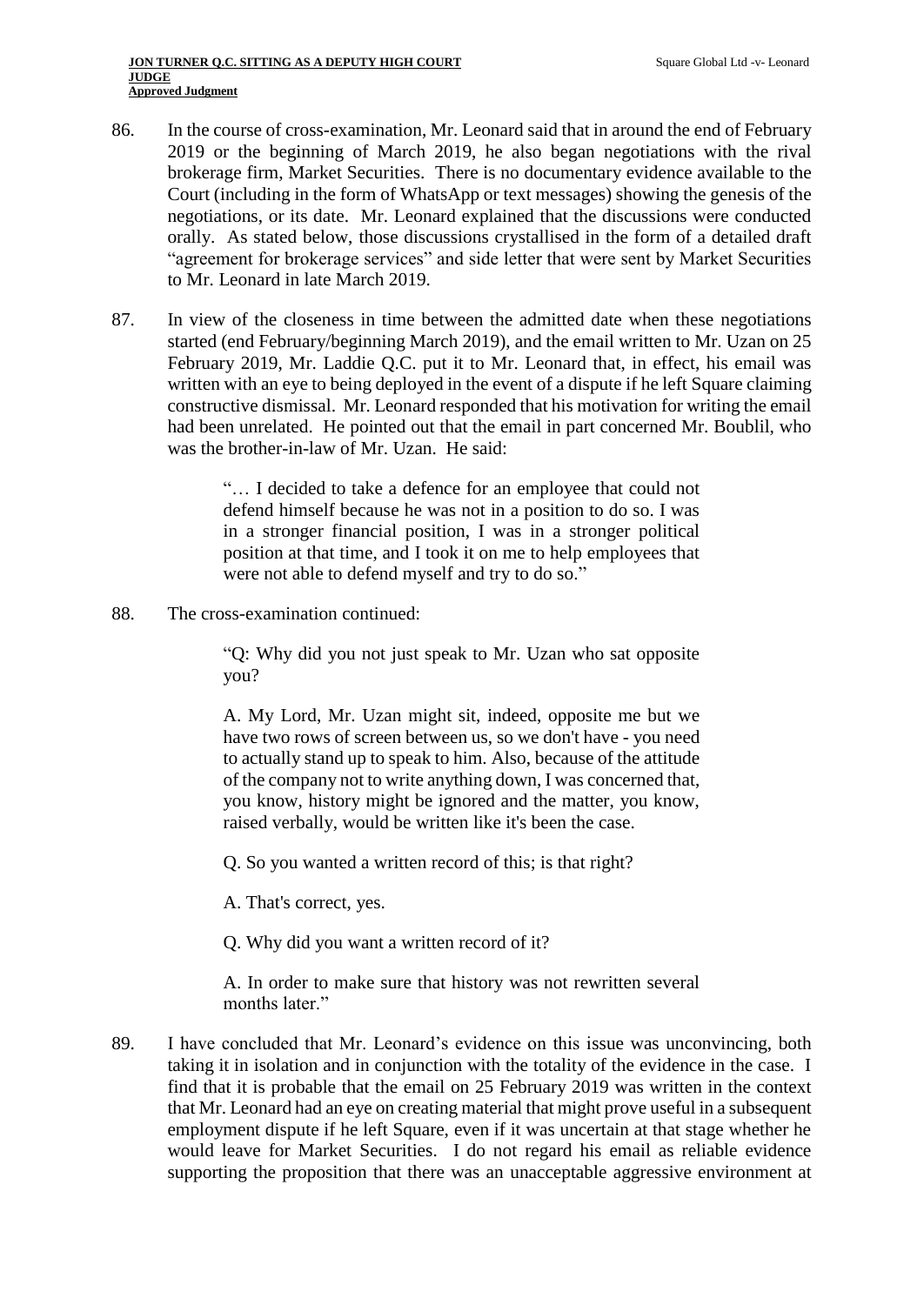Square. Nor do I regard the response from Mr. Uzan to his email as proper evidence that Square's approach to complaints and grievances raised by Mr. Leonard was dismissive, or otherwise unacceptable (either on this individual occasion, or as part of a course of conduct over time).

- 90. On 27 March 2019, a director of Market Securities sent an email to Mr. Leonard from his personal email address. The email stated: "*I'm attaching a draft of the contract that reflects our agreements…".* It had two attachments: a 30-page draft agreement for brokerage services in a highly developed form; and a draft side letter relating to Mr. Leonard entering into the contract through a broking company.
- 91. Mr. Leonard agreed in cross-examination both that the scope of the mandate for him envisaged by the Market Securities documents, and the associated remuneration package, were more favourable than his existing arrangements with Square. He agreed too, that the draft agreement could be said colloquially to constitute an offer to him by Market Securities. Although he initially resisted the proposition that it was in fact an offer capable of being accepted, as opposed to being a valid offer where the terms were simply not favourable enough, in his mind, he did finally accept the proposition:

"Q. Could you turn, please, to page 1063. 1063 is the commission sharing arrangement. Yes?

A. Yes.

Q. And we can see at clause 2.1 that the commission sharing arrangement there was 60 per cent on the production, up to £1.2 million, and 65 per cent thereafter?

A. That's correct.

Q. So that appears to have been a more favourable arrangement for you than the one that you were at that point enjoying at Square Global; do you agree?

Yes, that's correct.

Q. Let me ask you this. The contract being sent to you, you say you hadn't agreed it, but it was at the very least an offer, was it not?

A. You could say it was an offer from their point of view and in my mind it was not an acceptable offer.

…

Q. If you had been minded, it would have been possible to accept this offer; do you agree?

A. Yes, I do.

Q. And, therefore, it follows that you accept it was an offer?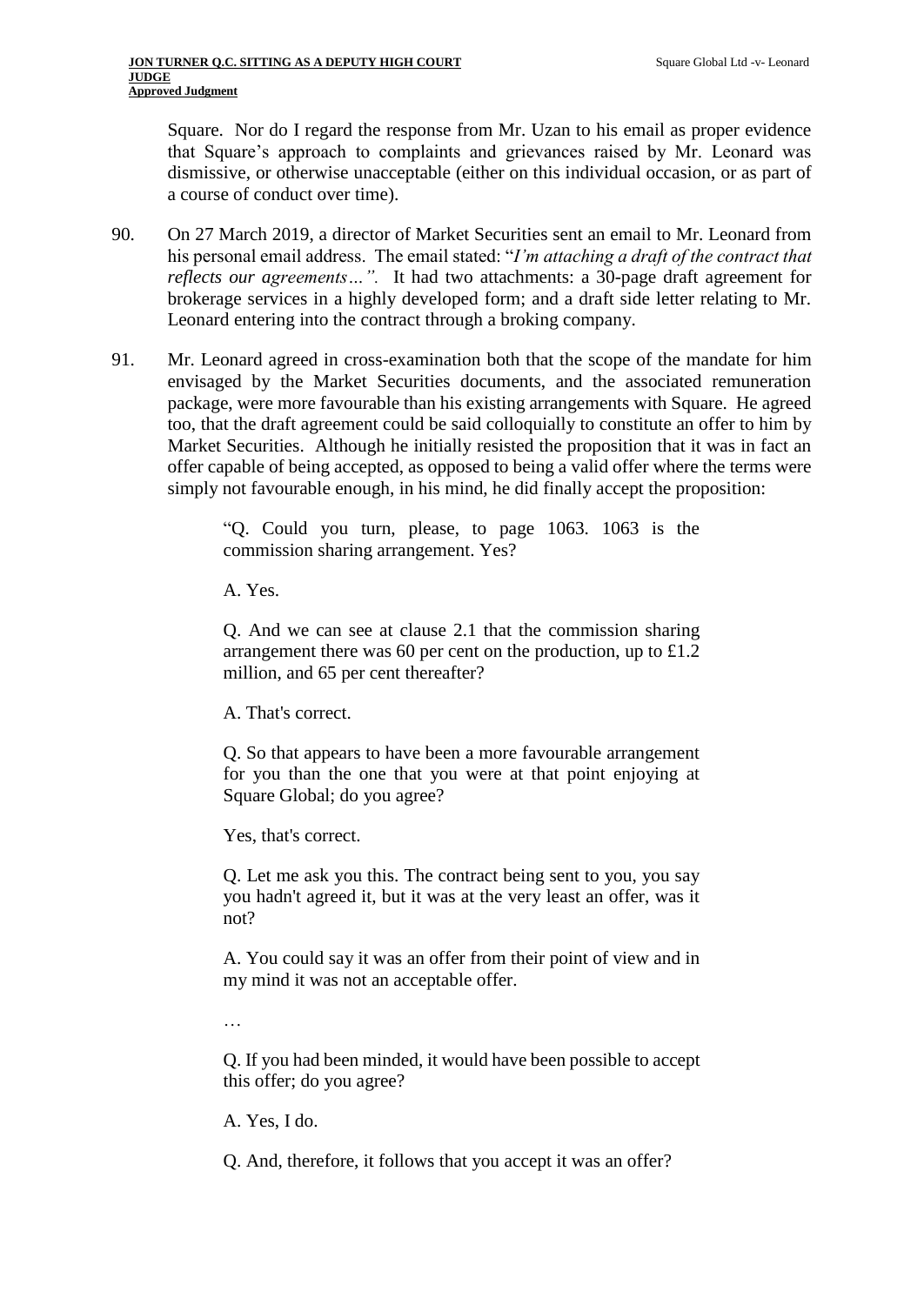A. You could say colloquially that it was.

…

And would you agree with this, Mr. Leonard, that it would have been open to you, had you so desired, to sign these documents and indicate your acceptance?

A. Yes, like I said, yes, if I had agreed any of those, I would have been in a position to sign them."

- 92. There were two further drafts of the Market Securities contract circulated before Mr. Leonard resigned summarily from Square on 11 November 2019. The first of these was sent to him in late May 2019; the second was sent on 6 November 2019 (i.e., a few days before he left, and one day prior to events that Mr. Leonard treats under one of his alternative cases as the operative "final straw" triggering a constructive dismissal). The final executed contract was eventually signed by Mr. Leonard after his departure from Square, on 6 March 2020.
- 93. Helpfully, in a post-hearing Note, Square's representatives carried out a comparison between the executed contract made between Mr. Leonard and Market Securities, and the draft version sent to Mr. Leonard on 9 November 2019. For their part, Mr. Leonard's representatives carried out an analysis comparing the draft provided on 26 March 2019 against the final version. Both these comparison exercises help to illustrate that the changes made between each of the successive drafts were fairly minor, and similarly that the changes made between the November 2019 draft and the executed version of the contract were fairly minor. The latter changes did include, among other matters, a new clause regarding garden leave (requested by Mr. Leonard during the currency of this litigation, on 14 February 2020), and the specification that the determination of Mr. Leonard's "commission share" by Market Securities should be "in good faith", which Mr. Leonard said was an important point for him after his experience at Square.
- <span id="page-26-0"></span>94. In my judgment, all the events in 2019 on which Mr. Leonard relies in these proceedings in support of his case on constructive dismissal, at least from the time of the email on 25 February 2019, fall to be viewed through the prism of Mr. Leonard's parallel private discussions with Market Securities, about leaving Square to join them. Mr. Leonard was asked, in cross-examination, whether he was in a hurry to finalise his negotiations with Market Securities, after receiving the draft contract from them in March 2019. He explained that he was "*in no rush at all*":

"Q. So the question I have to ask you is this: why didn't you accept it there and then?

A. Because like I said, schedule 1, paragraph 1, I wouldn't want to accept, so I wouldn't want to put myself again in a position where a company would have full discretion over the allocation of my commission.

Q. But presumably you would have been in a hurry to nail that down?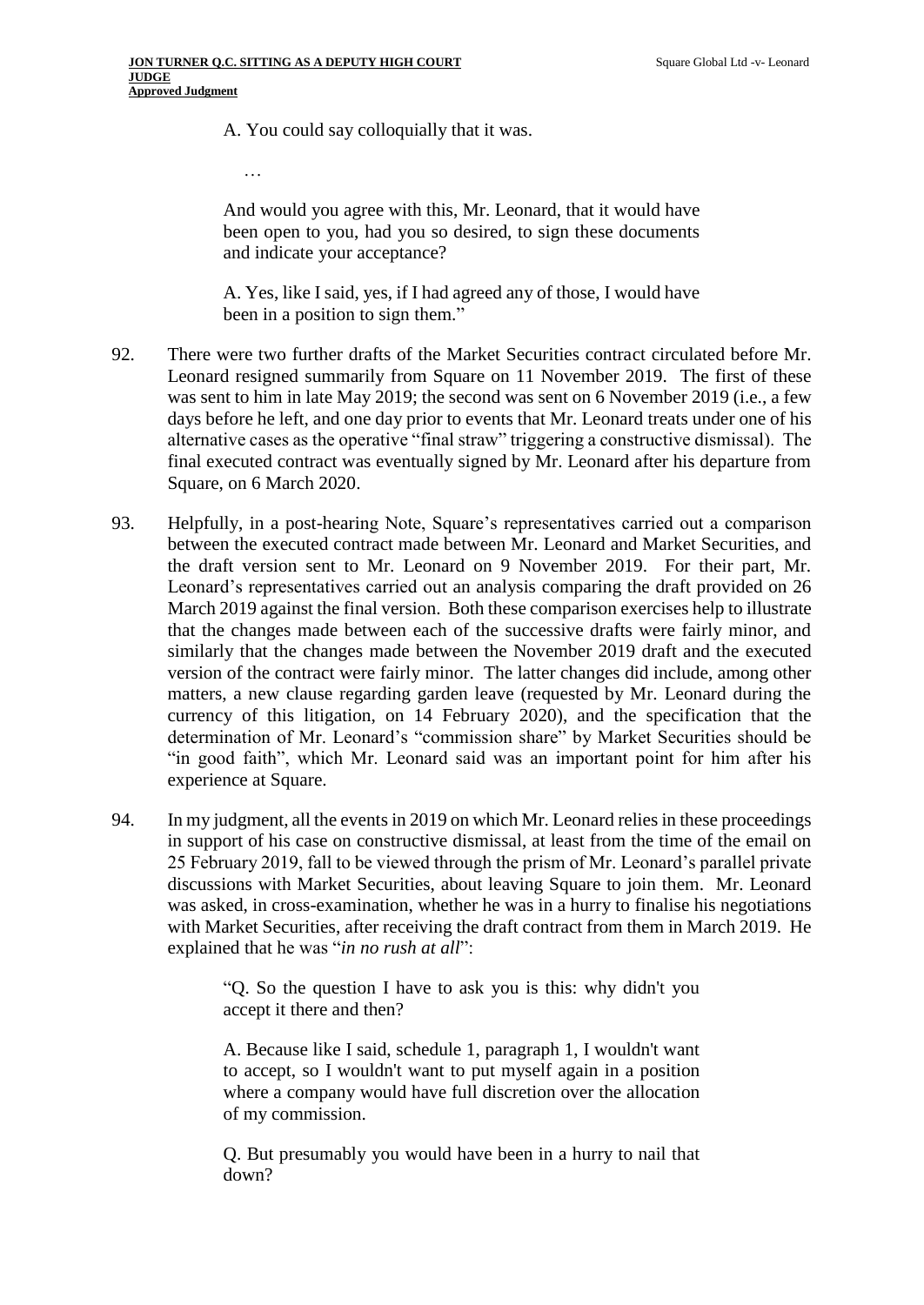A. No, I was not in a hurry at all.

Q. Why not?

A. Like you said, you know, I was making some decent money at Square and despite being unhappy for quite a long time there, I was in no rush at all. At the time, I was like -- I mean I'm 42, and I'm thinking my next move is going to be an important one because I don't want to end up in situation where I'm getting abused."

- <span id="page-27-0"></span>95. I can now deal fairly briskly with the main events on which Mr. Leonard relies in support of his constructive dismissal case, between March 2019 and his resignation on 11 November 2019.
- 96. First, he refers to the conduct of a sectoral index trade on 30 April 2019, which in his view was a type of product that fell within a "grey area" so far as concerns which of the exotics desks had the "mandate" for it. On 3 May 2019, he indicated to Mr. Uzan that he felt he should be paid commission on the trade, owing to his relationship with the client. Mr. Uzan's response was, in his view, dismissive and unjustifiably annoyed. Mr. Uzan responded he wanted to speak to Mr. Leonard about his "*attitude*" and that it was a shame he "*was playing like this*".
- 97. Mr. Uzan was not questioned about this event, which was dealt with in his written evidence. He took the view that this was not a "grey area" at all, and that Mr. Leonard was repeating a wearing pattern of challenging the agreed arrangements. He said:

"…I replied that I would like to talk to him about his "attitude". I was frustrated that I was again having to have discussions around allocation of revenue on transactions which clearly did not fall within Julien's mandate, for which no bilateral agreement had been made, and in respect of which there was simply no good reason the revenue should be allocated to Julien. In order to keep the client happy, I ended up agreeing to split the revenue from Guillaume on this trade with Julien 50/50.

This episode triggered a discussion between Julien and myself about general coverage and revenue allocation of sector indices. It was decided that (apart from Quanto products on sector indices which the Index Exotics Desk would continue to cover) Call vs Call sector index vs sector index would now fall within Julien's mandate. However, Call vs Call index vs sector index would remain within the Index Exotics Desk mandate. This was applied from May 2019 onwards."

<span id="page-27-1"></span>98. Secondly, he refers to having been provoked deliberately by Mr. Boublil in an incident on 14 May 2019, when Mr. Boublil expressed to a junior broker in Mr. Leonard's presence that she should "*make a push on single stocks exotics*", in other words trespassing on Mr. Leonard's agreed mandate. He complained to Mr. Uzan about this provocative treatment. Mr. Uzan's response was to make crystal clear to Mr. Leonard that mandate discussions were a matter for him and for no one else, as Mr. Leonard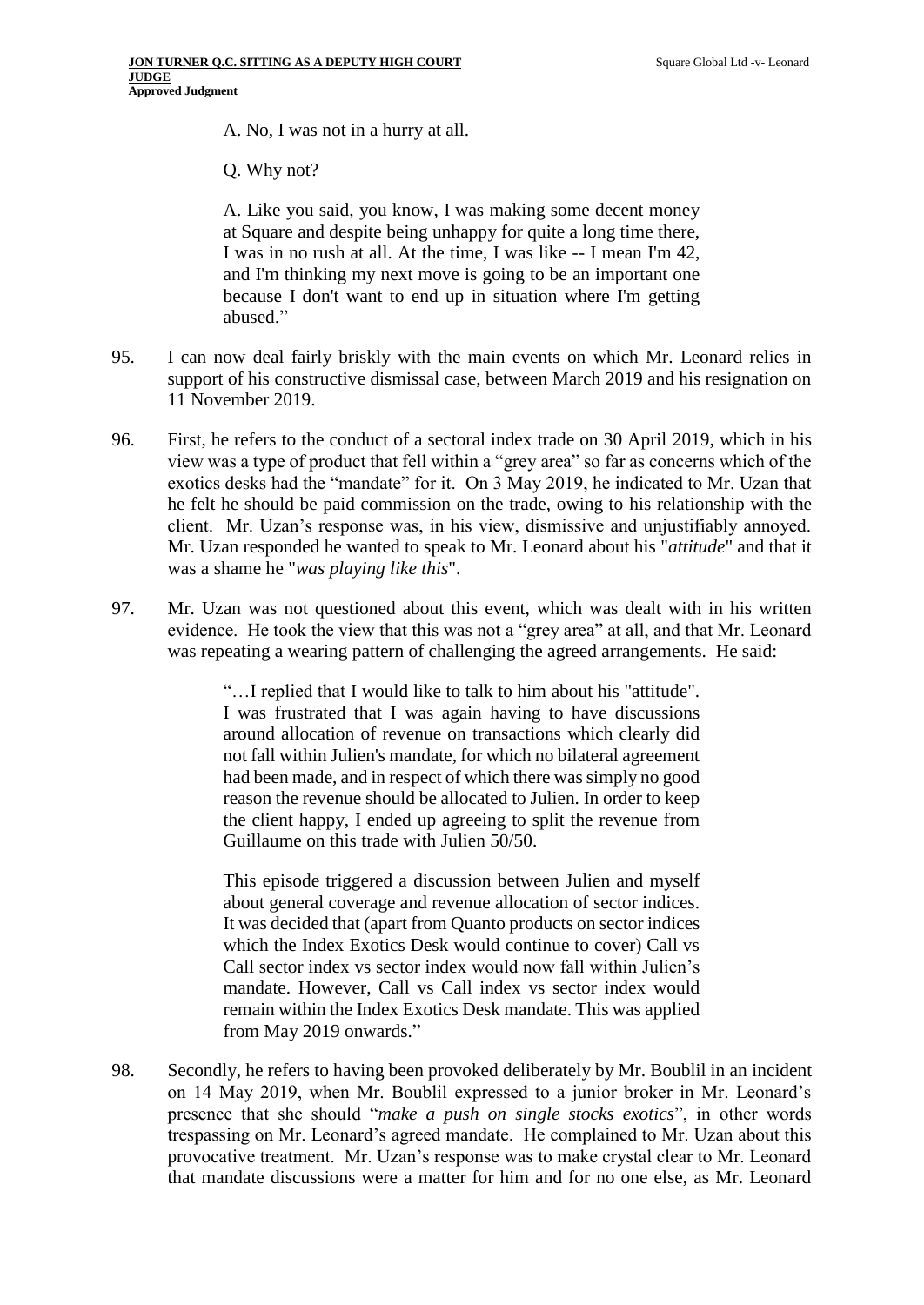agreed, when this was put to him at the trial. Mr. Leonard also agreed that this was a sensible and responsible reaction from Mr. Uzan. Moreover, Mr. Boublil contacted Mr. Leonard himself to say: "*Hi Julien, looks like there's a big misunderstanding here. I'm happy to have a conversation with you and Harold regarding this, whenever he is back*." Mr. Leonard also accepted in cross-examination, that: "*He's [i.e. Mr. Boublil is] trying to calm the situation down.*"

99. The third event was an incident on 11 June 2019. Mr. Leonard argues that Mr. Scemama (who was of course still with the company) had joined in with a client who was mocking him. Mr. Leonard raised this with Mr. Uzan asking for his support, and contends that the response he received was dismissive. In fact, a fair reading of the relevant documentary exchange shows that this was a trivial and unjustified complaint. Mr. Uzan wrote, at the time:

> "I read the chat, but I don't understand why you are trying to create an issue around something like that, Julien? Nothing was said about the bad guy, so I don't see why you're trying to build up something."

- 100. In cross-examination, it was put to Mr. Leonard that he had printed out and taken away this documentary exchange on 11 June 2019, which had been on a Bloomberg chat. He was asked why he had done this, and he replied that his intention would have been to have shown it to a lawyer "*should history be rewritten again.*"
- 101. Fourth, Mr. Leonard complains that on 6 September 2019, Mr. Uzan unilaterally decided to allocate to the index exotics desk one-half of the brokerage on a trade that fell squarely within Mr. Leonard's mandate. On inspection of the facts, Mr. Uzan's behaviour appears to me to have been justified, and not to have constituted unfair treatment of Mr. Leonard. There were exceptional circumstances in this particular case. The trade concerned was the second of two trades with Asia-based clients, which was a region in which Mr. Leonard had no market presence. Mr. Uzan had proposed a bilateral (revenue-sharing) agreement between the two exotics desks in relation to trades in this market, in circumstances where one of his own junior brokers, Jeremy Louis, did have connections in Asia and was in a position to interact with the Asian client. The first trade took place successfully, with Mr. Louis working hard to generate the business. Mr. Leonard said to Mr. Louis that he would reward him by contributing to his own bonus at the end of the year, and kept the entire Production. On the occasion of the second trade, where Mr. Louis was again of special assistance (and did significantly more than merely effect an introduction), Mr. Uzan stepped in to ensure that fairness was achieved. He said, in cross-examination:

"Julien tried to cross the line, to avoid me, to talk directly to this guy and to say: oh, I'm gonna pay you one day. It should have been a desk-to-desk bilateral agreement and in a sense here, it looks like he did everything he could to avoid this. And I've tried -- I've tried to put some equity after the second attempt."

102. Fifth, Mr. Leonard complains that in September 2019, Square recruited a broker called Mr. Chichportich without informing or involving him. He says, in his written statement: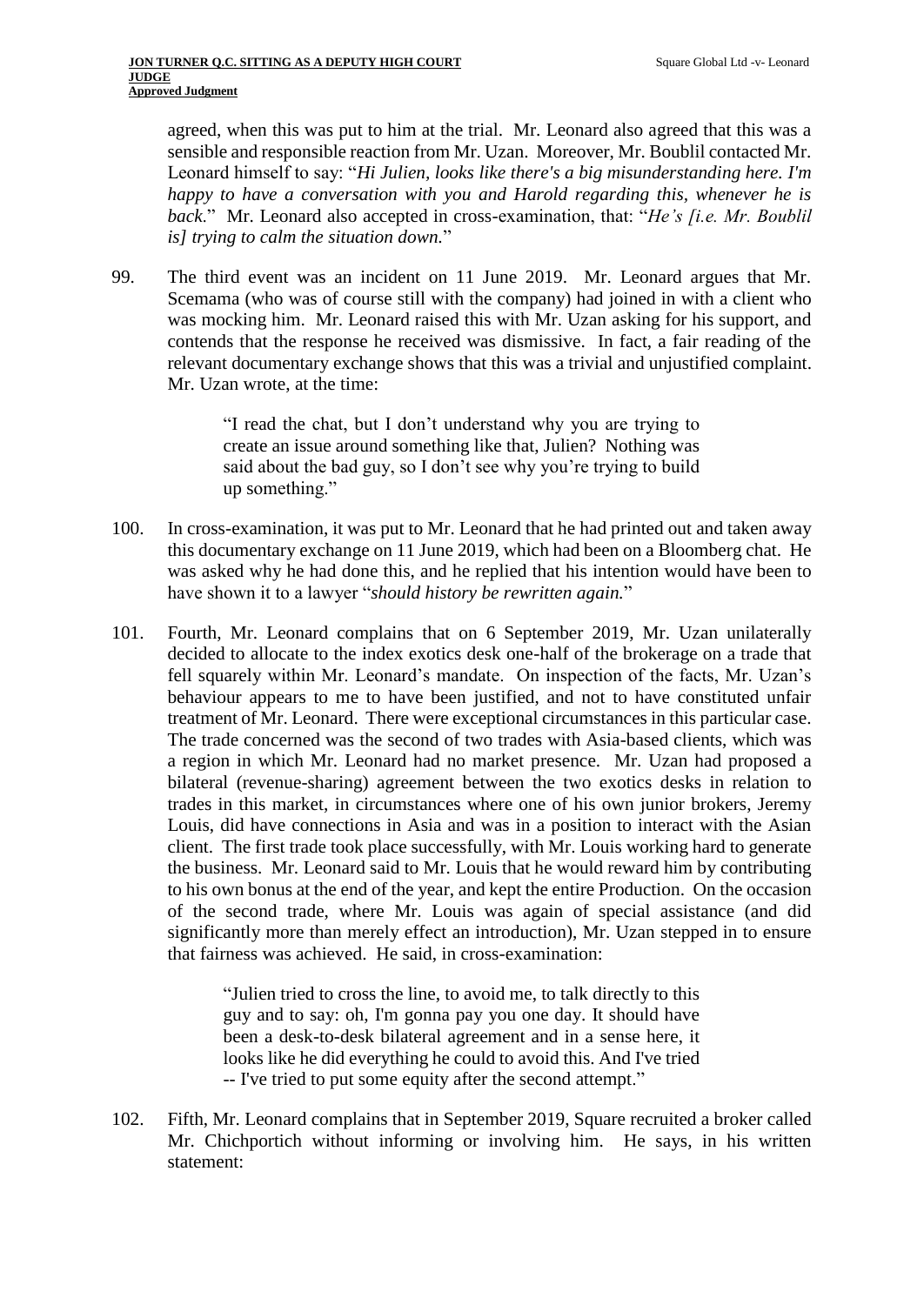"Mr. Chichportich was not introduced to me by anyone, and his mandate was to cover all clients including mine. Therefore, I was not going to benefit from the synergies to which Mr. Uzan had referred during our 2018 dinner and my remuneration would not increase as promised. This compounded my belief that Mr. Uzan was not to be trusted."

103. The argument was put somewhat differently by Mr. Leonard in his oral evidence: he appeared to accept that Mr. Chichportich was recruited only to broke vanilla products, and not exotics. He said:

> "…so he would basically work these as his mandate, and I -- I would have been able to speak to my client about the product that -- and refer to him some interest, due to my relationship with my clients."

- <span id="page-29-1"></span>104. I agree with the submissions by Square's counsel on this issue: it is not at all clear why Mr. Leonard thought he would not benefit from synergies, nor why Mr. Leonard (who was not a member of the management team) should have been involved in this recruitment.
- <span id="page-29-0"></span>105. Sixth, there are the events in October 2019 which, in the Defence and Counterclaim, are described as the culmination of a course of conduct over several years amounting to a constructive dismissal. According to Mr. Leonard, on 15 October and 22 October 2019 Mr. Uzan insisted that he pass two interests received from a client at Goldman Sachs to the index desk, with the consequence that Mr. Leonard would not be allocated any brokerage on these (having taken the opposite approach when Mr. Louis on the index desk had referred a single stock interest to Mr. Leonard). Mr. Leonard says that he tried to raise a formal grievance about this on 15 October, and followed this up on 22 October, but in both cases Mr. Uzan dismissed him out of hand.
- 106. I find that there is no substance either in the allegation of unfairness, or in the allegation that Mr. Uzan dealt inappropriately with a grievance raised about it by Mr. Leonard.
- 107. Mr. Leonard agreed under cross-examination that this was a "*straightforward application of the mandate rules.*" Mr. Uzan, for his part, also cogently explained to the Court that the situation was not comparable with the situation involving the Asian trade effected with the assistance of Mr. Louis, described above. In the latter case, there had not merely been an introduction of a client by Mr. Louis: he had worked hard and interacted with the client to help generate the business.
- <span id="page-29-2"></span>108. Furthermore, it is relevant in this connection to note an event on 1 November 2019, on which Mr. Leonard was also questioned. On that day, Mr. Uzan wrote to Mr. Leonard in the course of business, offering proactively to bring him in on a trade. It was put to Mr. Leonard that this was an example of fairness towards him, on this occasion, rather than bending the rules to suit the interests of the senior management. Mr. Leonard responded: "*In that case it was a grey area, yes. It was more fair than unfair, correct, my Lord*." This acceptance on the part of Mr. Leonard itself seems to me entirely fair, and correct.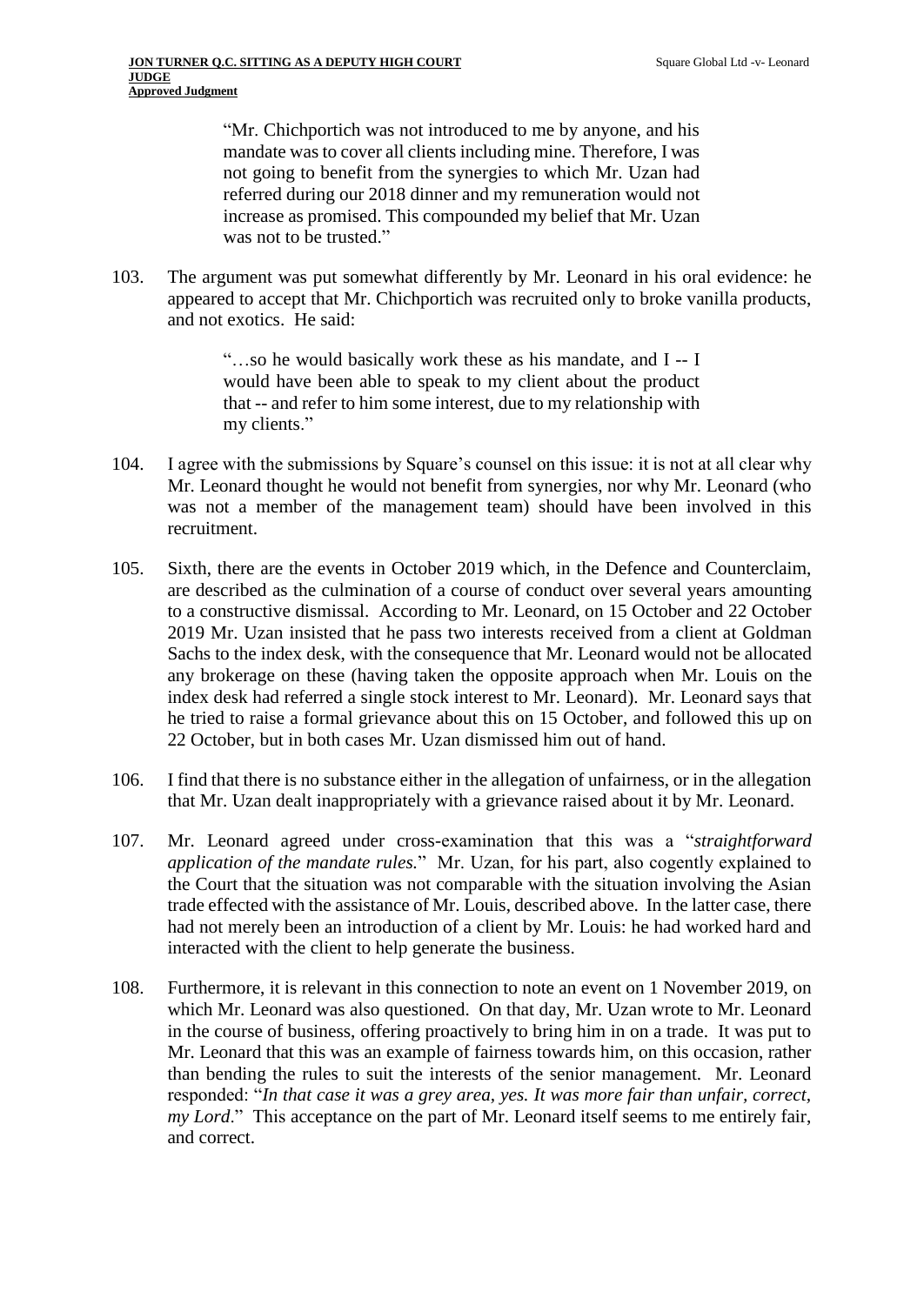- 109. As respects the alleged raising of a grievance and the response to it, Mr. Leonard's statements on 15 October were made in the course of an informal Bloomberg live chat with Mr. Uzan. Mr. Leonard wrote: "*I am expressing my frustration and a grievance on an unfair situation where things are never in my favour whatever the circumstances.*" He was cross-examined about his choice of words, and about his motivation for engaging in this chat generally. I am satisfied that, despite Mr. Leonard's protestation to the contrary, he did not intend to lodge a formal grievance, with a view to this being treated as such by the company (and nor was it understood in that way by Mr. Uzan). He was offered a meeting to continue the conversation further, which he did not avail himself of, describing it as a "*fanciful invitation*". I do not find that it was a fanciful invitation by Mr. Uzan, either in its intent or in the way that it was received (or would reasonably have been received).
- 110. As respects the events on 22 October 2019, a week later, Mr. Leonard was not merely asking for a share of the revenue on an index exotics trade; he was now refusing to pass on the business to the index exotics desk at all. In the course of another informal Bloomberg chat, Mr. Uzan explained to him that the prevailing rule at Square was "*clear and given.*" Mr. Leonard's response (having failed to take up the offer of a meeting made the previous week) was to raise the same essential issues of perceived unfairness resulting from the operation of the system as he had already raised before. It is against that context that Mr. Uzan wrote back:

"Julien please stop insisting, you have a clear mandate, there is a rule in place and we will not come back on this. Same as we did our side I invited you to make things clear to your clients. We are business specialists ... There has been too many attempts recently so looking fwd I will authorise myself not to answer to avoid wasting anymore time on this."

- 111. I find that Mr. Uzan's response on the Bloomberg chat needs to be viewed firmly in context. It does not bear the implication that Mr. Leonard seeks to give to it in these proceedings, essentially that Mr. Uzan was wrongly announcing an intention, in his capacity as the employer representative, not to engage with good faith attempts by an employee to discuss issues of unfairness in the allocation of remuneration. Viewed in its proper context, this was a situation where the same issue as was raised on the Bloomberg chat had been discussed (and settled) over a long period of time. It had been raised once again only very recently, and the offer of a meeting had been extended to Mr. Leonard but not taken up. It is clear that Mr. Uzan was frustrated, as he acknowledges in his evidence, and that he vented that frustration in the Bloomberg chat, but it is also clear that his statement was directed at avoiding unproductive exchanges in the workplace using this medium.
- 112. The inference that Mr. Uzan did not intend to close the door generally on any further attempts by Mr. Leonard to discuss concerns, or to raise a grievance, is supported by the events that followed. On 7 November 2019, Mr. Leonard left the office in the middle of the day, according to Mr. Uzan, without explanation. (The events of 7 November 2019 are addressed below). He then asked to take 8 November off from work as well. Mr. Uzan discussed this with Mr. Herriger, and the two of them agreed that Mr. Herriger would send an email asking Mr. Leonard if he wanted to address any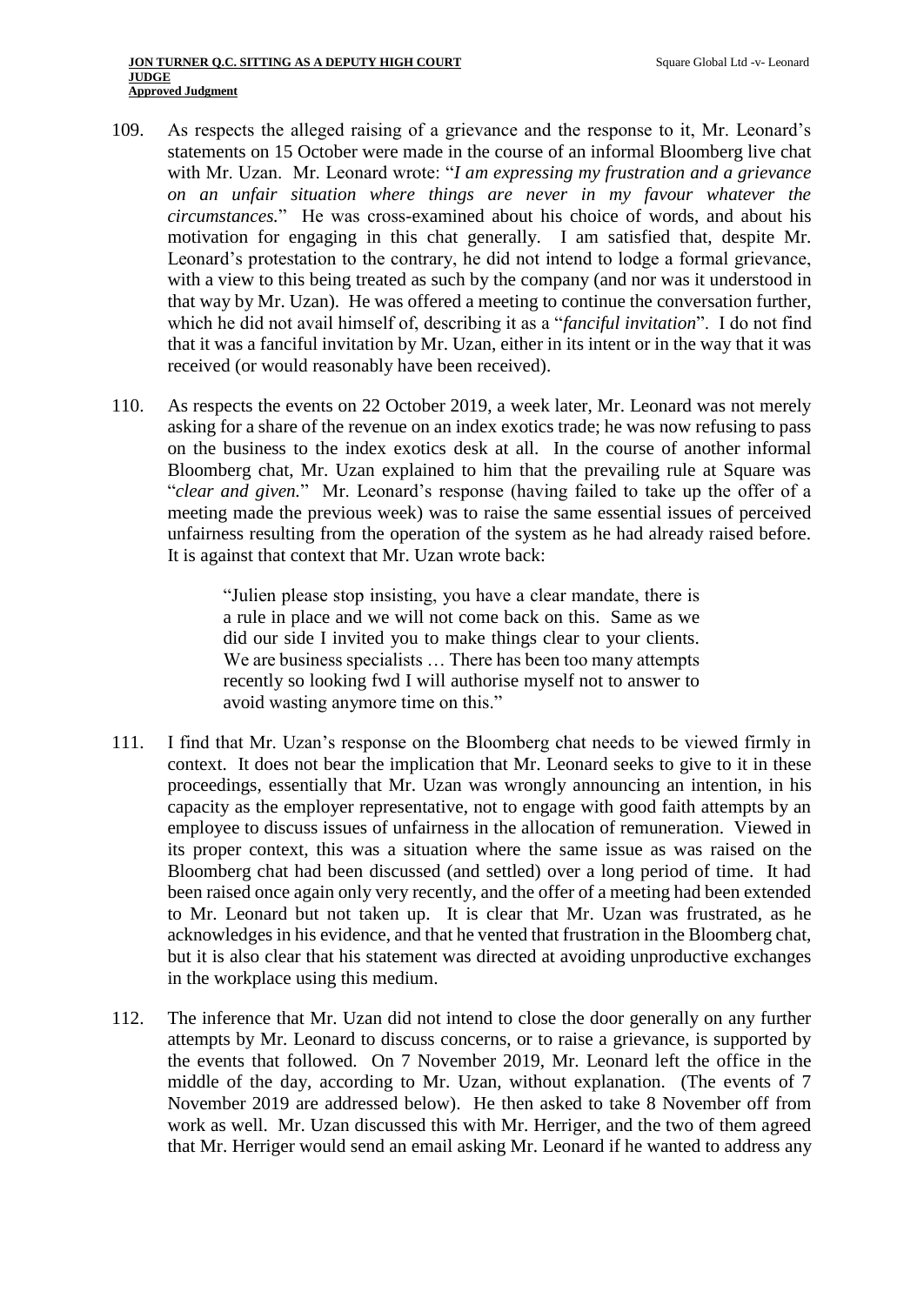of the frustrations he had voiced informally in a different, more formal manner. Mr. Herriger duly sent an email on 8 November 2019. It stated:

"Harold has recently mentioned to me that you have on several occasions communicated on BBG chats to him some frustrations about the manner and fairness with which you perceive certain product and coverage mandates are being allocated and managed, between specific desks and individuals. I would just like to clarify if these frustrations are to be viewed as part of usual frictions and disagreements on a brokerage floor which would you prefer to continue addressing in an informal manner as you have done so far, or if you would rather engage a formal grievance process, according to the ACAS Code of Practice which Square adheres to".

- <span id="page-31-0"></span>113. Mr. Leonard did not respond to this email, which he explains on the basis that: it deliberately played down his formal grievance; it was sent 17 days after the CEO had authorised himself not to speak to Mr. Leonard about his issues; and he inferred it was not to be taken at face value but was designed to be used by Square in a legal dispute. I find, however, that the email from Mr. Herriger was genuine (and would reasonably have been regarded as genuine), and I accept the evidence of Mr. Uzan about the reasons why it came to be written.
- 114. Seventhly, Mr. Leonard relies on two events on 7 November 2019, both as involving acts of repudiatory breach in their own right, and as constituting an alternative "final straw" to a course of conduct that was repudiatory when viewed as a whole.
- 115. Prior to dealing with those events, however, it is appropriate to point out that the evidence establishes that Mr. Leonard began preparing on 5 November 2019 (with the assistance of a solicitor) his letter of resignation, which was eventually served on 11 November 2019. The draft letter was last modified on 10 November 2019. However, the letter does not refer to either of the events on 7 November, which nevertheless are now each put forward as part of the reason why Mr. Leonard considered that he had been constructively dismissed, and chose to resign summarily.
- 116. The first such event was that Mr. Leonard obtained access to an electronic file containing information about employees' pay. According to Mr. Leonard, he happened to see the computer screen of a company accountant while standing up, and he also spotted his name in an excel spreadsheet on the screen. He says he also saw the name of the excel file. He then went to his own desk to search for the file, whereupon he discovered that there was unprotected pay information available on the shared drive. He said:

"I just happened to, at some stage, look at the screen. Maybe I looked -- I went to the window to see what was going on in the street, turned my head, saw this file on the screen and then went back to my desk to check what it was, when I saw my name on it … I think I must have seen the name of the file at the top of Excel."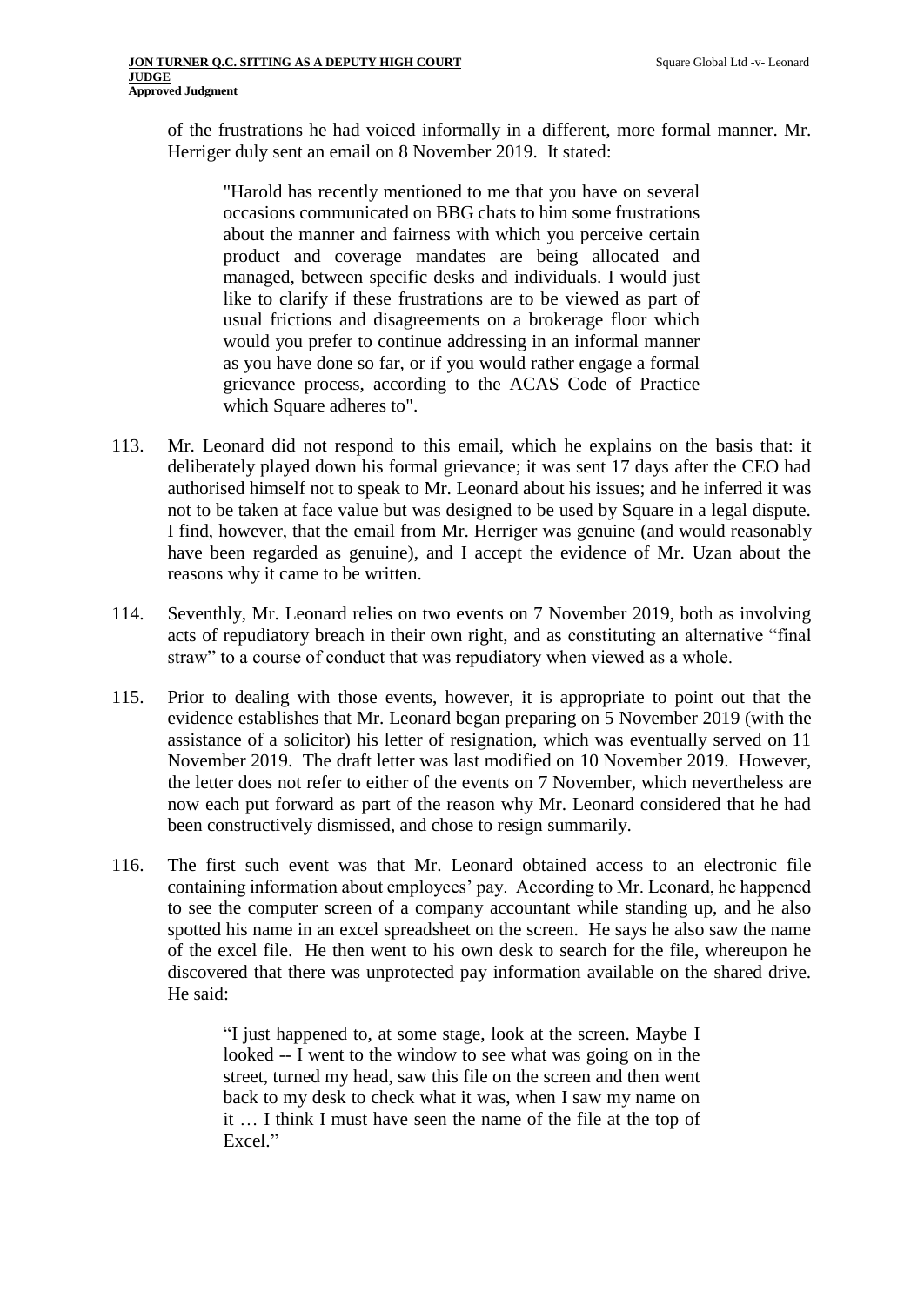- 117. It was suggested to Mr. Leonard in cross-examination that this was untrue: this was not the way that he came to discover the existence of this file, and that there was some evidence that he had been told about it by two other employees beforehand. On this question, I consider that Square is probably correct: Mr. Leonard's account of a fortuitous discovery on 7 November 2019 was unconvincing, and the available evidence does indeed suggest that two other (non-accountant) employees accessed the pay information file prior to Mr. Leonard's discovery.
- <span id="page-32-0"></span>118. The second event on 7 November 2019 on which Mr. Leonard places reliance was the information given to him while he was having what he describes as a general catch-up over a coffee with a former employee. Mr. Leonard says he was told during the catchup that Mr. Tidiane Diallo (another former employee) had been tasked with regulatory activity at Square when subject to an FCA prohibition. Although Mr. Leonard served a witness statement from Mr. Diallo in these proceedings, on which Mr. Diallo was ultimately not cross-examined (see paragraph [13.ii\)](#page-4-0) above), Mr. Diallo's statement gives no sufficient details either of the FCA prohibition or of the activities said to constitute breaches of the prohibition. As indicated above, the conclusion of the statement is in qualified terms: "*With hindsight, I realise that there might have been something questionable with regard to the trades I was instructed to execute.*" Mr. Uzan was cross-examined extremely shortly about this allegation:

"Q. And the last point is in relation to Mr. Diallo: and it's correct, isn't it, that he was trading without authorisation?

A. No, it's not correct. To the best of my knowledge, it is absolutely not.

Q. And Mr. Diallo will give evidence, but Mr. Leonard discovered this, that it would cause concern to any employee, wouldn't it, if there was trading without authorisation?

A. Again, I've given you my answer. I don't think he was, I'm happy to give some context if you wish.

Q. No, no."

- 119. In the light of the carefully expressed concluding sentence of Mr. Diallo's written statement, Mr. Uzan's clear and strong denial of the essential allegation, and Mr. Uzan's invitation to counsel to explain it (which was emphatically refused), I do not find it proved either that there were specific unauthorised behaviours by Mr. Diallo in executing trades, or that, if there were, Square knew of and encouraged them.
- <span id="page-32-1"></span>120. Finally, Mr. Leonard says that, after leaving Square, he went to check Mr. Louis' FCA status, and this revealed that Mr. Louis was not authorised to perform regulated tasks out of London. As in the case of Mr. Diallo, I do not find this allegation proved. Mr. Louis was specifically questioned about his activities at Square: he was clear that he did not arrange or bring about trades, and that his role was "*bringing interest only*"*.* I find that this proposition is likely to be correct. I note, moreover, that Mr. Louis' evidence was that Mr. Leonard himself knew at the time he was at Square that Mr. Louis did not have a regulatory authorisation to trade: he said that the point was brought up many times on the trading floor, within earshot of Mr. Leonard. The relevance of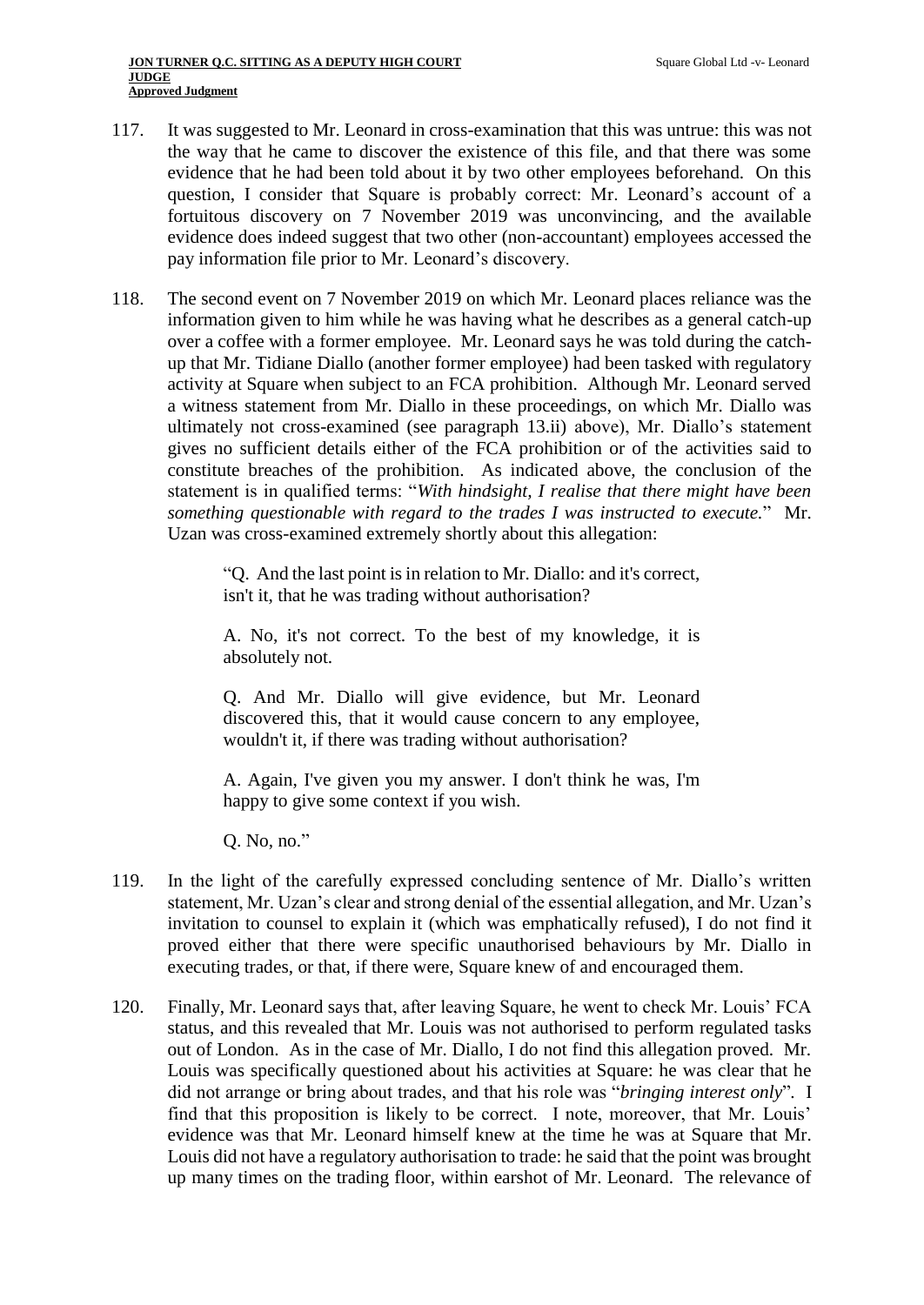this observation is not that Mr. Leonard was in some way barred from complaining about the fact that Mr. Louis was unregulated. It is that if, as appears to me to be probable, Mr. Leonard was aware of Mr. Louis' status, then if Mr. Louis was breaking the rules I would have expected Mr. Leonard to have noticed this and to have objected to it. The fact that he did not do so tends to suggest that there was no good reason for concern.

#### *Mr. Leonard's resignation and the subsequent events*

- 121. On 11 November 2019, Mr. Leonard sent his formal letter of resignation with immediate effect. It is not necessary to set it out in full. In it, he referred to a group of specific complaints, including in particular: having had necessary information for his job withheld from him or released too late to act upon (this was not explained further); having been promised synergies as the company grew that were never provided; having had the rules defining his mandate changed without his agreement, and always to his detriment or inconsistently; having had commission from one of the Asian trades with Mr. Louis in September 2019 (on a single stock exotic product) allocated in part to the index desk; having been given no commission on two index product trades on 15 and 22 October 2019 despite his connection with the client, inconsistently with the events concerning Mr. Louis; having had his written grievance on 15 October 2019 dismissed peremptorily, and being told on 22 October 2019 that Mr. Uzan was authorising himself not to answer him anymore; and having overheard a new joiner of the company asking a partner about some of the products in his mandate, in a context where he had previously been bullied by a partner to hand over some of his clients to that same partner.
- 122. Mr. Leonard's letter made the general point that he could not work in an environment where rules were not applied consistently, were regularly bent to his detriment without consultation, and his grievance was dismissed without due process. He appeared to refer to the events on 15 and 22 October 2019 as "*the final straw*", and said: "*I am left with no choice but to resign following this flagrant breach of trust and confidence.*"
- 123. Mr. Leonard did not mention either of the events on 7 November 2019 discussed above, and which he now relies on. He explained in oral evidence: "*Retrospectively, I admit, my Lord, I should have done that [referred to the issue concerning Mr. Diallo]. I was not aware of the fact that I should have said all my reason for resignation in my resignation letter* ...". However, he did proceed to deploy his contentions about those events outside the framework of his resignation letter:
	- i) At around 8.30pm on 11 November 2019, he sent an email to Mr. Uzan stating:

"It came to my attention that my salary, current and past bonuses and other extremely confidential terms of my contract, along with the ones of a lot of other employees, have been made easily accessible and available to everyone in the company. I have serious concerns on how the company is handling confidential and private information. I would also like to know if the ICO was made aware of the use of CCTV in the office in accordance with the Data Protection Act of 1998. I also never saw any signs of the use of CCTV in the office."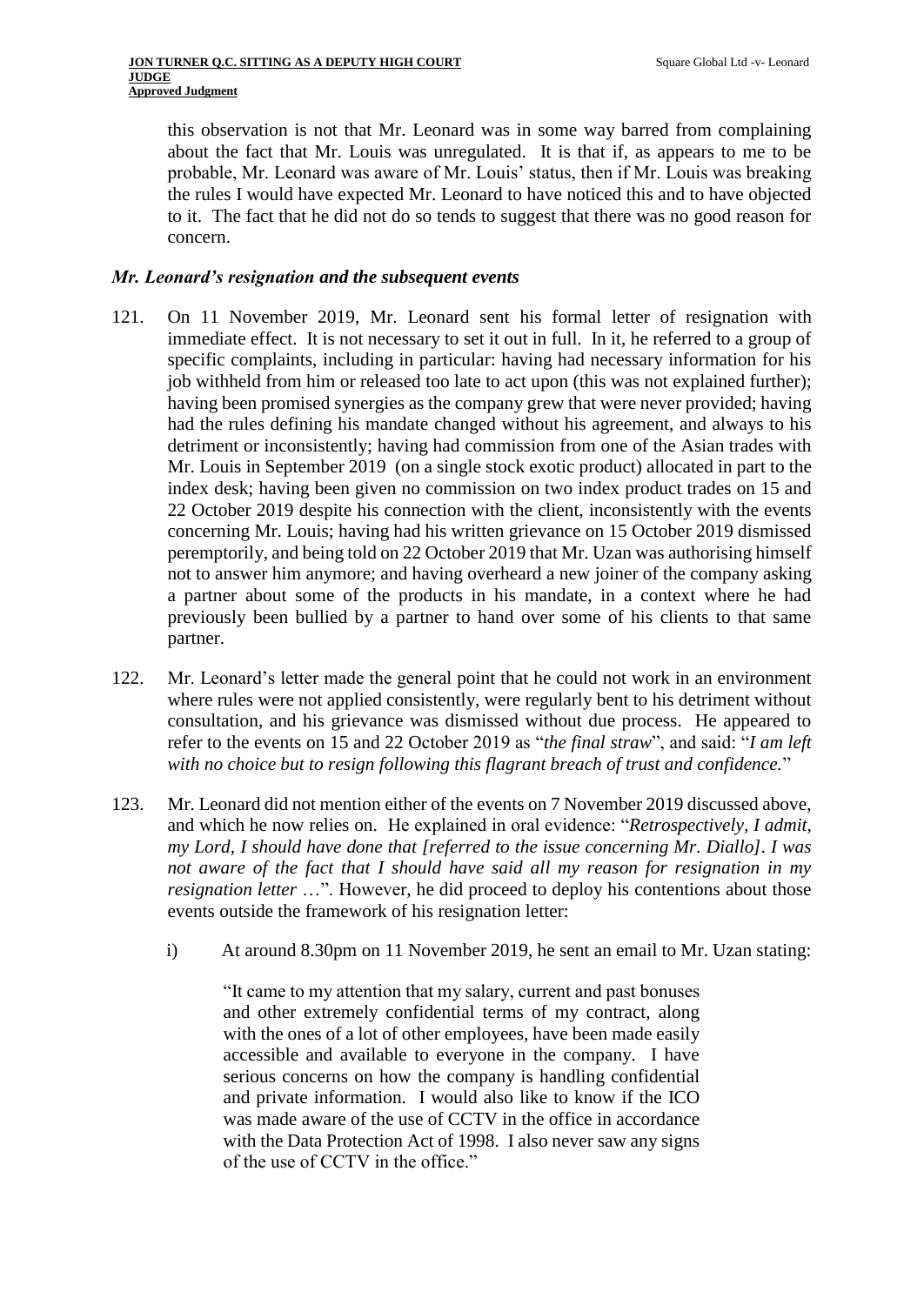ii) At around 11.05pm on 13 November 2019, he wrote a "private and confidential" email to Mr. Uzan in his capacity as compliance officer. He said in it:

"I overheard a conversation between a partner and a director of the company that I find could represent an issue with regards to the regulating authorities. Apparently a few years back senior members of staff were directing/forcing an individual to perform regulated duties and execute market orders. This was done despite those members of staff knowing that the employee was unable to trade due to being under a prohibition to perform regulated duties and execute market orders from the FCA. You might already have been made aware of this, but in any case as a compliance officer I thought I should make you aware of it so that you could take the appropriate actions if necessary.

I shall try to think about other possible sensitive situations such as this one, that I could have come across during my time but missed then and let you know if I can think of something else that could have skipped my mind at the time."

- 124. This letter was intended to refer to the issues surrounding Mr. Diallo. In crossexamination, Mr. Leonard accepted that the reference in his letter to having overheard a conversation between a partner and director of the company was a lie, but asserted that he had lied in order to protect his real source (another employee who had also left Square). I am not prepared to make any findings about Mr. Leonard's motivations in this regard, and do not need to do so. It remains unclear whether, if what he says is right, Mr. Leonard had in mind a need to protect that other employee from a possible defamation action brought by Square, or from some other unspecified consequences.
- 125. Late in the afternoon on 11 November 2019, Mr. Uzan emailed Mr. Leonard to explain that he did not accept that he was entitled to resign without notice. He asked him to come back to work the following day. Square has consistently taken the position that Mr. Leonard remains an employee, and that his resignation letter on 11 November 2019 is to be regarded as a notice of intention to cease his employment on 11 May 2020 (i.e. after six months).
- 126. In the following days and weeks, inter-solicitor correspondence ensued. Mr. Leonard engaged new solicitors, Wallace LLP, whom he met with for the first time to give instructions on 18 November 2019. In Wallace's letter of 18 November 2019 to Mishcon de Reya, representing Square, they stated: "…*our client has not accepted an offer with a competitor of your client.*" In a letter two days later, on 20 November 2019, Wallace wrote: "*[our client] also confirms, again on an entirely voluntary basis, that he has no offers of employment from competitors.*" Mr. Leonard was questioned about this at the trial, given the successive draft contracts which he had been sent by Market Securities by this point. His explanation, when pressed, was that he did not view the drafts as amounting to an offer of employment at the time, but had in mind that an offer would be a document already signed by the offeror, and only awaiting a signature by the offeree. I do not find this explanation convincing, particularly in the light of his acceptance at the trial that, if he had been so minded, it would have been possible to accept the offers in the draft contracts. That is not to say that I consider Mr. Leonard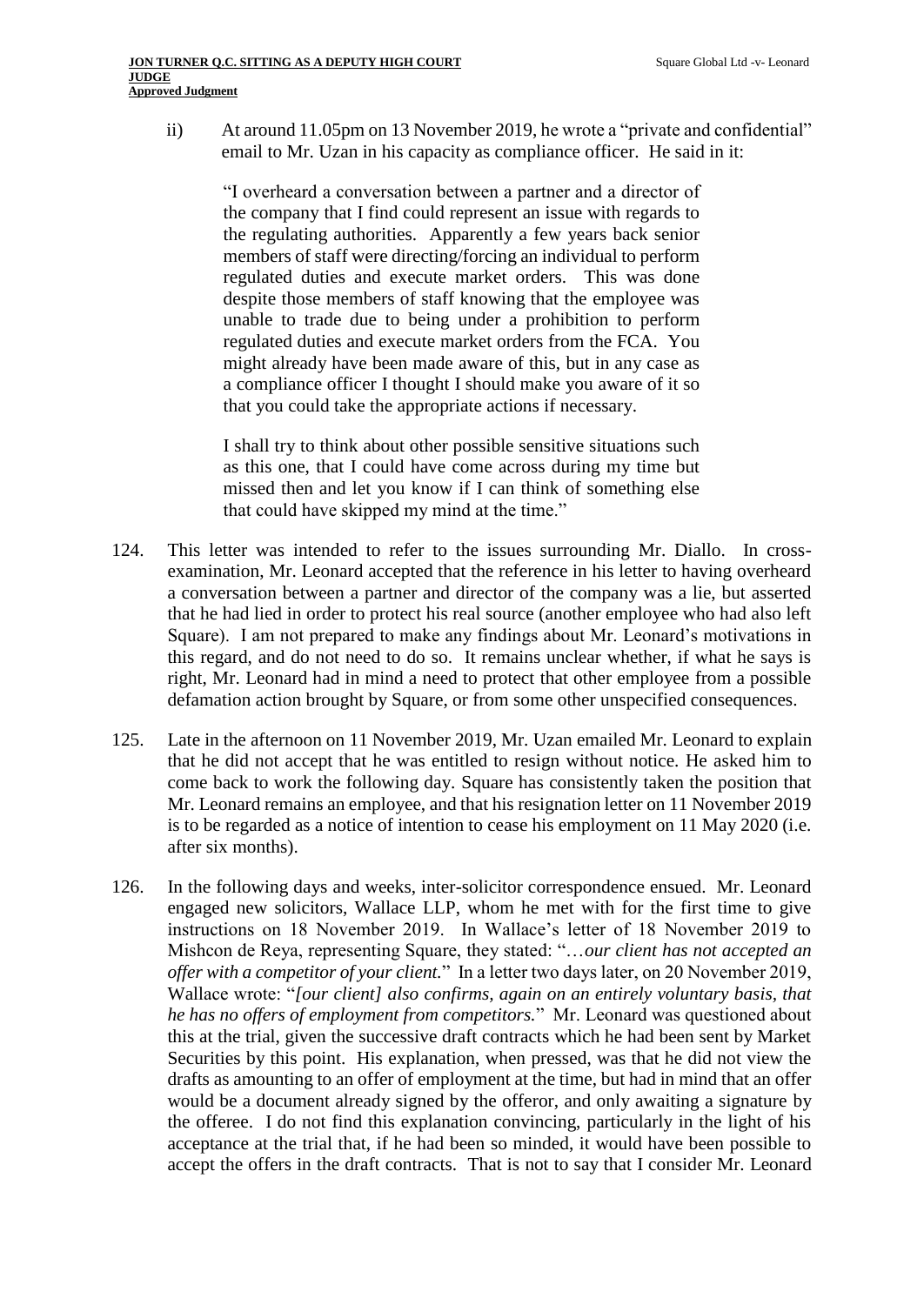to have acted in a level-headed, collected and composed manner: I consider it probable, based on the totality of the evidence, that Mr. Leonard was acting under very considerable stress following his resignation from Square, and that he was anxious at the prospect that information about the offers made to him by Market Securities would be harmful in this dispute when learned of by Square and its lawyers.

- 127. It appears that the fact of the Market Securities draft contract became known to Mr. Leonard's solicitors shortly afterwards. On 29 November 2019, they wrote a followup to the letter of 20 November 2019. In it, they stated that prior to 11 November 2019 Mr. Leonard "*was in possession of what might colloquially be described as a "job offer" from a competitor. That proposal remained subject to negotiation and hence our client did not regard it as an offer …".*
- 128. The final matter that requires to be mentioned also occurred on 29 November 2019. At around 11am that day, Mr. Leonard telephoned an IT consultant working at Square called Konstantinos Evangelou. Mr. Evangelou had at that time been working at Square for roughly 18 months, and he had had only a handful of dealings with Mr. Leonard over that period. He says in his statement that he was surprised to receive the call. According to Mr. Evangelou, Mr. Leonard asked him if the CCTV cameras on the broking floor and elsewhere were operational, and Mr. Evangelou replied that as far as he was aware they were not. Mr. Leonard asked him if he had had any "*bad experiences*" during his time at Square, and Mr. Evangelou told him that he had not. He says that Mr. Leonard asked him for the contact details of two former employees of Square (which Mr. Evangelou did not provide, then or later). He adds that, towards the end of the conversation, Mr. Leonard asked him if he knew of "*any bad things [he] can use against Square?*"
- 129. As indicated at paragraph [12.iv\)](#page-3-0) above, Mr. Leonard accepts that he called Mr. Evangelou and asked him about his own experience at Square, but denies that he went further than that by asking about other bad things Mr. Evangelou was aware of, or that he asked for the contact details of at least one of the other former two employees mentioned by Mr. Evangelou.
- 130. Mr. Leonard was questioned about his telephone call with Mr. Evangelou. He said that the reason he had asked Mr. Evangelou about the CCTV cameras was because he had wanted to establish that these cameras were working and that staff had been recorded on them. He agreed that he had started contacting former employees of Square to see how much help they might be able to give in terms of tracking down copies of CCTV recordings. He said: "*The reason why I did so is I wanted to expose the lies, possibly, alleged lies.*" He agreed: "*You could say it was a fishing expedition.*" When asked the reason why he had asked Mr. Evangelou about the bad things that Square had done to him, he responded: "*I was trying to find allies in a possible – in a future dispute.*"

#### **Constructive dismissal: the relevant law**

131. Mr. Leonard's case concerning constructive dismissal turns on alleged breaches by Square of the implied term of trust and confidence in his contract of employment. It is necessary to consider both the content of the duty imposed under that term, and the standard that must be reached in order to show a breach.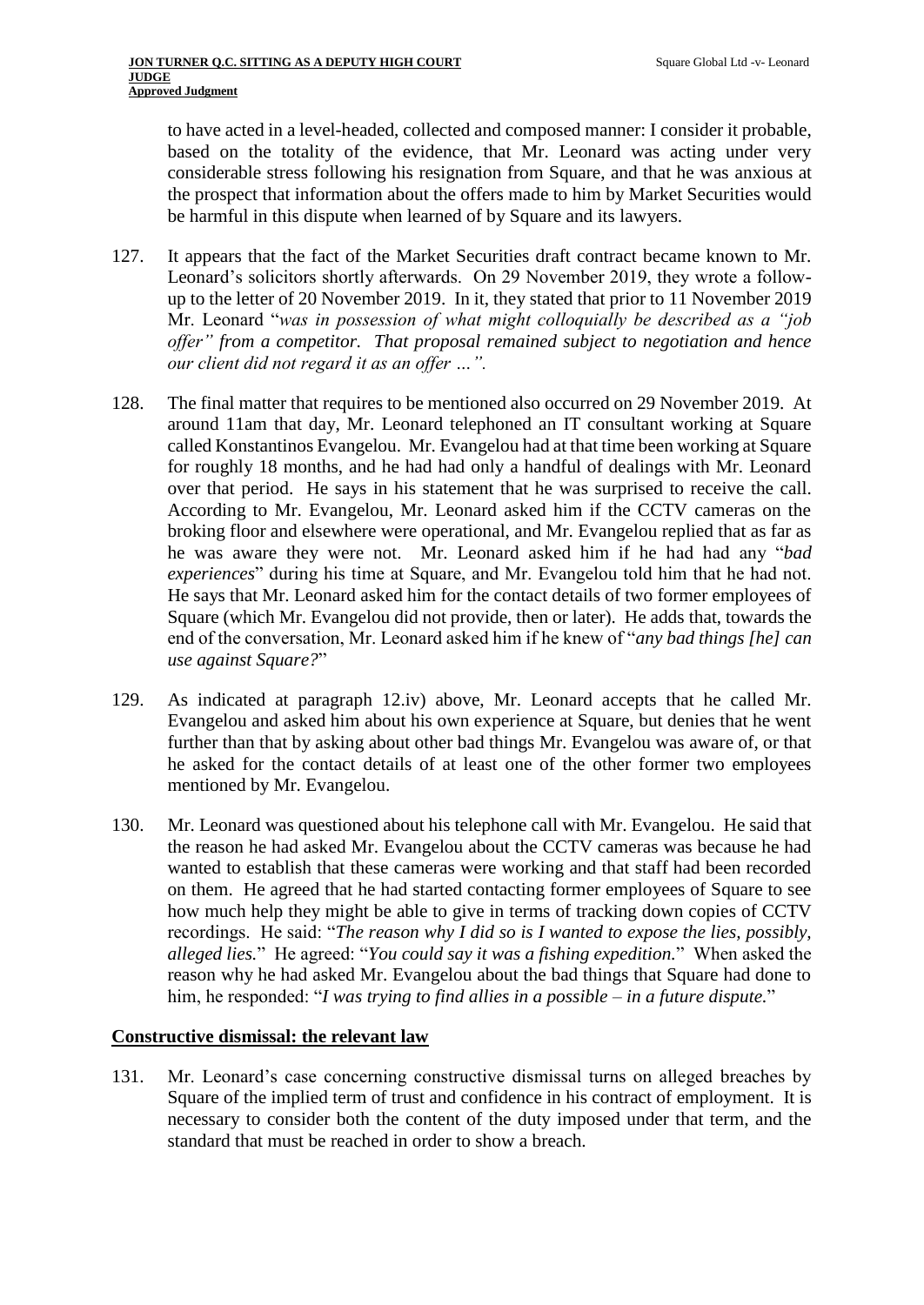- 132. As respects the content of the duty, it is well-established that the employer must not without reasonable and proper cause conduct itself in a manner calculated or likely to destroy or seriously damage the relationship of confidence and trust between employer and employee: Malik v. BCCI [1997] ECR 606, 610E-611A (Lord Nicholls), 620H-622C (Lord Steyn).
- 133. The test of whether there has been a breach is objective, and the conduct relied on must "*impinge on the relationship*" between the employer and employee: Malik, per Lord Nicholls, at 610H. However, the circumstances which may give rise to a breach of the term are infinitely various. It is a highly context-specific question: Tullet Prebon plc v. BGC Brokers [2011] EWCA Civ 131, at [19]-[20].
- 134. In Horkuluk v. Cantor Fitzgerald International [2004 ICR 697 (on appeal, [2005] ICR 402), the breach of the implied term arose from effective bullying behaviour including "outbursts" during which intemperate, summary views were delivered in foul and abusive language, which gave no chance to the employee to respond to any criticism; acting with a view to frightening the employee into performing according to the standards the employer required; and acting so as to make it plain that any contrary view which questioned the employer's authority would not be tolerated. Newman J. found that this behaviour, viewed in the round, removed any possible basis for the claimant having trust and confidence in his ability to preserve the relationship.
- 135. It is possible that the breach may not even arise from the way in which the employer has treated its employees. In Malik, it arose from the way in which the bank conducted its business in general. It ran the business in a corrupt and dishonest way. Lord Nicholls regarded this as a key feature, and in his speech expressed the view that in the ordinary way there would not be a breach of the implied term even if the business was run with gross incompetence that may have implications for the employee's reputation: 618A. In his oral closing submissions in the present case, Mr. Laddie Q.C. accepted the principle that behaviour by an employer which does not directly affect the individual employee alleging breach of the implied term is capable of amounting to a repudiatory breach. He added: "*However, we know of only a single case in the history of English employment law in which that has actually occurred and it is Malik.*"
- 136. So far as concerns the standard that must be met to establish breach of the implied term, it was common ground that this is exacting. Lightman J. held in BCCI v. Ali (No.3) [2000] ICR 1354, at [54(1)] that the employer must have conducted itself such that the employee "*cannot reasonably be expected to tolerate it a moment longer after he has discovered it*".
- 137. Mr. Croxford Q.C., on behalf of Mr. Leonard, accepted this proposition with one qualification. He emphasised that it should not be taken to mean that if the employee does not leave immediately after the discovery of the conduct, then it is to be inferred that the conduct cannot have been serious enough. I accept this point: it is essentially a reminder that the test of breach is an objective one. In particular, there may be circumstances where an employee is in a vulnerable position for one reason or another, and despite the application of trust-destroying conduct, they are constrained not to leave immediately. They will not be taken to have affirmed the contract meanwhile, provided that they do finally leave within a timeframe that can be characterised as "prompt" in all the circumstances.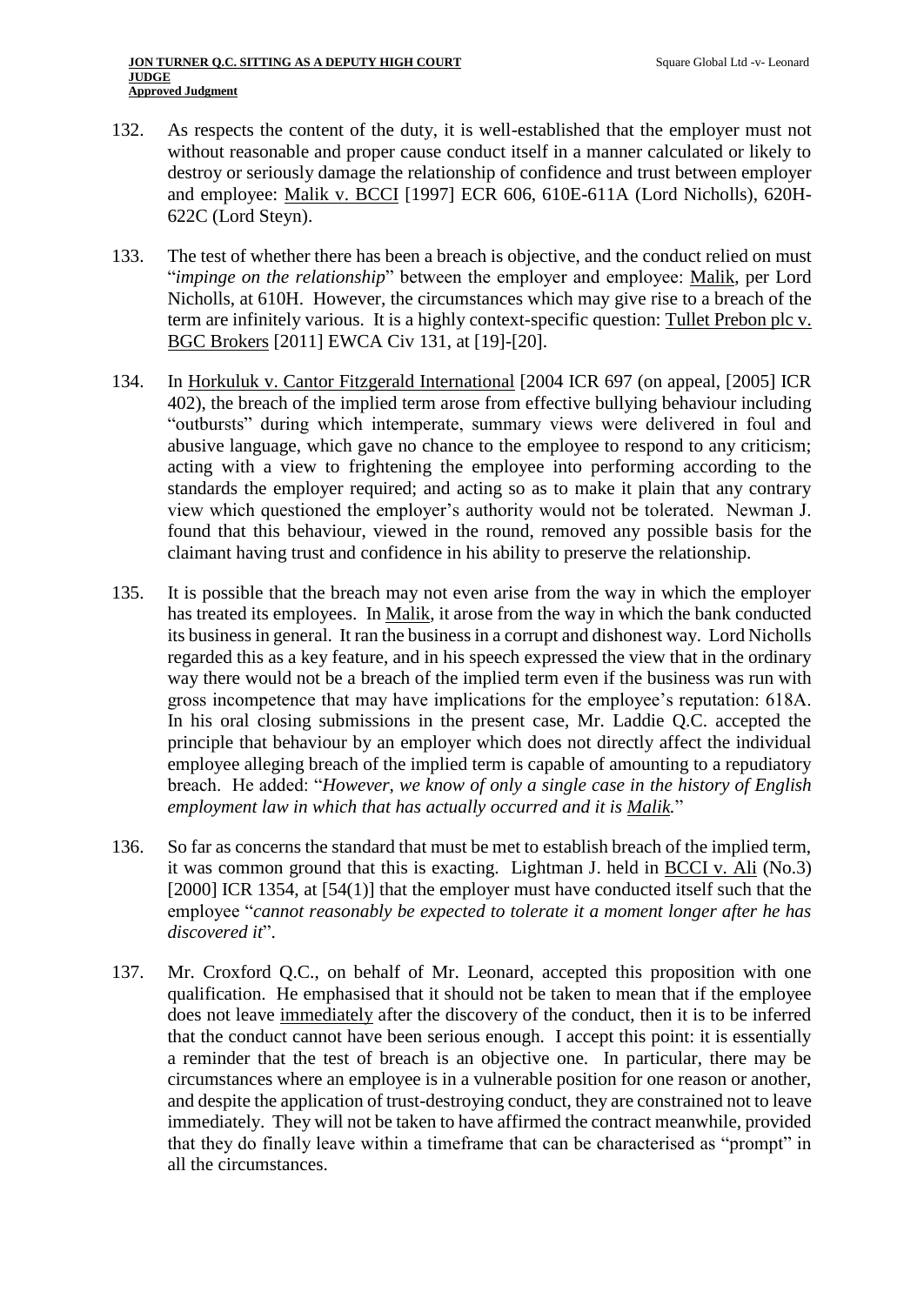- 138. In a nutshell, the relevant standard involves the Court being satisfied that, from the perspective of a reasonable person in the position of the innocent party, the employer has "*clearly shown an intention to abandon and altogether refuse to perform the contract*": Eminence Property Developments v. Heaney [2010] EWCA Civ 1168, per Etherton LJ at [61] (applied many times in the employment law sphere, for example in Tullett Prebon plc v. BGC Brokers [2011] IRLR 420 (CA), at [20], [24]).
- 139. A breach of the implied term may occur as the result of a single act having the character and meeting the standard described above. However, it may also come about as the result of a course of conduct carried on over a period of time. In such a case, the final act of the employer in a series of events (the "final straw") need not be sufficient to satisfy the test for breach, taken in isolation. The only question is whether the final straw is the last in a series of acts or incidents which cumulatively amount to a repudiation of the contract by the employer. The final straw cannot be an entirely innocuous act. It must contribute, however slightly, to the breach of the implied term: Omilaju v. Waltham Forest LBC [2005] ICR 481 (CA), per Dyson LJ at [15]-[22].
- 140. The case law also establishes that, on ordinary principles, if the employee decides not to leave promptly but to "soldier on", they will be taken to have affirmed the contract. Lord Denning M.R. stated in Western Excavating v. Sharp [1978] ICR 221 (CA):

"The employee is entitled in those circumstances to leave at the instant without giving any notice at all, or alternatively, he may give notice and say he is leaving at the end of the notice. But the conduct must in either case be sufficiently serious to entitle him to leave at once. Moreover, he must make up his mind soon after the conduct of which he complains: for if he continues for any length of time without leaving, he will lose his right to treat himself as discharged. He will be regarded as having elected to affirm the contract."

- 141. However, the case law also shows that an employee who is the victim of a continuing cumulative breach of the implied term is entitled to rely on the totality of the employer's acts, notwithstanding a prior affirmation: Kaur v. Leeds Teaching Hospitals NHS Trust [2019] ICR 1 (CA), at [51].
- 142. In Kaur, Underhill LJ expressed the concern that the law in this area should not be regarded as complicated and full of traps for the unwary. He stated, at [55]:

"In the normal case where an employee claims to have been constructively dismissed it is sufficient for a tribunal to ask itself the following questions:

(1) What was the most recent act (or omission) on the part of the employer which the employee says caused, or triggered, his or her resignation?

(2) Has he or she affirmed the contract since that act?

(3) If not, was that act (or omission) by itself a repudiatory breach of contract?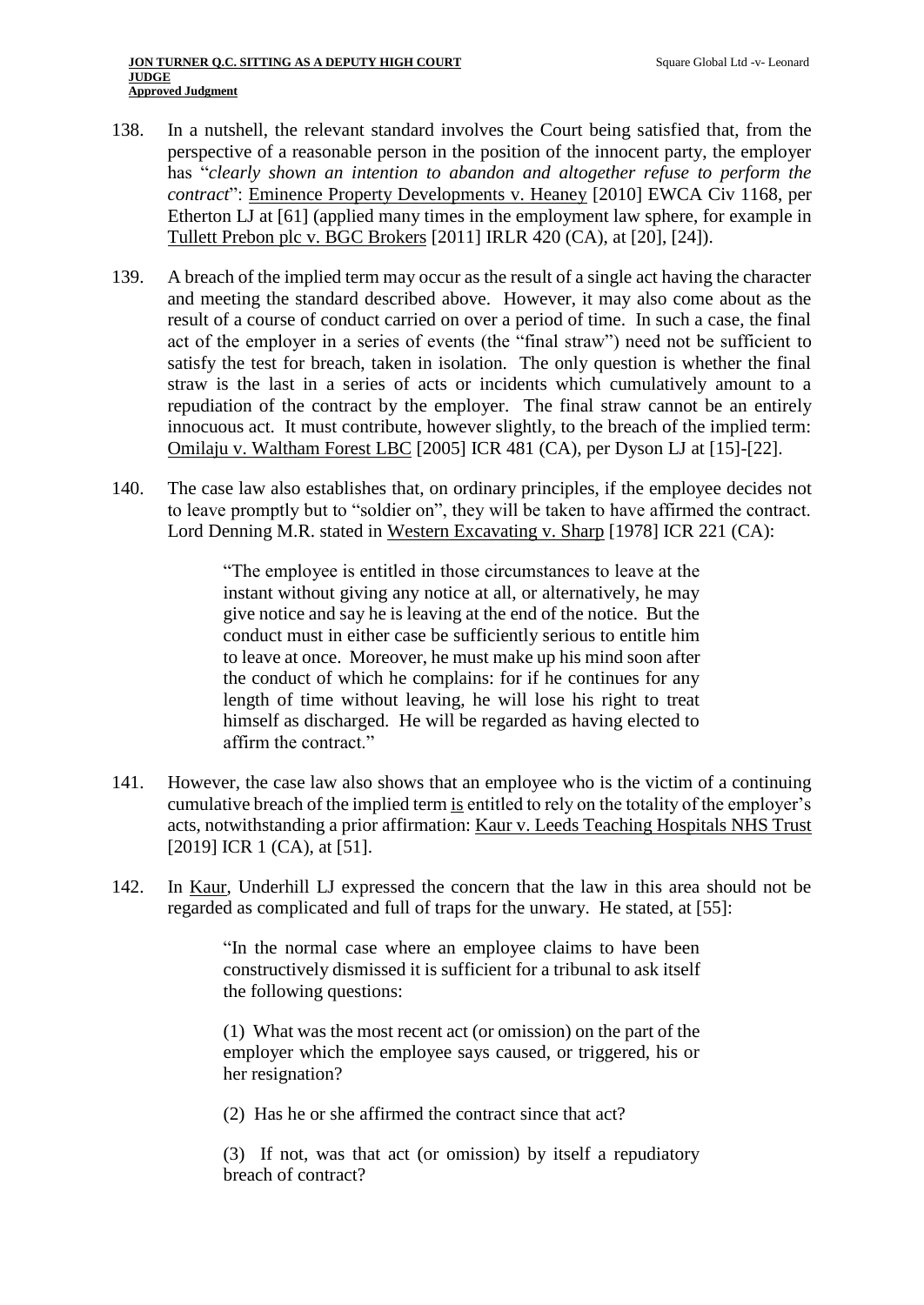(4) If not, was it nevertheless a part (applying the approach explained in Omilaju [2005] ICR 481) of a course of conduct comprising several acts and omissions which, viewed cumulatively, amounted to a (repudiatory) 8 breach of the Malik term? (If it was, there is no need for any separate consideration of a possible previous affirmation, for the reason given at the end of para 45 above.)

(5) Did the employee resign in response (or partly in response) to that breach?

None of those questions is conceptually problematic, though of course answering them in the circumstances of a particular case may not be easy."

- 143. In their post-hearing submissions, counsel for Mr. Leonard argued that the questions set out by Underhill LJ in the passage above – with one notable omission – showed the approach to determining a case when it is alleged that there has been a course of conduct amounting to trust-destroying behaviour, coupled with a "final straw" event which may be relatively insignificant. In my judgment, the framework set out by Underhill LJ is not limited to that scenario: it applies generally to the ordinary run of cases where an employee claims to have been constructively dismissed, as the introductory wording shows. The notable omission by counsel for Mr. Leonard was the fifth question set out above by Underhill LJ (i.e. "*Did the employee resign in response (or partly in response) to that breach?*").
- 144. In this connection, it is argued on behalf of Mr. Leonard that, in assessing whether there has been constructive dismissal, the particular reasons of an employee for resigning are irrelevant, save insofar as those reasons cast light on two key questions, namely (i) did the employer engage in conduct which, objectively assessed, constituted a repudiatory breach of the contract? (ii) if so, had the employee affirmed the contract / waived the breach at the time of his resignation? For example, it is argued, if there is overwhelming evidence of an employee trying to contrive a claim for constructive dismissal, this might prompt the Court to apply greater scrutiny to the events relied on as amounting to a breach.
- 145. On the Claimant's side in the present case, it is argued that, to establish a constructive dismissal claim as Mr. Leonard seeks to do here, the proper question for the Court to ask is whether the employee has accepted the repudiation by treating the contract of employment as at an end – the resignation must be at least in part "in response" to the breach of contract. Reliance is placed on, among other authorities, Meikle v. Notts. County Council [2005] ICR 1, per Keene LJ at [33].
- 146. In my view, the position is that there are situations in which it will undoubtedly matter to establish whether the employee resigned in response to the repudiatory breach of contract. But it is also quite clear that the right starting point is to consider what is the remedy that the Court is being asked to give in the instant case, and to whom.
- 147. Thus, for example, Lord Nicholls stated in Malik, at 611F: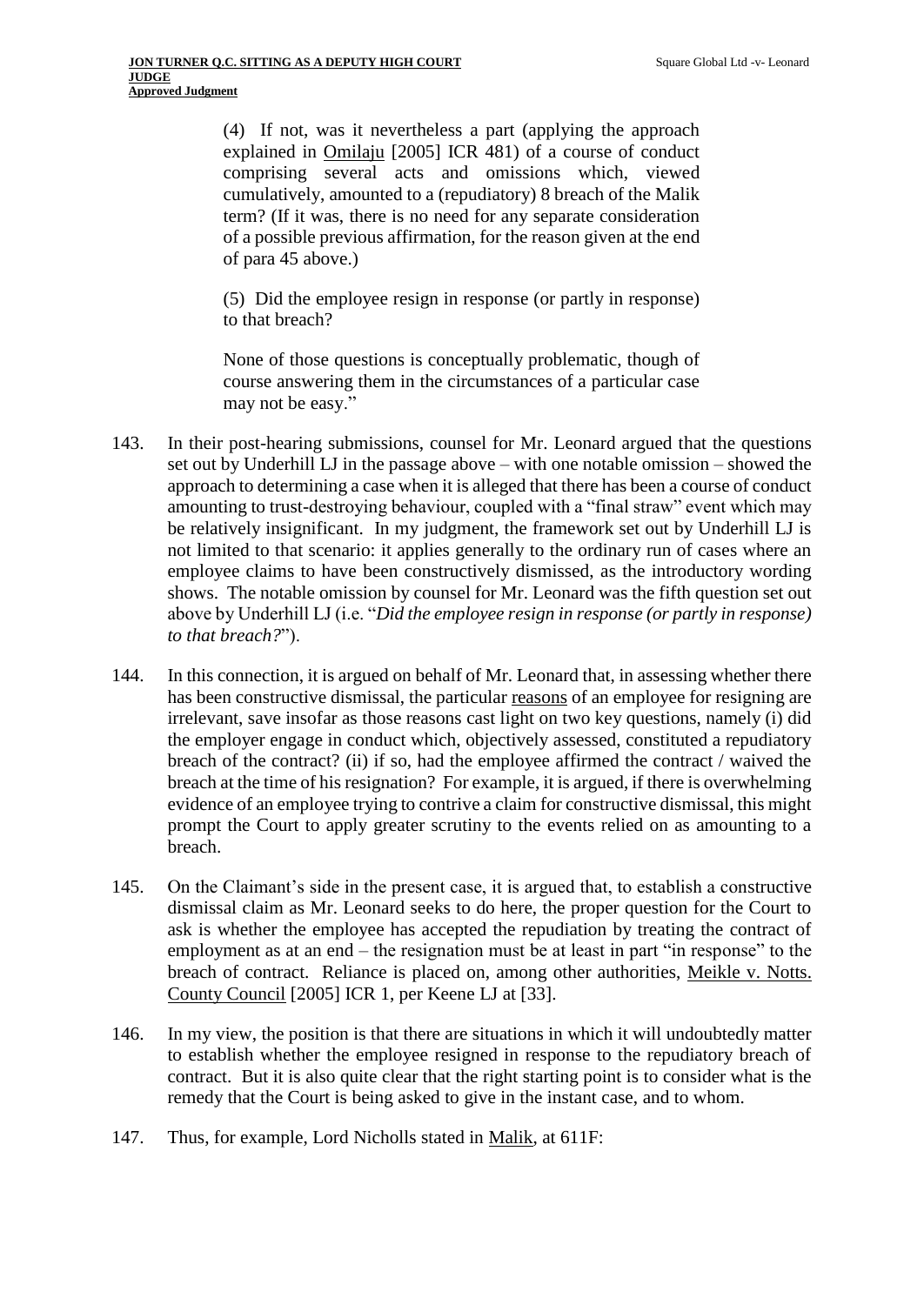"In the nature of things, the remedy of treating the conduct as a repudiatory breach, entitling the employee to leave, can only avail an employee who learns of the facts while still employed. If he does not discover the facts while his employment is still continuing, perforce this remedy is not open to him. But this does not mean he has no remedy. In the ordinary course breach of a contractual term entitles the innocent party to damages."

Lord Steyn stated, at 624E-F:

"In truth the ignorance of an employee of a breach of the implied obligation is only relevant to the choice of remedies: obviously the employee cannot decide to terminate on a ground of which he is unaware. Moreover, if counsel's submission were right it would mean that an employer who successfully concealed dishonest and corrupt practices before termination of the relationship cannot in law commit a breach of the implied obligation whereas the dishonest and corrupt employer who is exposed during the relationship can be held liable in damages. That cannot be right."

148. In Tullett Prebon plc v. BGC Brokers, *supra.*, at first instance Jack J. followed and developed the line of reasoning in Malik. In particular, after analysing and explaining in [77] an apparent tension between the authorities of Malik and Meikle, he stated as follows, at [78] and [79]:

> "… as Malik shows, breach of the duty as to trust and confidence may have other consequences besides founding a claim for unfair or wrongful constructive dismissal. Even though the employee does not know of the breach when his employment terminates, he may have a claim for damages. It can also be used to justify his leaving, whether or not he left because of it. So if an employer asserts that the employee should not have left, the employee may show that he was entitled to leave because of the employer's conduct, regardless of why he in fact left.

> It is well-established that an employer who dismisses his employee can rely on grounds of which he was unaware at the time of dismissal: Chitty on Contracts, 30th Edition, volume 2, paragraph 39-183, citing in particular Boston Deep Sea Fishing Co v Ansell (1888) 39 Ch D 339. This is an application of the general principle that a party who refuses to perform a contract, giving a wrong or inadequate reason, may subsequently justify his refusal if there were facts in existence at the time of the refusal which would have provided a good reason for it. I refer to volume 1 of Chitty at paragraph 24-014. The application of other principles such as those relating to waiver or estoppel may prevent him from doing so. Turning to the situation with which I am concerned, the converse of that in Boston Deep Sea Fishing, it follows that an employee may justify his refusal to perform his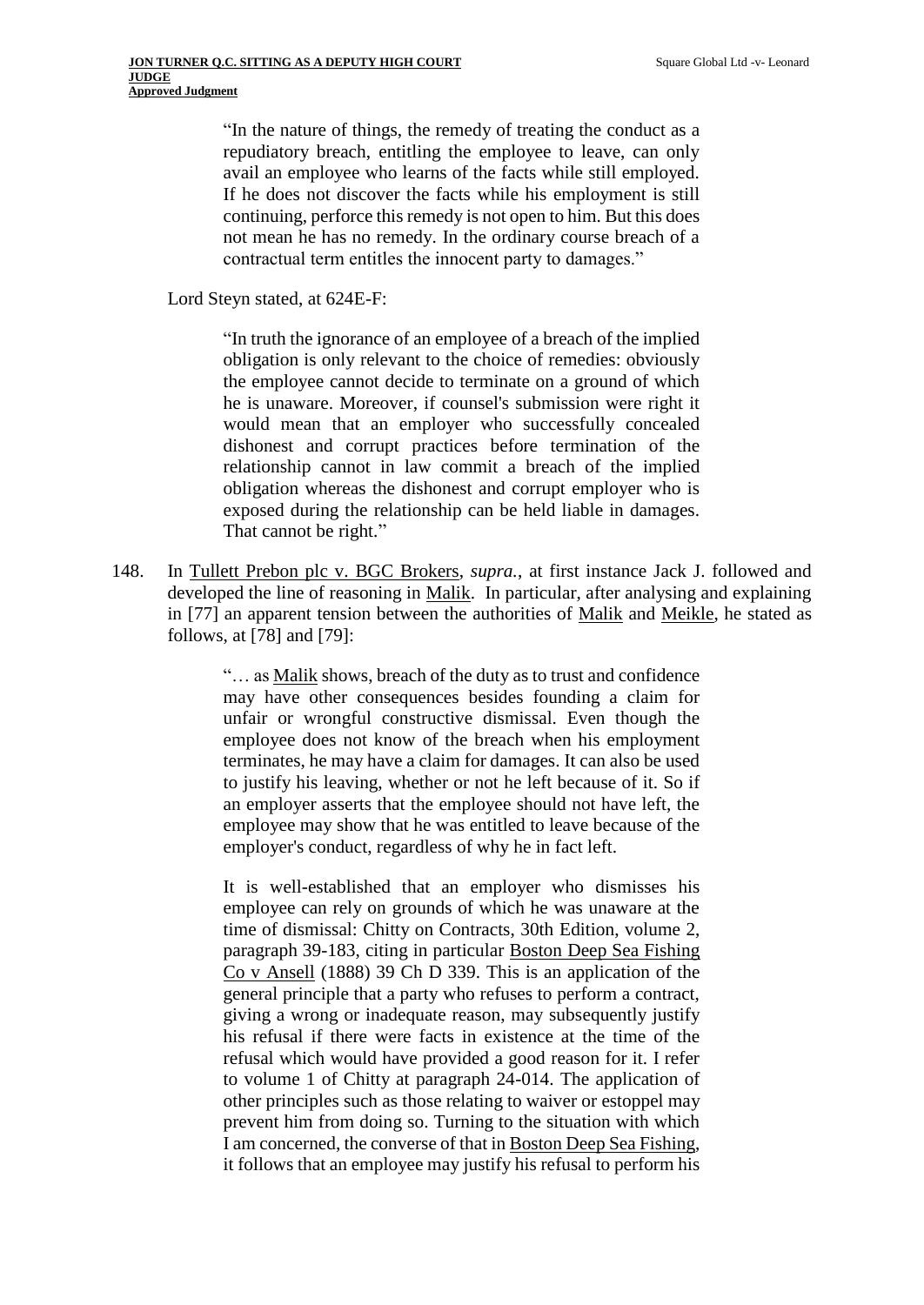contract of employment by any grounds which existed at the time of his leaving. So, if he simply walks out without apparent justification, but later discovers that his employer was fraudulently deducting from his pay on account of tax more money than he should, his employer would fail in any action brought against him, whether for damages or for an injunction to restrain him on the basis that the employment was continuing. Likewise, taking some of the facts in Malik, if the employees had left to work for another bank before they were free to do so, and BCCI had sought to restrain them from doing so, it would have defeated BCCI's claim for the employees to show that the bank was run in a dishonest and corrupt manner even though the employees did not know that when they left."

- 149. I respectfully agree with Jack J.'s reasoning in [79], cited above. Applying his reasoning to the present case, the position in these proceedings is that Square is treating the contract of employment as subsisting, and it seeks enforcement of the fidelity clause and the clause requiring Mr. Leonard to respect the period of six months' written notice (by not working for a third party during this period), and enforcement of PTRs. However, if it were correct that Square was in repudiatory breach as a result of (say) dishonest and corrupt operations, then, even if these were learned about by Mr. Leonard after he had resigned, I consider that he must still be able to rely on them in order to oppose Square's action.
- 150. Square's counsel submitted a "Note on the Law" in which, among other matters, they contend that Jack J.'s judgment is both *obiter* and wrong. They attack his reconciliation of the apparent tension between Malik and Meikle, which I have referred to above. I do not need to examine this in detail: it suffices to say that I do not consider that their attack on Jack J.'s reasoning is well-founded. They argue that Malik does not support the proposition for which Jack J. cites it (i.e., the need to consider the issue from the perspective of the remedy which the Court is being asked to grant), whereas – as appears from the extracts I have cited above – I consider it does. They argue that Jack J. was wrong to consider that in a wrongful dismissal claim the employee must establish "causation" of loss, since, in a contract claim, demonstration of loss is not an essential ingredient. However, this misses the basic point that the gist of the claim which Jack J. was discussing was a claim for compensation caused by the unfair or wrongful dismissal.
- 151. It is not, however, necessary for me to extend the discussion of the legal principles on this point any further. As appears from the analysis of the facts in the following paragraphs, I have concluded that the controversial point of law does not strictly arise: it is clear to me that there is no repudiatory breach by Square on which Mr. Leonard can rely, whether or not one takes account of matters extraneous to his reasons for resignation on 11 November 2019.

#### **Was there a repudiatory breach by Square: Discussion and findings**

152. I have come to the conclusion that there is nothing in the facts relied on by Mr. Leonard which amounts to a repudiatory breach of the contract of employment by Square. Whether the individual acts referred to are relied on in their own right, or as part of a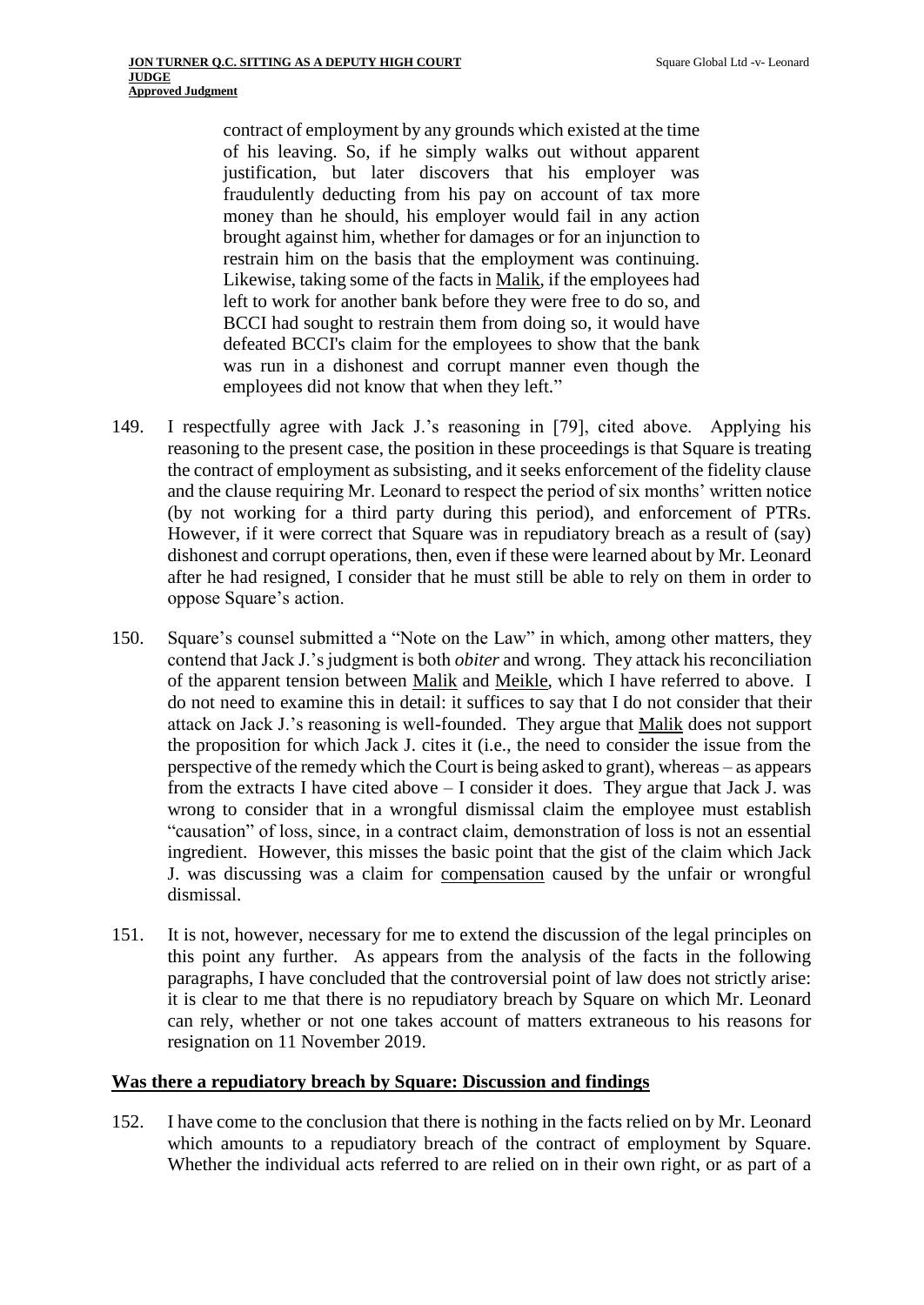wider course of conduct over time, the case is not proved. Square did not show "*an intention to abandon and altogether refuse to perform the contract*", to take the language of Etherton LJ (as he then was) in Eminence Property Developments. I start with the final group of acts and events relied on by Mr. Leonard, in October/November 2019.

- 153. First, it is argued on Mr. Leonard's behalf that the Court should conclude that Square allowed or required both Mr. Diallo and Mr. Louis to engage in regulated conduct when they were not authorised to do so by the FCA. In the case of Mr. Diallo, Mr. Leonard was informed on 7 November 2019 at his coffee catch-up with a former employee that Square had permitted Mr. Diallo to execute financial trades while subject to a prohibition; in the case of Mr. Louis, it was discovered by Mr. Leonard only after his resignation (but confirming suspicions which Mr. Leonard had held during his employment) that Mr. Louis was not authorised to bring about, arrange or execute trades and yet he had been doing so.
- 154. For the reasons given in particular at paragraphs [118](#page-32-0) to [120](#page-32-1) above, on the available evidence I do not find either that those individuals were acting in breach of FCA regulations, or (consequently) that Square knew of this and sanctioned it.
- 155. I should add that Square's counsel submitted that, had I reached those findings, then although this would be a very serious matter for Square, it would nonetheless be altogether different in its character and consequences from the situation in Malik where the entire business operation of the employer was dishonest and corrupt. In the particular circumstances of the present case, they argued that it would not impinge sufficiently on the employment relationship between Square and Mr. Leonard to amount to a repudiatory breach of the contract between them. Although this point does not arise for determination in view of the facts I have found, I accept this submission. I note the point made by Mr. Leonard's counsel in their post-hearing submissions:

"The Claimant operates in a tightly regulated financial services environment. It necessarily (objectively) undermines the trust and confidence of its other employees if its management are instructing unauthorised individuals to carry out regulated tasks. This behaviour creates a risk for all employees, especially in such a small office, not least because it creates a risk that others will unknowingly get caught up in trading with an unauthorised individual …".

In my view, this is a question of scale and degree. Where the conduct of the employer in relation to certain individual employees can properly be said to reveal that the business as a whole is run in a dishonest fashion, that may well amount to a breach of the implied term of trust and confidence. In my view, even assuming that Square had wrongly authorised Mr. Louis and Mr. Diallo to engage in regulated trading activity, the factual position in the present case would fall short of that.

156. I should deal also with the claim by Mr. Leonard that his discovery on 7 November 2019 of an accessible electronic document containing employee pay information was also a repudiatory breach on its own or else a relevant "final straw" event, forming part of a course of conduct that was repudiatory. I have no hesitation in rejecting this claim: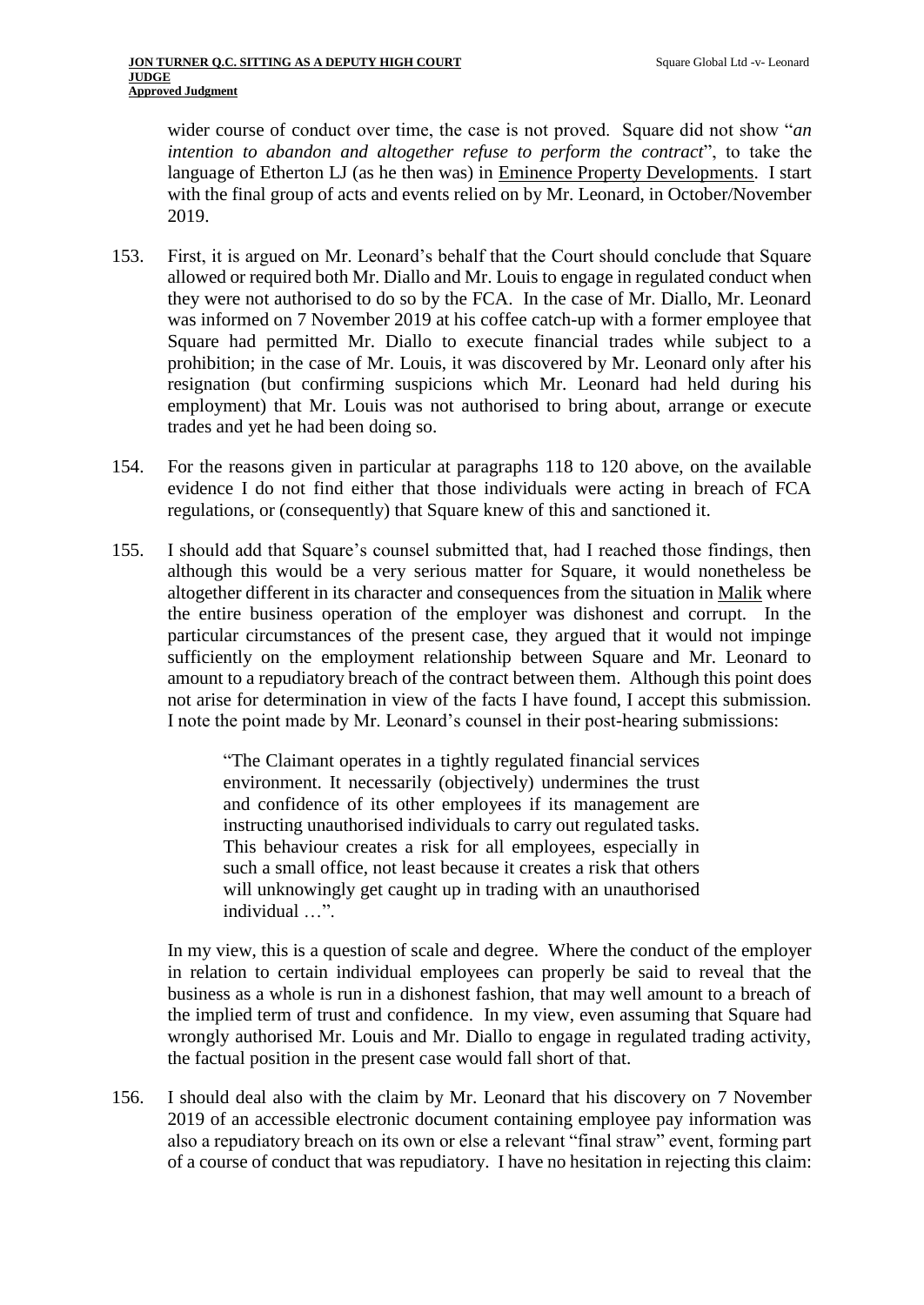I agree with Square's counsel that the fact that a document with pay information was mistakenly not password-protected is not an indication that the employer is refusing to perform the contract; nor, in the present case, does it form part of a wider course of conduct amounting to a repudiatory breach because of the reputational or other professional implications for Mr. Leonard. In this connection, I recall the remarks of Lord Nicholls in Malik that, in the ordinary way, even gross incompetence on the part of an employer would not be sufficient to amount to a breach of the implied term.

- 157. Second, Mr. Leonard relies on his exchanges with Mr. Uzan on the Bloomberg chat on 15 and 22 October 2019 as an alternative "final straw", or else in their own right as repudiatory acts. I reject these contentions. They do not reveal either unacceptable behaviour on the part of Mr. Uzan in dealing with a grievance raised by Mr. Leonard, nor any underlying systematic unfairness in the allocation of remuneration: see in particular paragraphs [105](#page-29-0) to [113](#page-31-0) above.
- 158. Third, Mr. Leonard relies on the various other events from 2019 examined above, at paragraphs [78](#page-22-0) to [89](#page-24-0) and [95](#page-27-0) t[o 104,](#page-29-1) as amounting to a repudiatory breach of the contract of employment. I do not find that any of those events were, or form a part of, a breach of the Malik term. In particular, I reject the contention that there was an intolerable aggressive environment prevailing at Square, of which the alleged behaviour by Mr. Boublil or Mr. Scemama during this period were examples. I firmly reject too the suggestion that, when disputes arose involving Mr. Leonard on one side and senior managers on the other side, Mr. Uzan always took the part of his fellow senior managers. As shown by, in particular, the matters referred to in paragraphs [66](#page-19-0) - [67,](#page-19-1) [84](#page-23-0) and [98](#page-27-1) above, the evidence establishes that Mr. Uzan was a fair and conscientious manager, who was certainly prepared to tackle his fellow senior managers over allegations of unfairness, aggressiveness, or any other misbehaviour.
- 159. Similarly, I reject the contention advanced on behalf of Mr. Leonard that the conduct alleged in 2019 was linked with an earlier pattern of behaviour in 2015-2016, falling into the three broad categories referred to by Mr. Leonard, namely (i) bullying / aggressive environment; (ii) unfairness over the allocation of remuneration; and/or (iii) a failure and/or refusal to deal with complaints and grievances.
- 160. As the starting point, I am prepared to accept that, in principle, if there was indeed shown to be repudiatory conduct by Square in the period 2015-2016, this could be "revived" in 2019. That would be the case even if, in the meantime, Mr. Leonard had taken steps which affirmed the contract of employment. (In fact, I do consider that Mr. Leonard's acts in continuing to work at Square during 2017 and following, and by formally signing the Variation Letter in December 2017 whereby he committed to remain at the firm for roughly two more years, would have amounted to affirmation of the contract.)
- 161. Further, I also am prepared to find that it is proven that the conduct of Mr. Scemama in the 2015-2016 period was inappropriate and aggressive, both towards Mr. Leonard and indeed others in the workplace (even Mr. Uzan himself). However, I find that Mr. Uzan grappled decisively with that problem at the end of 2016, in part as a direct response to complaints made by Mr. Leonard himself: see in particular paragraphs [53](#page-15-0) to [57](#page-16-0) above. Mr. Scemama was asked to step down as a director, and his role as the line manager of Mr. Leonard was brought to an end. This is an example of the employer dealing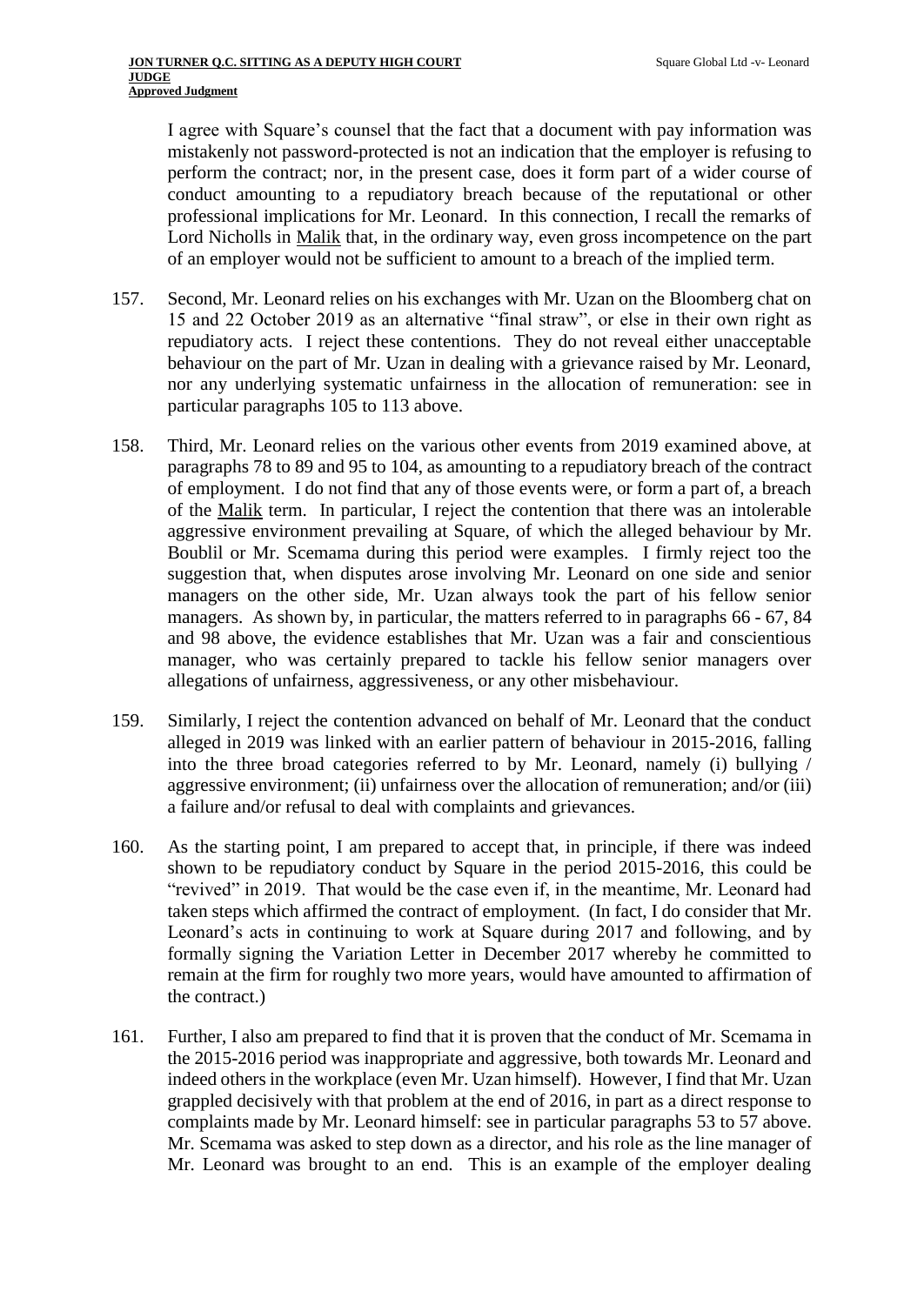robustly and responsibly with an employment issue that affected Mr. Leonard, and directly in response to his articulated concerns, contrary to the overall thrust of the case which is advanced by Mr. Leonard in these proceedings.

- 162. On a review of all the evidence put before the Court, I do not find that there was unfairness towards Mr. Leonard in the allocation of remuneration, either in the period prior to the full re-organisation of the brokering arrangements in January 2017, or subsequently (operating the so-called Starting Principle). I refer, in particular to the findings made at paragraphs [38](#page-11-0) to [42,](#page-13-0) [47](#page-14-2) to [52,](#page-15-1) [58](#page-17-0) to [63,](#page-18-0) [71](#page-20-0) to [74,](#page-21-0) and [108,](#page-29-2) above.
- 163. It is convenient at this point to deal with an argument advanced on behalf of Mr. Leonard in closing submissions about the true interpretation of events from March 2019. Mr. Leonard contends that "*the Claimant's overarching theory of the case is illogical*". This overarching theory is said to be the proposition that Mr. Leonard had resolved to leave Square to work for Market Securities as soon as possible, but chose to spend roughly nine months building up a dossier against Square. It is argued on behalf of Mr. Leonard that, if he had really resolved to leave Square in March 2019, the sensible thing for him to have done would have been to hand in his notice straight away, so that at least time was running. He could still have taken advantage of any developments during the six-month notice period that might have allowed him to allege constructive dismissal, and by that means he might have hoped to avoid the constraints from the PTRs under his contract with Square (and any outstanding balance of his notice period too).
- 164. I consider that this line of argument is misconceived. It is not hard to see how, depending on the circumstances, a person in the position of Mr. Leonard, who had reached an advanced point in discussions with a potential new employer in March 2019, and who had experienced a significant degree of conflict at Square three years earlier, might make the calculation that he had a good chance of escaping what was potentially at least a 12-month contractual prohibition on working for the new employer, if he were able to set up a case that he had been constructively dismissed so that the PTRs fell away.
- 165. A person in that position might realistically also take the view that the prospects of being able successfully to claim constructive dismissal, against the background of having already handed in his notice, would be materially reduced.
- 166. As indicated in paragraph [94](#page-26-0) above, I take the view that Mr. Leonard's behaviour and approach in the workplace were polarised, from at least the time of receiving the draft contract from Market Securities in March 2019. I agree with Square's counsel, in short, that from at least that point Mr. Leonard was particularly keen to find fault with the way he was treated at Square, and to ensure that there was a written record of all interactions that might prove useful in the event of an employment dispute. In this connection, I recall that it is a contention put forward by Mr. Leonard's counsel (in the post-hearing written submissions) that if there is overwhelming evidence of an employee trying to contrive a claim for constructive dismissal, this might prompt the Court to apply greater scrutiny to the events relied on as constituting a repudiatory breach by the employer. Subject to the qualification that, in my view, the Court should simply take care to scrutinise claims of constructive dismissal carefully in circumstances where the employee has a significant financial incentive to advance such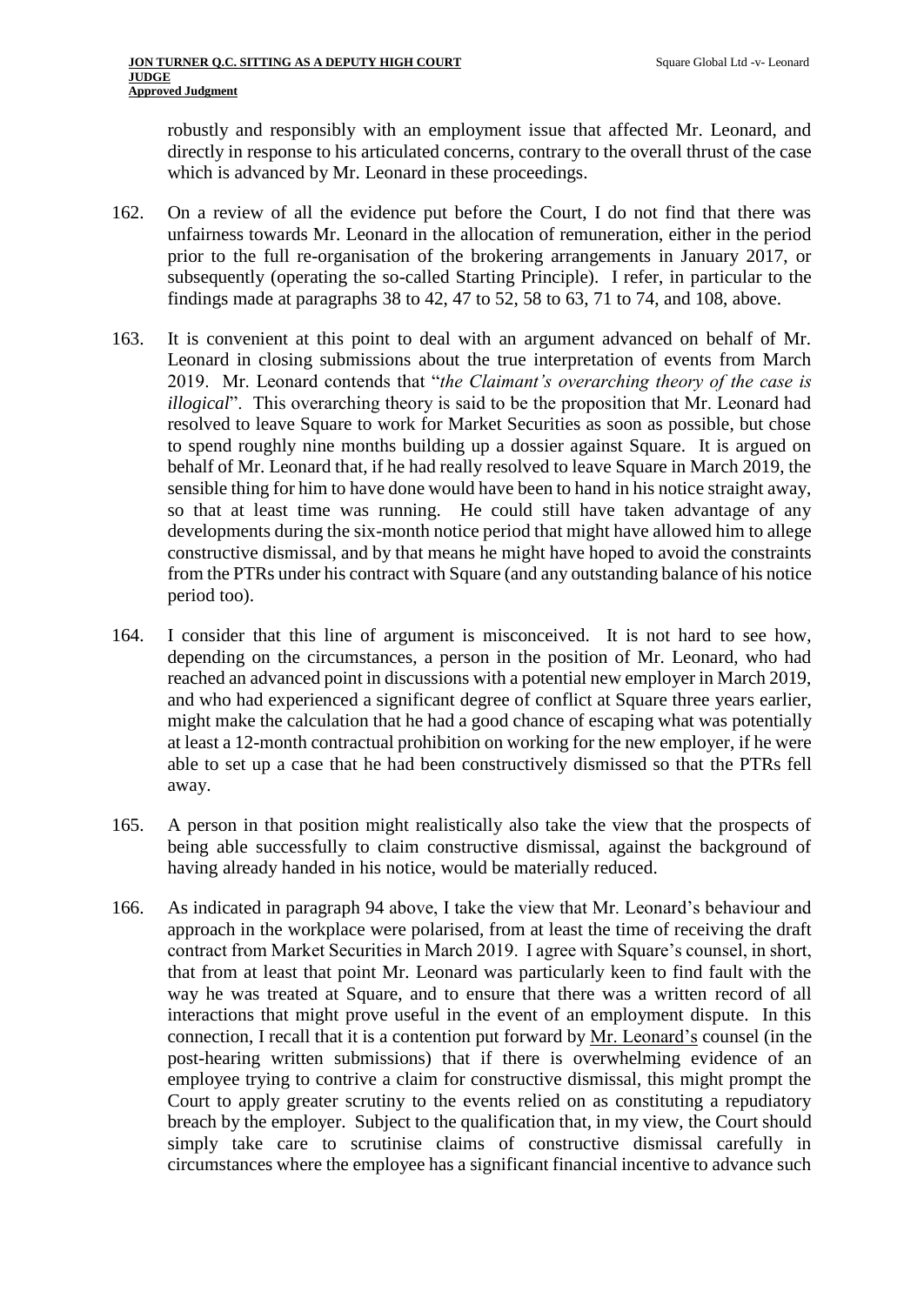a claim in order to avoid notice periods and irksome restrictive covenants (cf. Jack J.'s approval of a similar statement made in Bloch and Brearley on Employment Covenants & Confidential Information (3rd edition), at [86] in Tullett Prebon at first instance), I agree.

- 167. In summary, standing back, and assessing the totality of the evidence presented to the Court, I find that Mr. Leonard's allegations of a repudiatory breach by Square fail, on each basis on which they are advanced.
- 168. In the circumstances, I find that Square was entitled to, and did, affirm the contract of employment in the light of Mr. Leonard's summary resignation. Under its terms, Square is entitled at a minimum to require Mr. Leonard not to work for a third party until the expiry of his six-months' notice period (11 May 2020).

#### **Breach of the job notification clause**

169. Square alleges that Mr. Leonard breached the job notification clause (clause 17.4) in his contract of employment. This provides:

> "If the Employee receives an offer to be involved in a business concern in any Capacity during the Appointment, or prior to the expiry of the last of the covenants in this clause 17, the Employee shall give the person making the offer a copy of this clause 17 and shall tell the Employer the identity of that person as soon as possible after accepting the offer."

- 170. The clause therefore has two components: first, it imposes an obligation on Mr. Leonard to give to any person making him an offer to be involved in a business concern, during the currency of the contract with Square, a copy of the clause; secondly, it requires Mr. Leonard to tell Square the identity of that person promptly after accepting the offer.
- 171. The first component does not seem to be the focus of Square's concern. In any case, although it is plain that successive offers were made by Market Securities to Mr. Leonard with each iteration of the draft employment contract, there has been no investigation at trial of the question whether Mr. Leonard provided Market Securities with a copy of clause 17, either at the time of the first draft contract in March 2019, or subsequently. It is not possible to make a finding that there was a breach by Mr. Leonard of this requirement, even if it served some useful function to do so.
- 172. The second component is concentrated on by Square. Square contends that the Court should find that Mr. Leonard accepted the offer contained in the first draft of the contract sent in March 2019, and that all that remained was to tie up the formalities and negotiate the finer details. Square argues that the fact that an agreement had already been reached between the parties, at least in relation to all the essential elements of the contract, was intended to be obscured by the drawn-out process of negotiations over trivial details after March 2019.
- 173. I reject this argument. There is no proper basis for concluding that Market Securities and Mr. Leonard had already entered into a (binding) employment contract with each other before his resignation from Square. It is true that the evidence shows that, in the main, there were relatively small changes made between the successive draft contracts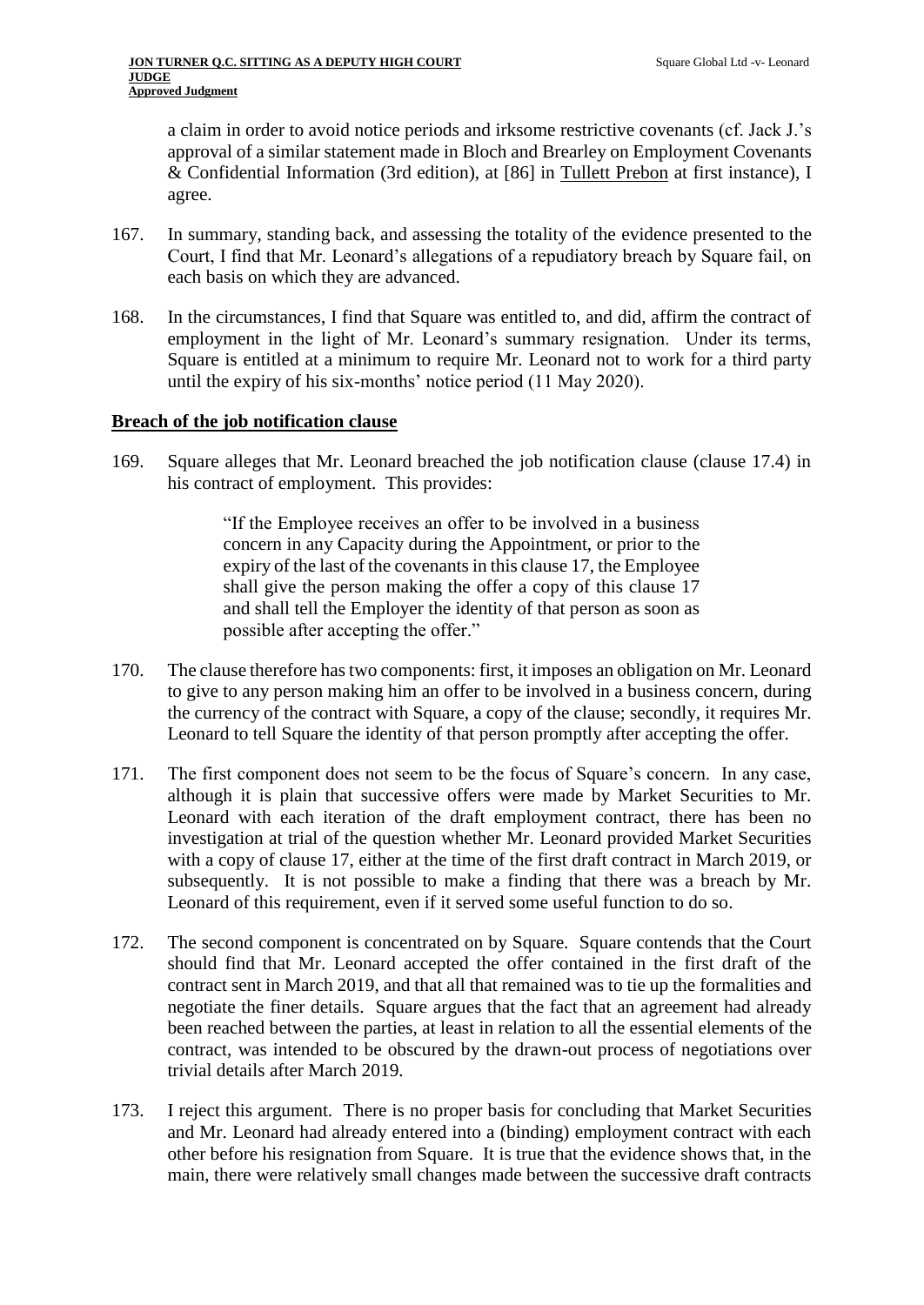after the first draft was sent in March 2019. But there is, in particular, no indication that Mr. Leonard made clear to his counterparty in March 2019 that they should regard all the major terms as settled, and that these would not be subject to any further reconsideration by him prior to readiness for signature. Certainly, there were some nontrivial amendments over the course of the following year, such as: the inclusion in November 2019 of the provision that Mr. Leonard's broking company would be granted a "sole and exclusive" global mandate for equity exotic derivatives; and a materially new clause regarding garden leave which was inserted following a request made by Mr. Leonard on 14 February 2020.

174. It is probable that both Market Securities and Mr, Leonard did have a high degree of confidence - at least from March 2019 - that a binding contract would in due course be executed. But it is a bridge too far to decide that in fact Market Securities and Mr. Leonard had already struck a contract in March 2019, and that the ongoing negotiations between them after that stage were a form of stage-management and, as Square contends, "*designed to obscure the fact that an agreement had already been reached between the parties, certainly in relation to the essential elements of the contract.*"

## **The PTRs**

### *Introduction*

- 175. The relevant PTRs in this case are described at paragraph [35.v\)](#page-10-0) above. On analysis, the Non-Compete clause in clause 17(1)(c) is critical. Mr. Croxford Q.C. explained to me, for example, that the content of the restriction in clause  $17(1)(d)$  (an aspect of the Non-Deal provision) was effectively subsumed within the Non-Compete clause anyway; in effect, it served as a fallback if the Non-Compete clause were found unenforceable.
- 176. In the light of my findings in the earlier part of this judgment, the Non-Compete clause, if valid and enforceable, would essentially prevent Mr. Leonard from working for a competing "shop" to Square for a further 6 months after the expiry of the notice period under the contract of employment, i.e. it would have effect until 11 November 2020.
- 177. On behalf of Mr. Leonard, it was argued that the Non-Compete clause (and the Non-Deal term) were unenforceable, and/or the Court ought to refuse to grant injunctive relief enforcing these terms in any event. On the latter point, it was urged in particular that on Square's own case, the period it considered necessary to protect its interests by keeping a former employee out of the market was only six months, but in the present case Mr. Leonard would already have been kept out of the market for six months as the result of not working between the date of his resignation on 11 November 2019 and 11 May 2020.

## *PTRs: the relevant law*

178. The right approach to analysing the reasonableness of PTRs such as those in the present case was discussed in the judgment of Cox J. in TFS Derivatives Ltd. V. Morgan [2005] IRLR 246. That was also a case concerning the inter-dealer brokering industry. It concerned restrictive covenants in the contract of employment of an equity derivatives broker specialising in the DAX market. Cox J. outlined the following process of analysis, at  $[37] - [39]$ . First, the Court must decide what the covenant means when properly construed. Secondly, the Court will consider whether the employers have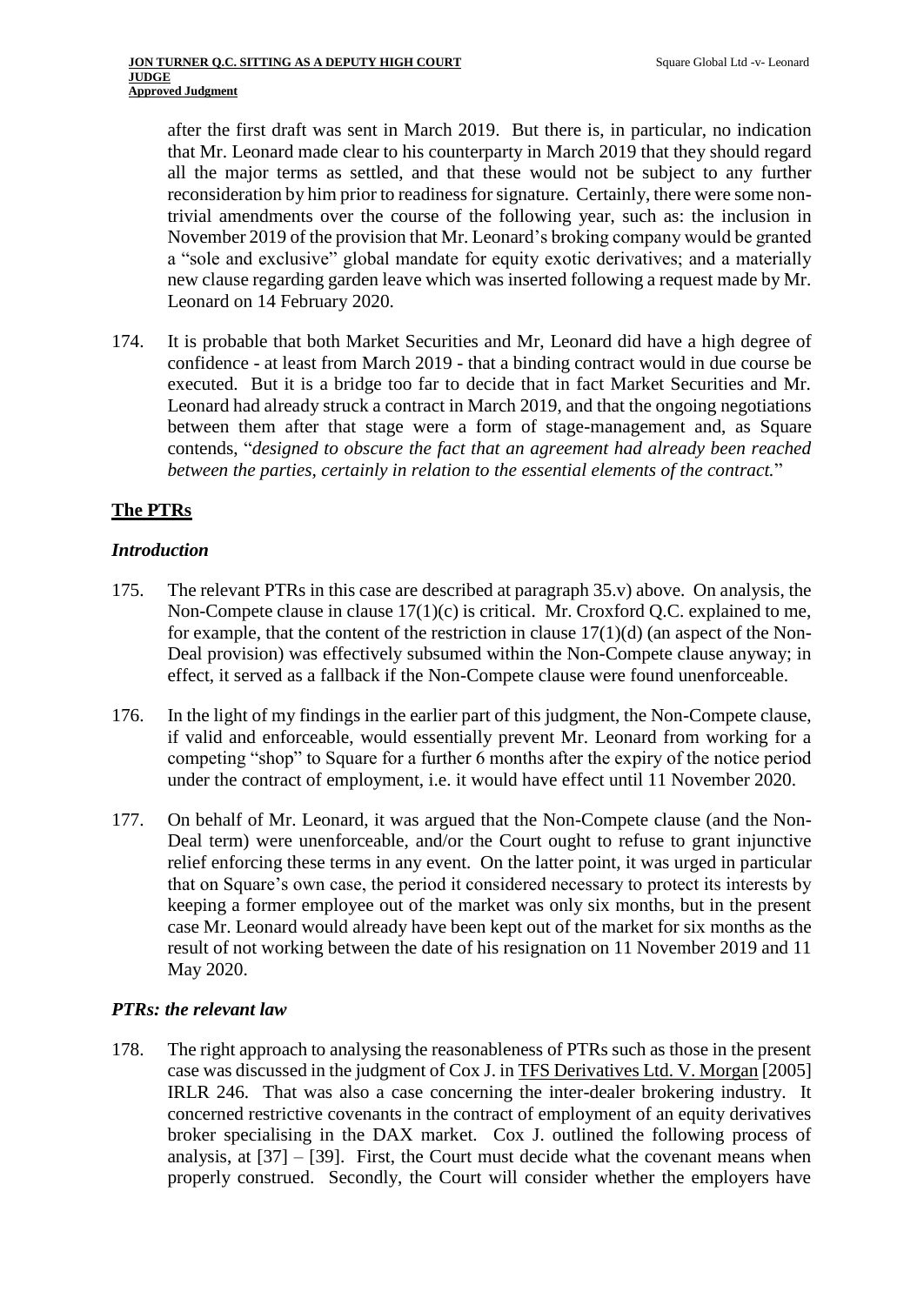shown on the evidence that they have legitimate business interests requiring protection in relation to the employee's employment. Thirdly, once the existence of legitimate protectable interests is shown, the covenant must be shown to be no wider than is reasonably necessary for the protection of those interests. Finally, even if the covenant is held to be reasonable, the court will then finally decide whether, as a matter of discretion, the injunctive relief sought should in all the circumstances be granted, having regard among other matters to its reasonableness judged at the time of the trial.

- 179. In her judgment, Cox J. observed that it was common ground that the employer had three types of protectable interest: customer connections; confidential information; and the integrity or stability of the workforce. In the case of confidential information, the extent to which it was memorable or portable was relevant.
- 180. The issue of the reasonableness of certain restrictive covenants in employment contracts in the inter-dealer broker industry was also examined in TFS Ltd. V. Gamberoni [2017] IRLR 698. In that case, Foskett J. decided at [96] that the necessity for non-compete provisions may arise where non-solicitation and non-dealing covenants and confidential information restrictions are difficult to police, or where there are material disputes as to what information is confidential. He referred back to, among other cases, TFS Ltd. v. Morgan (*supra*), where Cox. J. had observed (at [84]) that the evidence before her exemplified that non-solicitation clauses are almost impossible to police in the circumstances of this industry.
- 181. Foskett J. emphasised that each case is fact-specific, and that reference to past decisions on what was held to be acceptable, or to what was said to be current "industry practice", could only be a factor in the decision-making process: [24]. Subject to that qualification, he held at [109] that a non-compete clause that keeps a broker of whatever experience or seniority out of the market for between  $6 - 12$  months is not excessive by the current standards of the industry.
- 182. In Credit Suisse Asset Management v. Armstrong [1996] ICR 882 Neill LJ in the Court of Appeal held that the existence of a garden leave clause can be taken into account in determining the validity of a restrictive covenant as at the date of the contract. Moreover, in an exceptional case, where a long period of garden leave had already elapsed, perhaps substantially in excess of a year, there was the possibility that the Court would as a matter of discretion decline to grant any further protection based on a restrictive covenant.

## *Analysis*

- 183. I focus in this judgment, as I have been invited to do on behalf of Square, on the Non-Compete clause.
- 184. I am satisfied, first, that Square has legitimate protectable interests in this case. The evidence at trial established in particular that the nature of Mr. Leonard's job at Square involved building up and exploiting customer connections. Mr. Uzan gave evidence, for example, that:

"…it was specifically agreed with Julien as part of his recruitment that he would be able to spend 3% of Net Production on client entertainment in order to build relationships. Pursuant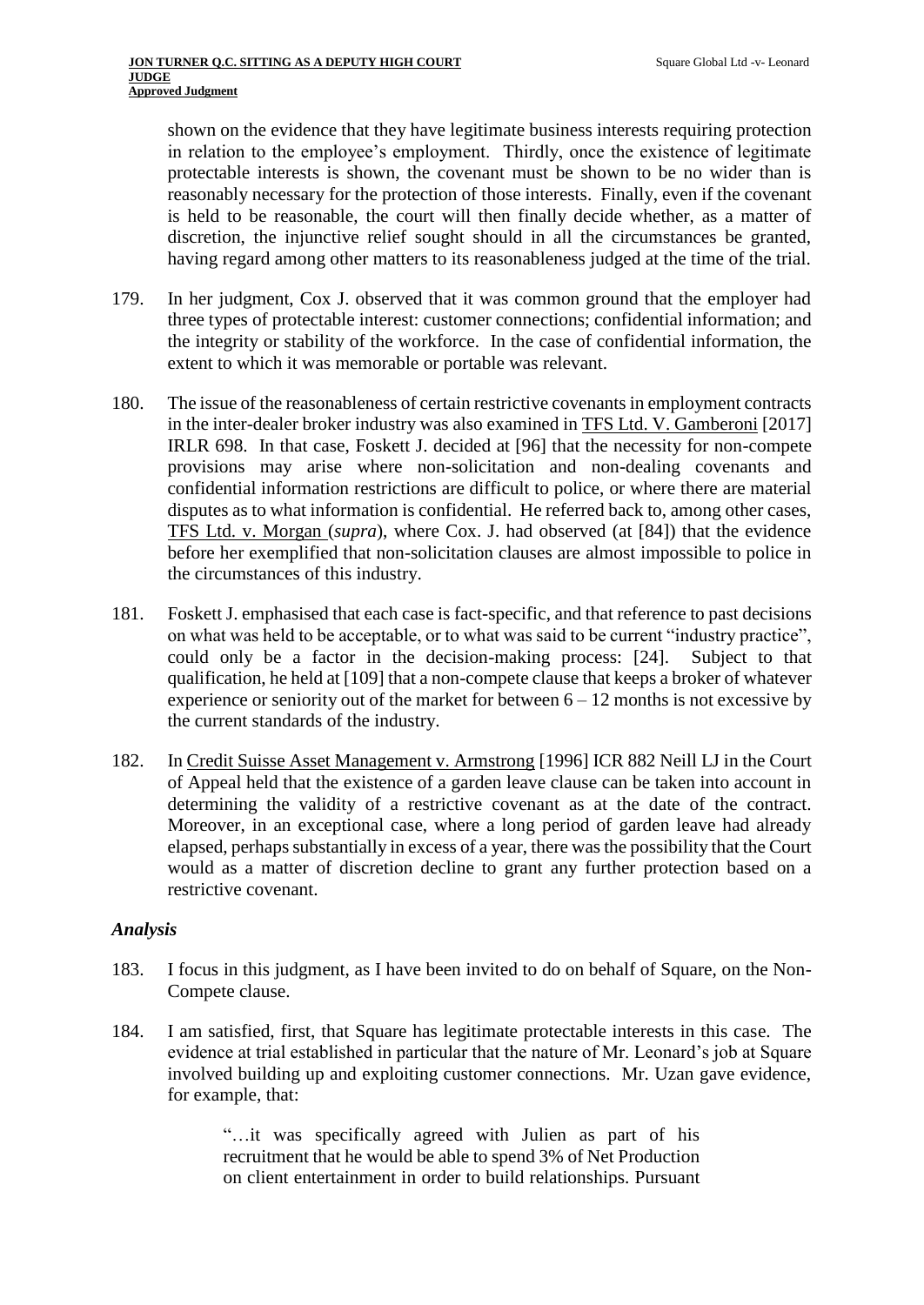to that agreement, over the last three years for example, Square has invested very substantial sums specifically to enable Julien to develop his relationships with Square's clients: £43,498 in 2017; £44,862 in 2018; and £44,133 as at 11 November 2019. Julien is the only Producing Broker at Square who has expenses funded by Square in this way. This is a clear indication of just how much we expected him to build client relationships."

185. The evidence also established that the market for trading exotics is both illiquid and opaque. Mr. Croxford Q.C. engaged in sustained cross-examination of Mr. Uzan seeking to undermine these propositions, by suggesting that much of the relevant (supposedly confidential) information can be accessed by skilful and knowledgeable brokers anyway. Mr. Uzan disagreed (contrary to the submission of Mr. Croxford Q.C in closing submissions), explaining eloquently the difficulty of discovering key information, its value, and the "adventure" in trying to do so. In his written evidence, Mr. Uzan elaborated on the nature of the confidential information to which Mr. Leonard had access, and its longevity in some instances:

> "… knowledge of which traders at which banks are interested in which products at what price at any given time is incredibly valuable information and confidential to Square - it is the lifeblood of our business and the value we bring to the table as a broker.

> In exotics, that information remains confidential and of significant commercial value to Square for a long time. Exotics do not trade frequently due to their complexity. Clients therefore can and do keep open trading positions and trading interests for a long time, sometimes 12 months or more. In my experience, I would say that, from first receiving a client interest, it could take between a few days and a few months to structure the product, find a counterparty interested in that product, find the required volume, find a price agreeable to both parties, and ultimately execute the trade.

> As I describe in this witness statement, Julien primarily worked on single stocks exotics, but also worked with certain clients on index exotics. Each desk keeps a written log (usually in spreadsheet format) of this sort of market information. For example, Julien had a log for single stocks exotics (and also included within that log market information in relation to index exotics).

> The spreadsheet log that Julien created (and retained after 11 November 2019) contained relevant information about trades and trade interests that various clients had been involved with over a four-year period, together with details of the brokerage earned by Square.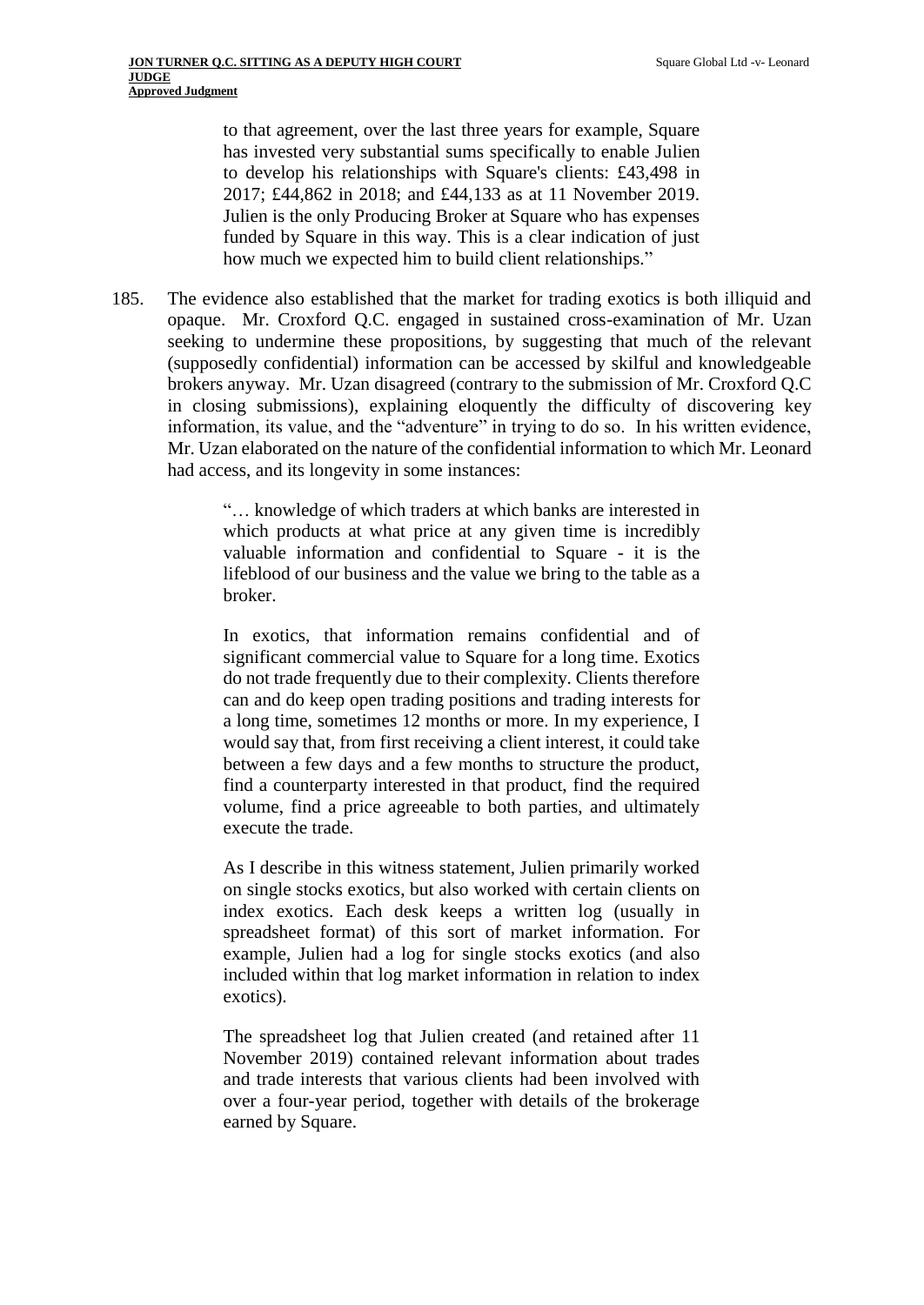Our market information has huge commercial value. This is particularly true of (single stock) exotics, due to our prominence in the industry, and the opacity and illiquidity of the market. I have been approached on a number of occasions by third parties wanting to purchase Square's market information relating to exotics, most recently in the last month or so."

- 186. In the course of examination of Mr. Leonard at trial, it was also established that he had retained a copy document containing highly confidential information about clients and trades on his personal Hotmail account. This is not to say that he had done so deliberately, for illegitimate purposes: Mr. Leonard explained convincingly in evidence that his device may innocently have selected his personal account as the relevant account from which to send the electronic document. The salient point, however, as Mr. Laddie Q.C. emphasised, was that this incident illustrated vividly the portability of Square's confidential information. If Mr. Leonard were to start work at a rival "shop", and to undertake the same line of work that he had been engaged in at Square, it would be almost impossible to find out that he was using Square's confidential information illegitimately.
- 187. For completeness, I should deal with a submission made on Mr. Leonard's behalf in oral and written closing submissions, that the exotics broking industry was essentially a duopoly with Sunrise Brokers, and "*the justification for the covenants was simply to prevent competition.*" I entirely reject this contention: Square had a legitimate interest in protecting its valuable confidential information from commercial use against itself; to vindicate this interest is the stuff of normal healthy competitive activity in a wellfunctioning market economy, and is not anti-competitive.
- 188. Secondly, I am satisfied that the six-month Non-Compete clause is reasonable, and that it goes no further than necessary to protect Square's legitimate business interests. In this regard, I take into account that Mr. Leonard's previous employment contract with ICAP contained a six-month non-compete covenant, and that the evidence shows that he actively negotiated his contract with Square too. Similarly, his employment contract with Market Securities contains a six-month non-compete covenant.
- 189. It is true that the latter contract, as executed, includes a provision (clause 4.2) that was introduced very late at Mr. Leonard's request on 14 February 2020, stipulating that there should be a set-off between any worked period of garden leave and the period of time during which the non-compete covenant would apply. In my judgment, this does not point to the unreasonableness of the six-month Non-Compete clause.
- 190. Finally, Mr. Croxford Q.C. contended that, even if the Non-Compete clause is reasonable and valid, the Court should exercise its discretion to refuse to grant injunctive relief enforcing it. His argument was that: (i) Mr. Uzan's position was that he would not have put Mr. Leonard on garden leave, had he given due notice to terminate his employment; (ii) it follows that Square has conceded that the maximum protection it needs by way of a non-compete clause is six months from the date that Mr. Leonard leaves the market; (iii) in the circumstances of the present case, Mr. Leonard has in fact been off the market already for over four months.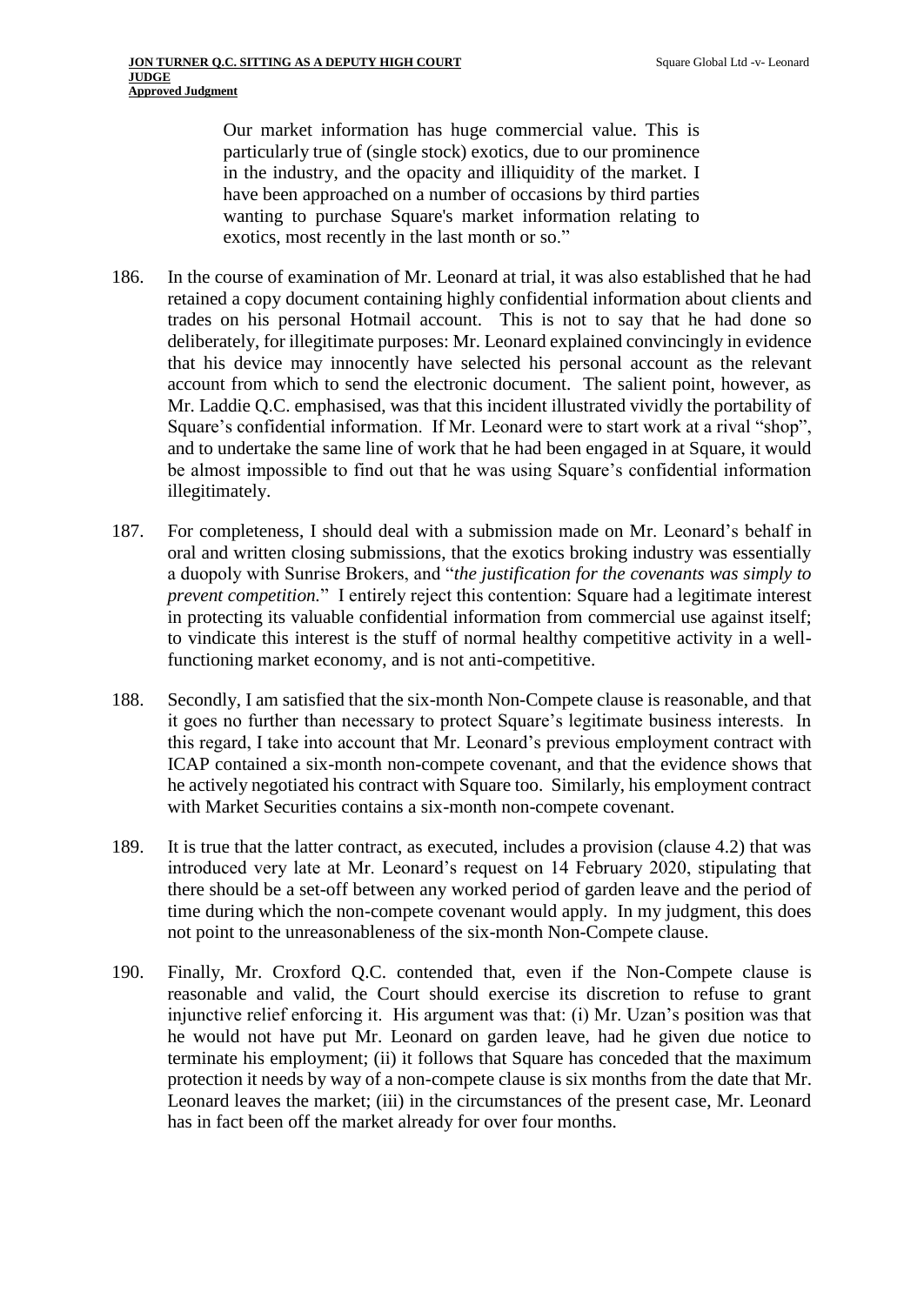- 191. I do not accept that this argument is well-founded. The premise is the assumption that relations between Square and Mr. Leonard are sufficiently harmonious to permit him to work out his notice period, following which time a six-month PTR suffices. As Square's counsel pointed out, the garden leave clause which is included in the contract exists to cater, among other matters, for a situation where Square has concerns about an employee's conduct (e.g. harvesting client information, or engaging in deceptive behaviour), and so chooses to restrict the employee's duties during the notice period. On the assumption that such concerns have a reasonable foundation, it would not then be unreasonable to enforce the full period of the PTRs. In the present case, Mr. Leonard is not placed on garden leave having given notice to resign, but he is nonetheless in a comparable position for present purposes. I do not regard the fact that since his summary resignation on 11 November 2019 he has been "off the market" as a reason to set off this period against the six-month term envisaged by the Non-Compete clause.
- 192. For the reasons set out above, I consider that the Non-Compete clause is justified and enforceable, and that I should exercise my discretion to enforce it in this case. Square submitted that this case is in reality only about the Non-Compete clause within the group of PTRs, and deliberately addressed only that PTR in its skeleton argument and in its other submissions for the trial. Although I find that the Non-Deal term (together, in clause 17(1)(a) and (d)) of the contract of employment) are also enforceable, in view of the analysis set out above, I do not need to address this further or in the context of the grant of relief.

#### **Conclusion**

- 193. In conclusion, I find that:
	- i) Mr. Leonard continues to be an employee under his contract of employment with Square, and he will remain so until the end of his notice period on 11 May 2020. Square is entitled to declaratory relief to this effect.
	- ii) Mr. Leonard was not entitled to resign summarily on 11 November 2019. In taking this action, and in failing to give six months' written notice of termination, he was in breach of his contract of employment. I dismiss his counterclaim for wrongful dismissal.
	- iii) It is not proven that Mr. Leonard was in breach of clause 17.4 of the contract of employment (the job notification clause).
	- iv) Square is entitled to an order prohibiting Mr. Leonard from engaging in employment with a third party while he remains an employee of Square.
	- v) Square is entitled to an order enforcing the Non-Compete clause, by prohibiting Mr. Leonard from involvement in a business concern in competition against Square until 11 November 2020.
- 194. I invite written submissions from Counsel, at the time of handing down this judgment, in relation to the form of Order (to be agreed insofar as possible), and dealing with consequential matters. I will receive submissions, if these prove necessary, on the issue signalled by Square's counsel in post-hearing submissions, that if successful Square may seek a further determination and order from the Court relating to a forensic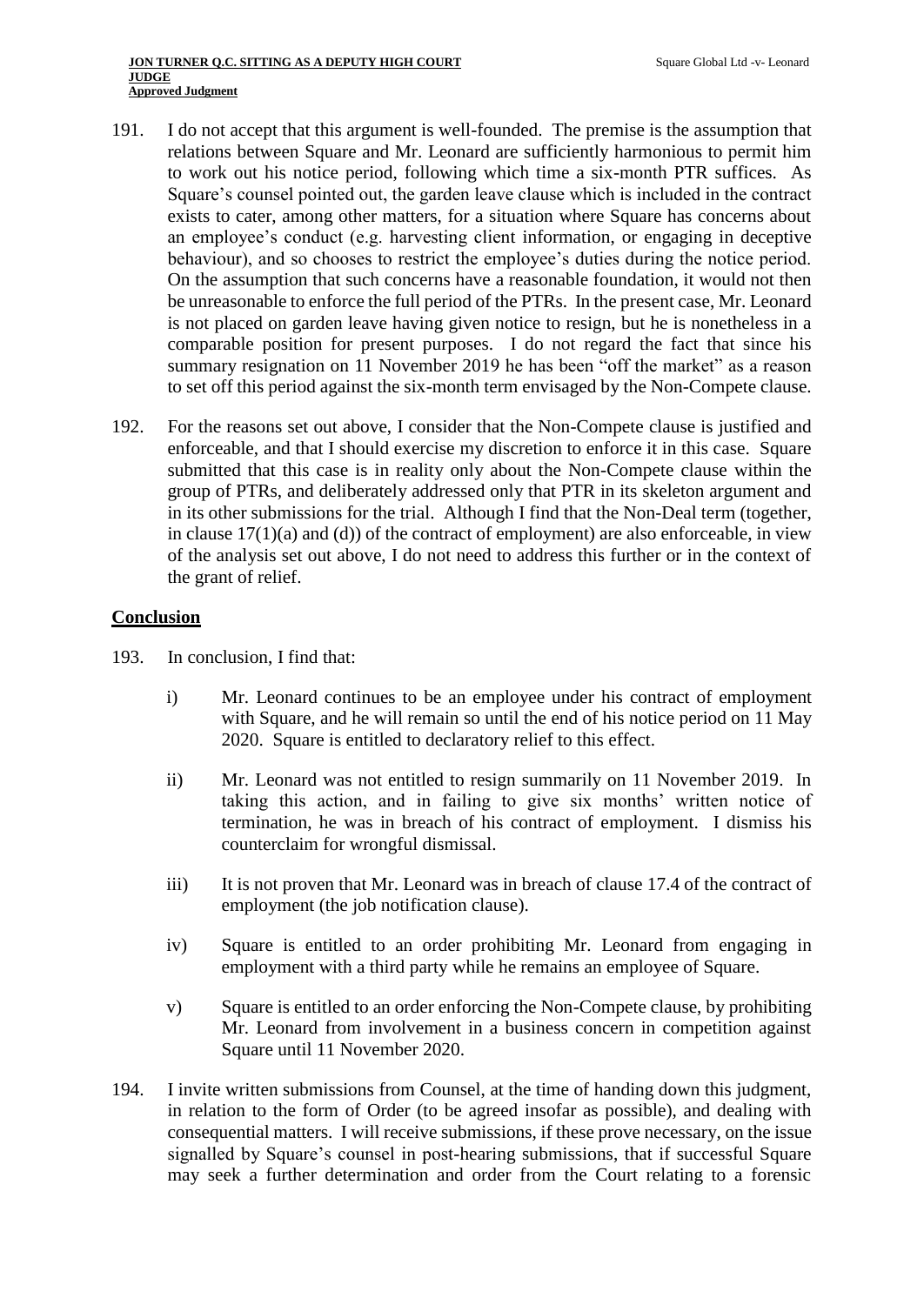examination of Mr. Leonard's electronic devices and his private email account in order to confirm that no confidential information of Square's is retained, together with an order for delivery up of any such information. I also invite submissions on the appropriate directions to be given in relation to the outstanding issues of the claim for damages and interest by Square.

#### **Postscript**

- 195. At trial, Square complained strongly that Mr. Leonard had been remiss in complying diligently with his disclosure duties. In particular, Square complained that Mr. Leonard initially disclosed only three emails passing between himself and Market Securities at the end of January 2020 (the first occasion that Market Securities' identity was made known). Square complained that Mr. Leonard also only gave disclosure of the cover emails at that point, and not the important attachments (including the detailed draft contract and side letter sent to Mr. Leonard in March 2019). This prevented Square's advisers from being able to see, for example, whether there were offers made by Market Securities which were capable of acceptance. When this was challenged, Mr. Leonard responded that there were no other written communications exchanged, beyond what had been disclosed. It was only on 27 February 2020 that Mr. Leonard disclosed the attachments to the emails, together with further communications he had had with Market Securities. Mr. Leonard explained that the omitted documents had been inadvertently overlooked by his advisers.
- 196. In his witness statement for the trial, Mr. Uzan alleged that it had been established in the inter-solicitor correspondence that Mr. Leonard himself conducted a review of his documents (rather than the solicitors), and - importantly - he had also selected which documents he considered relevant.
- 197. At my request, both parties put in brief written submissions on this issue. Square's counsel clarified that they were not suggesting that there was a breach of any professional obligation by Mr. Leonard's solicitors, as opposed to underscoring what they submitted was evidence of lack of candour on the part of Mr. Leonard himself. They stated that the solicitors "*are under an obligation only to advise their clients properly on their disclosure obligations*", pointing to CPR PD 31A, at para 4.4. That paragraph states:

"If the disclosing party has a legal representative acting for him, the legal representative must endeavour to ensure that the person making the disclosure statement (whether the disclosing party or, in a case to which rule 31.10(7) applies, some other person) understands the duty of disclosure under Part 31."

198. On Mr. Leonard's side, it was clarified that:

"it is not correct to suggest that the Defendant's solicitors were not involved in the document review, [and] there is nothing untoward in the Defendant undertaking searches for potentially relevant documents, particularly in circumstances where the party is a private individual who holds a limited number of documents and is well aware of where relevant documents are located."